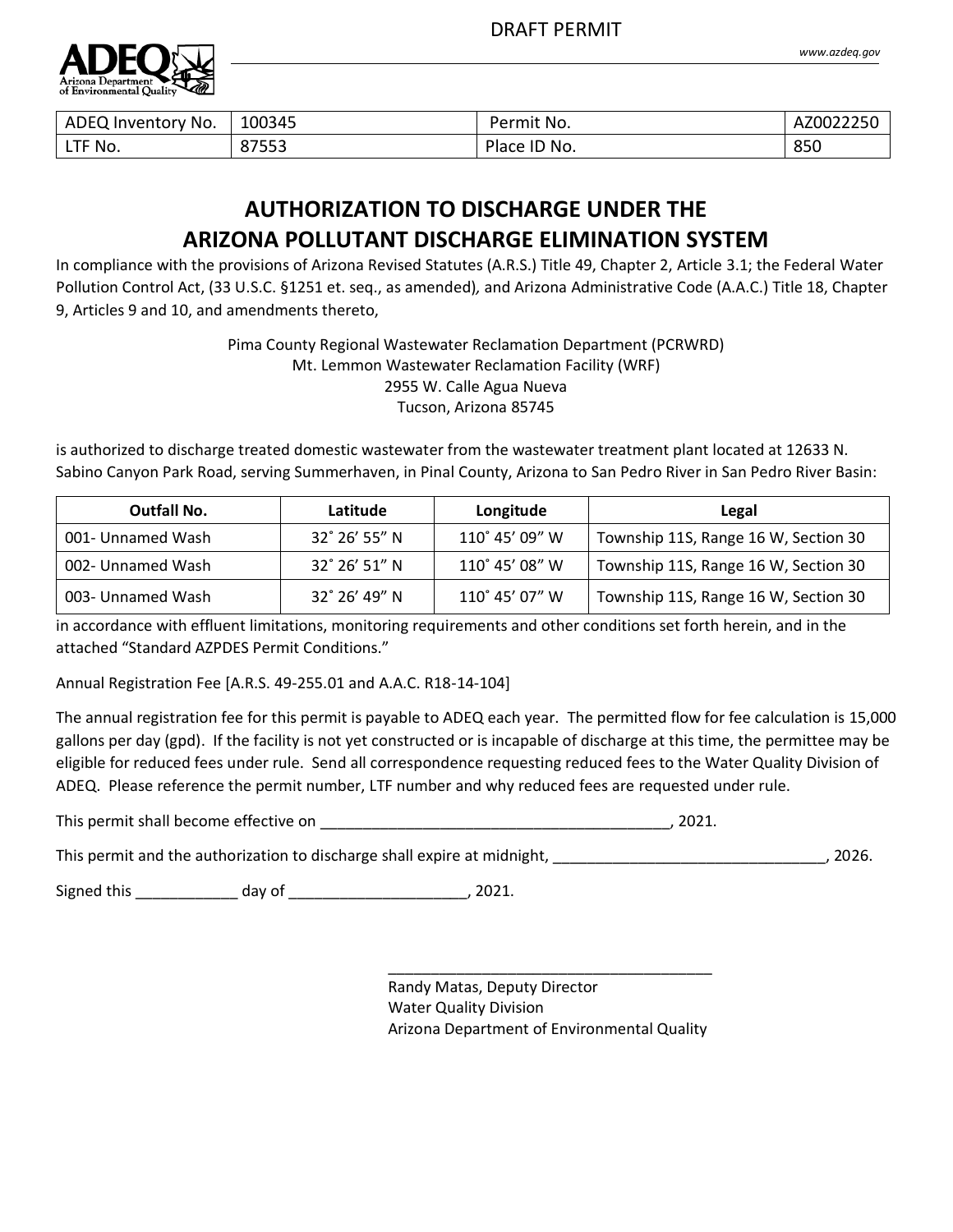

# **Table of Contents**

| А. |  |
|----|--|
| В. |  |
| C. |  |
| D. |  |
| E. |  |
|    |  |
| А. |  |
| В. |  |
| C. |  |
|    |  |
| Α. |  |
| В. |  |
| C. |  |
|    |  |
| А. |  |
| В. |  |
| C. |  |
| D. |  |
| Ε. |  |
|    |  |
| Α. |  |
| В. |  |
|    |  |
|    |  |
|    |  |
|    |  |
|    |  |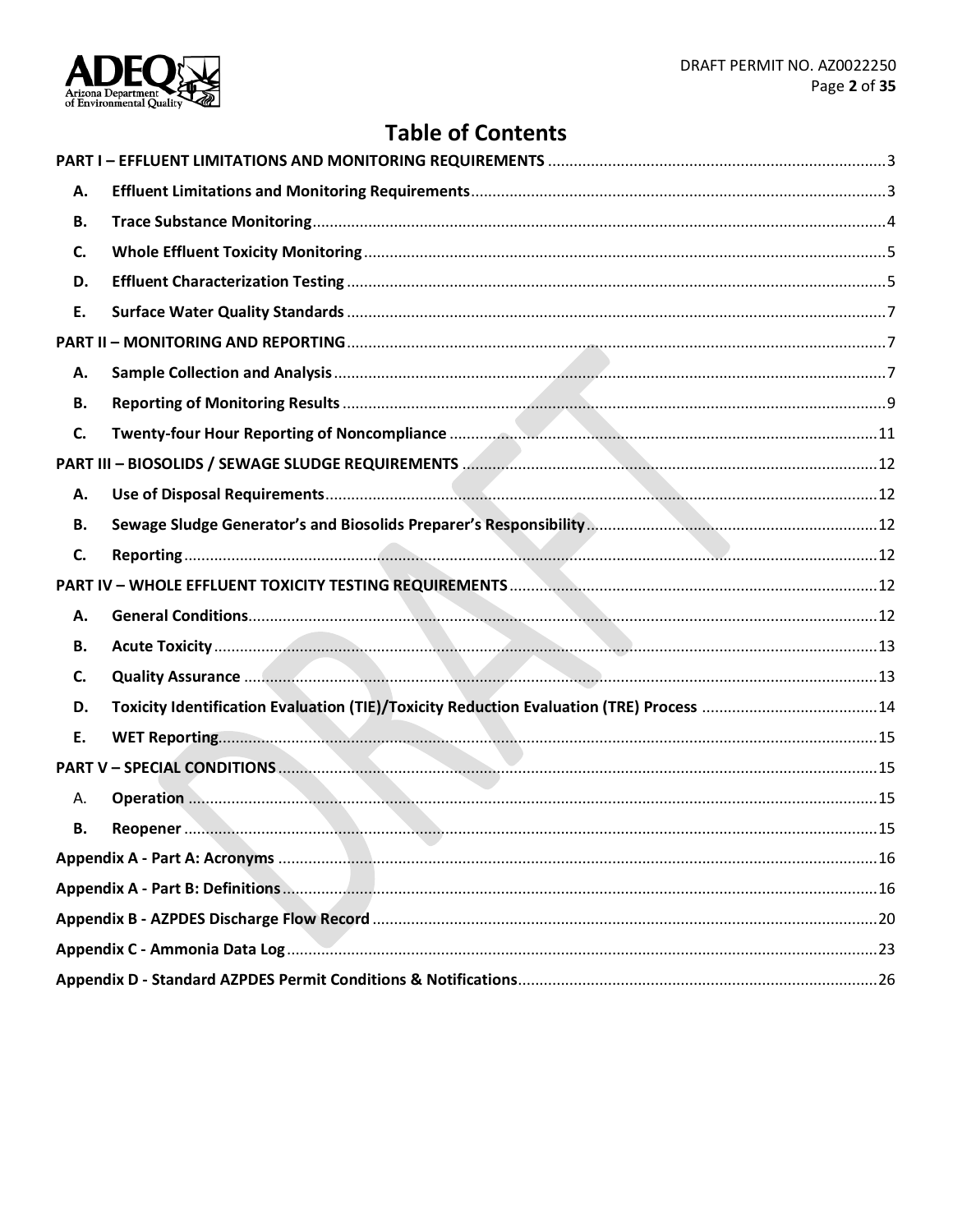

# <span id="page-2-1"></span><span id="page-2-0"></span>**PART I – EFFLUENT LIMITATIONS AND MONITORING REQUIREMENTS**

## **A. Effluent Limitations and Monitoring Requirements**

1. The Permittee shall limit and monitoring discharges from Outfalls 001, 002, and 003 as specified in Table 1 which follows. These requirements are based on a design capacity of 0.015 MGD. Discharges from any individual outfall lasting seven (7) or more days and occurring more than one (1) time each per month are prohibited.

|                                                                             |                                                                   | <b>Maximum Allowable Discharge Limitations</b> | <b>Monitoring Requirement</b> |                               |                             |                         |                                |                         |  |
|-----------------------------------------------------------------------------|-------------------------------------------------------------------|------------------------------------------------|-------------------------------|-------------------------------|-----------------------------|-------------------------|--------------------------------|-------------------------|--|
| <b>Parameter</b>                                                            |                                                                   | Mass Limits (1)                                |                               |                               | <b>Concentration Limits</b> |                         |                                | (2)(3)                  |  |
|                                                                             | <b>Monthly</b><br>Average                                         | Weekly<br>Average                              | Daily<br>Maximum              | <b>Monthly Average</b>        | Weekly<br>Average           | Daily<br>Maximum        | <b>Monitoring</b><br>Frequency | Sample Type             |  |
| Discharge Flow<br>(MGD)                                                     | REPORT (4)                                                        | $- - -$                                        | <b>REPORT</b>                 |                               |                             | - - -                   | Continuous                     | Metered                 |  |
| Biochemical<br>Oxygen Demand<br>(BOD) (5-day)                               | 1.7 kg/day                                                        | 2.6<br>kg/day                                  | - - -                         | 30 mg/L                       | 45 mg/L                     | $  -$                   | $1 x /$ month                  | 8-hour<br>Composite (5) |  |
| <b>BOD</b> (6)                                                              | - - -                                                             | ---                                            | $  -$                         | 85% REMOVAL<br><b>MINIMUM</b> | $  -$                       |                         | $1 x /$ month                  | 8-hour<br>Composite     |  |
| <b>Total Suspended</b><br>Solids (TSS)                                      | 1.7 kg/day                                                        | 2.6<br>kg/day                                  | $ -$                          | 30 mg/L                       | 45 mg/L                     | - - -                   | $1x/m$ onth                    | 8-hour<br>Composite     |  |
| TSS(6)                                                                      |                                                                   |                                                | $  -$                         | 85% REMOVAL<br><b>MINIMUM</b> |                             |                         | $1 x /$ month                  | 8-hour<br>Composite     |  |
| E. coli                                                                     | - - -                                                             |                                                |                               | 126<br>cfu/100 mL (7)         |                             | 575<br>cfu/100<br>mL(7) | $1x$ / week                    | <b>Discrete</b>         |  |
| Chlorine, Total<br>Residual (TRC)<br>(8)(9)                                 |                                                                   |                                                | $1.1$ g/day                   |                               | $- - -$                     | $19 \mu g/L$            | $1x$ / week                    | Discrete                |  |
| Copper (10)(11)                                                             | ti e e                                                            |                                                | 0.84<br>g/day                 | $-1$                          | $- - -$                     | $15 \mu g/L$            | $1 \times 6$<br>months         | 8-hour<br>Composite     |  |
| Cyanide                                                                     |                                                                   | - - 1                                          | $2.3$ g/day                   | $  -$                         | $  -$                       | $41 \mu g/L$            | $1 \times 6$<br>months         | 8-hour<br>Composite     |  |
| Zinc (10) (11)                                                              | - - -                                                             | $\sim$ $\sim$ $\sim$                           | 7.44<br>g/day                 | - - -                         | $- - -$                     | $131 \mu g/L$           | $1 \times 6$<br>months         | 8-hour<br>Composite     |  |
| Hardness<br>$(CaCO3) -$<br>effluent                                         | Report [mg/L]                                                     |                                                |                               |                               |                             |                         | $1 \times 6$<br>months         | 8-hour<br>Composite     |  |
| pH(9)                                                                       | Not less than 6.5 standard units (S.U.) nor greater than 9.0 S.U. |                                                |                               |                               |                             |                         | $1 x /$ week                   | <b>Discrete</b>         |  |
| Whole Effluent Toxicity - Acute (two (2) species)<br>See Table 3 for limits |                                                                   |                                                |                               |                               |                             |                         |                                |                         |  |

#### Table 1 - Effluent Limitations and Monitoring Requirements

- 1 Mass values are to be calculated and reported using the following formulas: 1) Mass in kilograms per day = 3.785 x flow in MGD x concentration in mg/L, and 2) mass in grams per day = 3.785 x flow in MGD x concentration in µg/L.
- 2 Testing must coincide with the Whole Effluent Toxicity Test (WET) samples, if any, taken during that monitoring period as per Part I.C, Table 3 of the permit. See Part IV of the permit.
- 3 If discharge is infrequent, see Part I.D for minimum effluent characterization monitoring requirements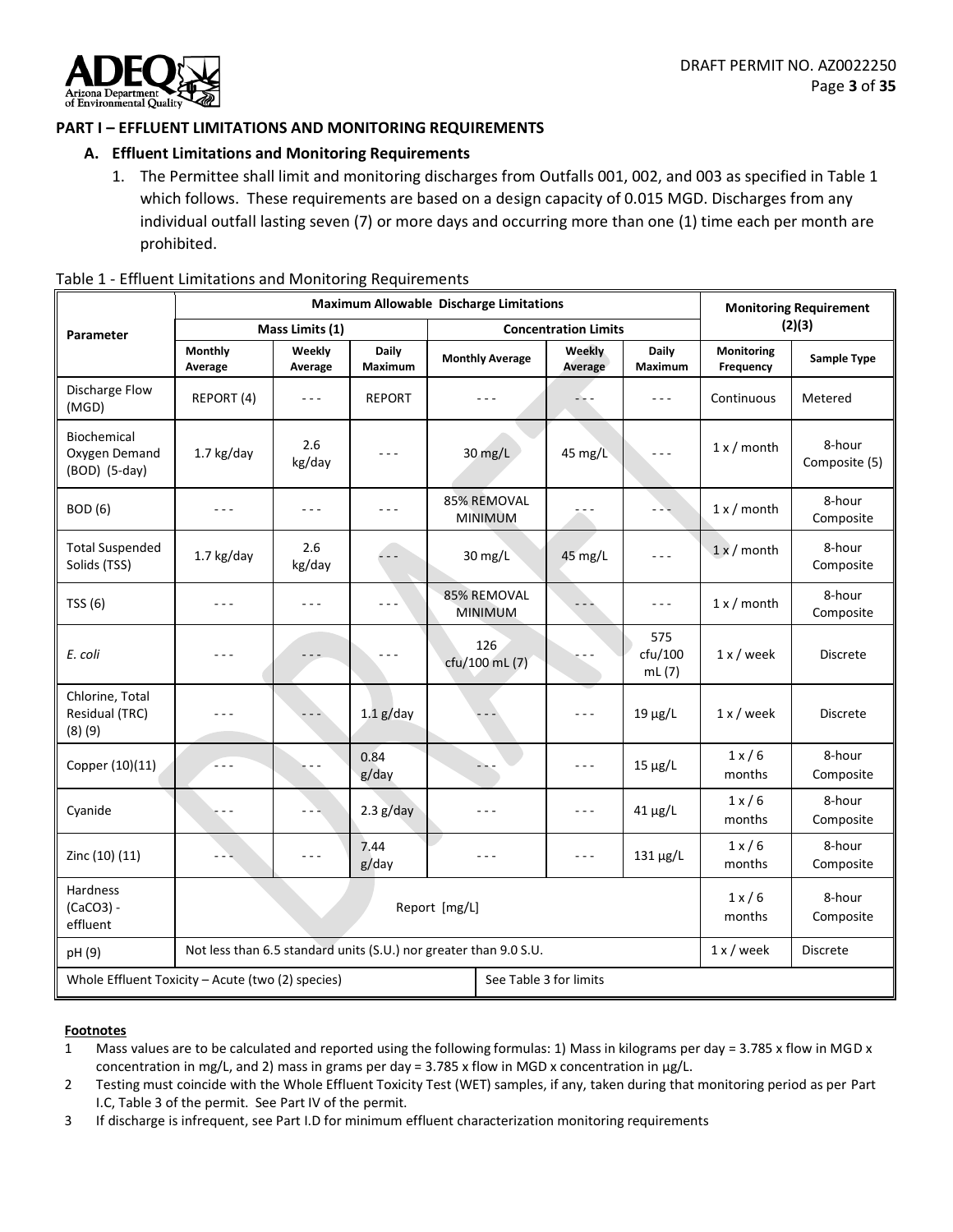

- 4 Monitoring and reporting required. No limit set at this time. In addition to the average and maximum flows reported on the Discharge Monitoring forms, daily discharge flow shall be recorded on the **Discharge Flow Record** provided in Appendix B. See Part II.B for reporting requirements.
- 5 For the purposes of this permit, an "8-hour composite" sample has been defined as a flow-proportioned mixture of two discrete samples (aliquots) obtained approximately eight (8) hours apart. The volume of each aliquot shall be directly proportional to the discharge flow rate at the time of sampling.
- 6 Both the influent and the effluent shall be monitored.
- 7 cfu = colony forming units; "most probable number" (mpn) is considered equivalent for reporting purposes. The monthly average for E. coli is calculated as a geometric mean. A minimum of 4 samples are required in order to report a geometric mean. See the definition for "Monthly or Weekly Average Concentration Limit" in Appendix A.
- 8 Sample when chlorine or bromine compounds are used for disinfection. See Part II.A.7 for specific monitoring requirements for chlorine.
- 9 pH and TRC must be measured at the time of sampling and do not require use of a certified laboratory. Measurements must be obtained in accordance with the applicable method and must meet all method quality assurance/quality control requirements to be considered valid data.
- 10 Limits listed are based on the average effluent hardness of 115 mg/L as CaCo3. The effluent must be tested for hardness at the same time that these metal samples are taken. Please see the hardness definition in Appendix A, Part B.
- 11 All metals effluent limits are for total recoverable metals.

#### <span id="page-3-0"></span>**B. Trace Substance Monitoring**

1. The permittee shall monitor discharges from Outfalls 001, 002, and 003 as specified in Table 2. Monitoring results above the Assessment Levels (ALs) listed below do not constitute a permit violation, but may trigger evaluation of Reasonable Potential (RP) by ADEQ. The permittee shall use an approved analytical method with a Limit of Quantitation (LOQ) lower than the AL values as described in Part II.A.4.

|                                | Assessment Levels (1)(2)                           |                                        |                 |  |
|--------------------------------|----------------------------------------------------|----------------------------------------|-----------------|--|
| Parameter                      | Concentration (µg/L) unless otherwise<br>specified | <b>Monitoring Requirements (3) (4)</b> |                 |  |
|                                | Daily Maximum                                      | <b>Monitoring Frequency</b>            | Sample Type     |  |
| Ammonia (5)                    | Report [mg/L] (5)                                  | $1 x /$ month                          | Discrete        |  |
| Ammonia Impact Ratio (AIR) (6) |                                                    | $1 x /$ month                          | <b>Discrete</b> |  |
| Oil & Grease                   | $15$ [mg/L]                                        | $1 x /$ month                          | <b>Discrete</b> |  |
| pH - effluent (5) (7)          | Report [S.U.] (5)                                  | $1 x /$ month                          | <b>Discrete</b> |  |

#### Table 2 – Assessment Level Monitoring

- 1 Concentration values are calculated based on Arizona Water Quality Standards. Monitoring and reporting required.
- 2 All metals effluent Assessment Levels are for total recoverable metals, except for chromium VI, for which the assessment levels listed are dissolved.
- 3 Testing must coincide with the Whole Effluent Toxicity Test (WET) samples, if any, taken during that monitoring period as per Part I.C, Table 3 of the permit. See Part IV of the permit.
- 4 If discharge is infrequent see Part I.D for minimum effluent characterization monitoring requirements.
- 5 The ammonia assessment level is dependent on pH and temperature. The effluent must be tested for pH at the same time that the ammonia samples are taken.
- 6 The Ammonia Impact Ratio (AIR) is calculated as the ratio of the reported effluent ammonia concentration and the calculated ammonia standard as determined by comparing concurrent measurement of the effluent pH and temperature with the values in the ammonia criteria table in Appendix C. In addition to reporting the AIRs on the DMRs, the ammonia data log in Appendix C shall also be completed. See Part II.B of the permit.
- 7 pH must be measured at the time of sampling and do not require use of a certified laboratory. Measurements must be obtained in accordance with the applicable method and must meet all method quality assurance/quality control requirements to be considered valid data.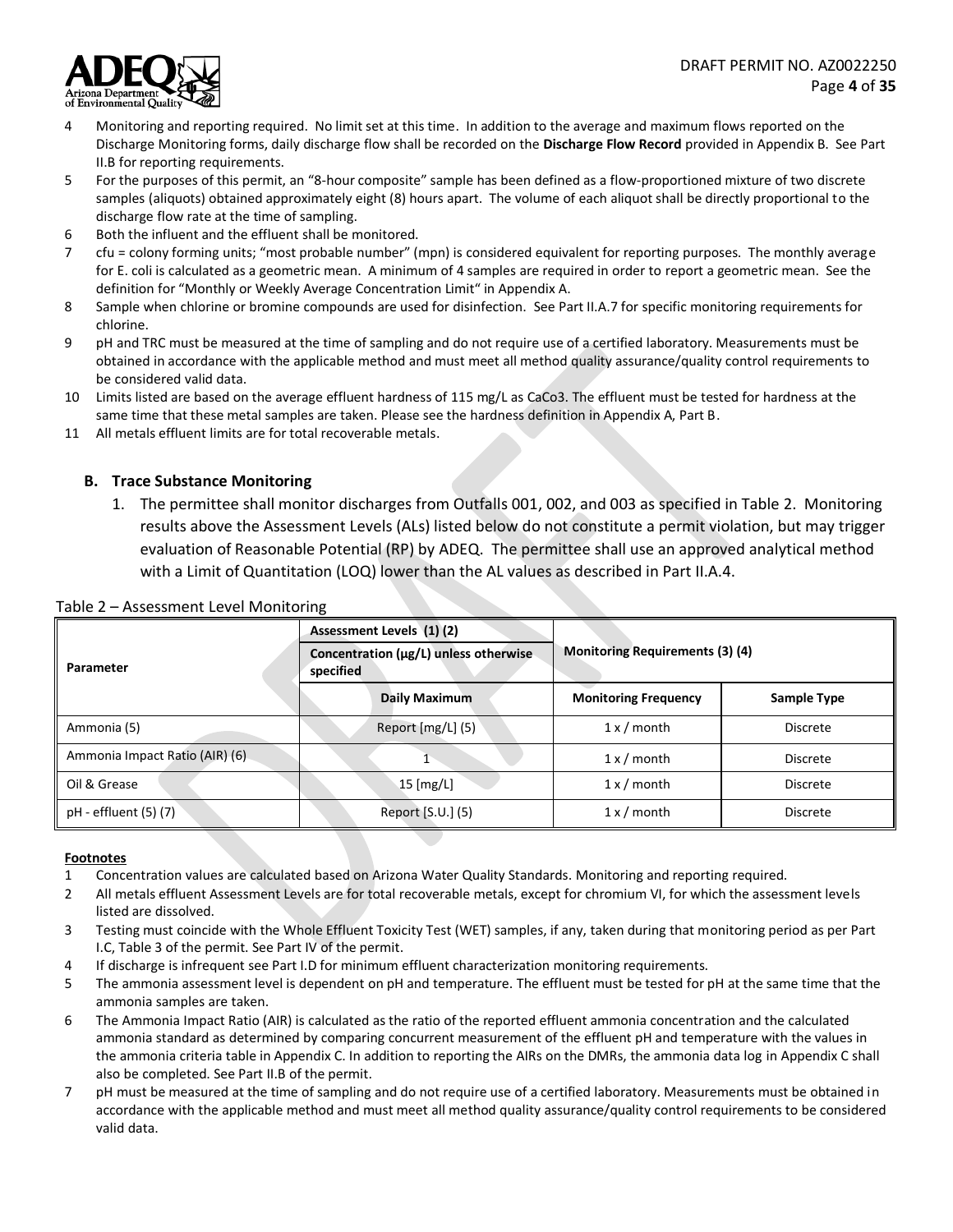

#### <span id="page-4-0"></span>**C. Whole Effluent Toxicity Monitoring**

1. The permittee shall monitor discharges from Outfalls 001, 002, and 003 for Whole Effluent Toxicity (WET) as specified in Table 3 which follows. If toxicity is detected above an Limit specified as follows, the permittee must perform follow-up testing and, as applicable, follow the TIE/TRE processes in Part IV.D of the permit.

#### Table 3 – WET Testing

|                                                                    | <b>Limits</b>         |                           | <b>Monitoring Requirements</b>              |                |
|--------------------------------------------------------------------|-----------------------|---------------------------|---------------------------------------------|----------------|
| <b>Effluent Characteristic (1)</b>                                 | Daily Maximum (2) (3) | <b>Monthly Median (3)</b> | <b>Monitoring</b><br>Frequency (4)          | Sample Type    |
| Acute Toxicity (5)<br>Pimephales promelas (Fathead<br>minnow)      | N/A                   | Fail                      | $1 x /$ in permit term<br>in year 2025      | 8-hr Composite |
| <b>Acute Toxicity</b><br>(5)<br>Ceriodaphnia dubia<br>(Water flea) | N/A                   | Fail                      | $1 \times$ / in permit term<br>in year 2025 | 8-hr Composite |

#### **Footnotes**

- 1 See Part IV for additional requirements for testing and reporting Whole Effluent Toxicity (WET).
- 2 Since completion of one WET test takes more than 24 hours, the daily maximum is considered to be the highest allowable test result.
- 3 Any failure requires the permittee to conduct follow-up testing. See Part IV.D of the permit for details.
- 4 If discharge is infrequent see Part I.D for minimum effluent characterization monitoring requirements.
- 5 The requirement for an acute test applies when duration of discharge doesn't allow for chronic tests to be conducted. See Part IV.

#### <span id="page-4-1"></span>**D. Effluent Characterization Testing**

1. The permittee shall monitor to characterize the facility's effluent for the parameters listed in Tables 4.a - b, whether discharging or not. When the facility discharges, monitoring is to be conducted at the frequency indicated in Tables 1 through 3. No limits or ALs are established, but the LOQ must be low enough to allow comparison of the results to the applicable water quality standards (WQS). If a LOQ below the WQS cannot be achieved, then the permittee shall use the method expected to achieve the lowest LOQ, as defined in Appendix A of this permit. Samples are to be representative of any seasonal variation in the discharge:

#### Table 4a – Effluent Characterization Testing – General Chemistry and Microbiology

|                                       | Reporting      | <b>Monitoring Requirements</b>                      |                  |  |
|---------------------------------------|----------------|-----------------------------------------------------|------------------|--|
| Parameter                             | <b>Units</b>   | <b>Monitoring Frequency (1)</b>                     | Sample Type      |  |
| Ammonia (as N) (2)                    | mg/L           | 1 x / year in years 2022, 2023, 2024 of permit term | <b>Discrete</b>  |  |
| Biochemical Oxygen Demand (BOD-5).    | mg/L           | 1 x / year in years 2022, 2023, 2024 of permit term | 8-hour Composite |  |
| Chlorine, Total Residual (TRC) (4)(5) | $\mu$ g/L      | 1 x / year in years 2022, 2023, 2024 of permit term | <b>Discrete</b>  |  |
| Dissolved Oxygen (5)                  | mg/L           | 1 x / year in years 2022, 2023, 2024 of permit term | <b>Discrete</b>  |  |
| E. coli                               | cfu/100 mL (3) | 1 x / year in years 2022, 2023, 2024 of permit term | <b>Discrete</b>  |  |
| Nitrate/Nitrite (as N)                | mg/L           | 1 x /year in years 2022,2023,2024 of permit term    | 8-hour Composite |  |
| Nitrogen, Total Kjeldahl (TKN)        | mg/L           | 1 x / year in years 2022, 2023, 2024 of permit term | 8-hour Composite |  |
| Oil and Grease                        | mg/L           | 1 x /year in years 2022, 2023, 2024 of permit term  | <b>Discrete</b>  |  |
| pH (5)                                | S.U.           | 1 x / year in years 2022, 2023, 2024 of permit term | <b>Discrete</b>  |  |
| Phosphorus                            | mg/L           | 1 x / year in years 2022, 2023, 2024 of permit term | 8-hour Composite |  |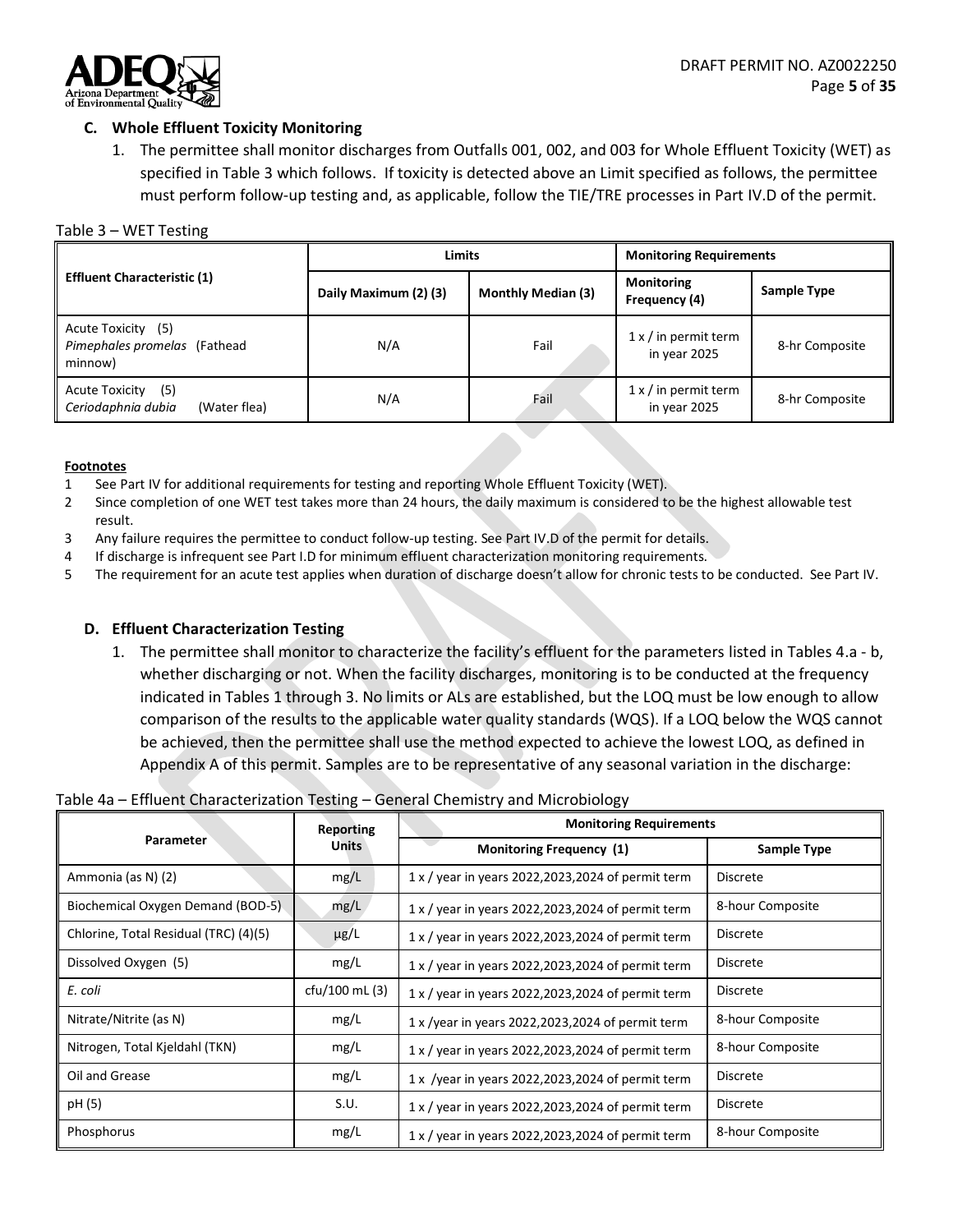

|                                     | Reporting      | <b>Monitoring Requirements</b>                      |                  |  |
|-------------------------------------|----------------|-----------------------------------------------------|------------------|--|
| Parameter                           | <b>Units</b>   | Monitoring Frequency (1)                            | Sample Type      |  |
| Temperature (5)                     | <b>Celsius</b> | 1 x / year in years 2022, 2023, 2024 of permit term | Discrete         |  |
| <b>Total Dissolved Solids (TDS)</b> | mg/L           | 1 x / year in years 2022,2023,2024 of permit term   | 8-hour Composite |  |
| <b>Total Suspended Solids (TSS)</b> | mg/L           | 1 x / year in years 2022, 2023, 2024 of permit term | 8-hour Composite |  |

#### **Footnotes**

- 1 If more frequent monitoring of any of these parameters is required by another part of this permit, those sampling results may be used to satisfy Table 4.a. requirements.
- 2 When sampling for ammonia, temperature and pH must be determined concurrently and the results recorded on the **Ammonia Data Log** provided in Appendix C. See Part II.B for reporting requirements.
- 3 cfu = colony forming units; "most probable number" (mpn) is considered equivalent for reporting purposes
- 4 Sample when chlorine or bromine compounds are used for disinfection. See Part II.A.6 for specific monitoring requirements for chlorine
- 5 Temperature, pH, TRC and dissolved oxygen must be measured at the time of sampling and do not require use of a certified laboratory. See Part II.A.7 for methods of analyses for chlorine. Measurements must be obtained in accordance with the applicable method and must meet all method quality assurance/quality control requirements to be considered valid data.

#### Table 4b – Effluent Characterization Testing – Selected Metals, Trace Substances and WET

| Parameter (1)                                         | Reporting             | <b>Monitoring Requirements</b>                             |                  |  |
|-------------------------------------------------------|-----------------------|------------------------------------------------------------|------------------|--|
|                                                       | <b>Units</b>          | <b>Monitoring Frequency (2)</b>                            | Sample Type      |  |
| Antimony                                              | $\mu$ g/L             | 1 x / year in years 2022, 2023, 2024 of permit term        | 8-hour Composite |  |
| Arsenic                                               | $\mu$ g/L             | 1 x / year in years 2022, 2023, 2024 of permit term        | 8-hour Composite |  |
| Beryllium                                             | µg/L                  | 1 x / year in years 2022, 2023, 2024 of permit term        | 8-hour Composite |  |
| Cadmium                                               | $\mu$ g/L             | 1 x / year in years 2022, 2023, 2024 of permit term        | 8-hour Composite |  |
| Chromium (3)                                          | $\mu$ g/L             | 1 x / year in years 2022, 2023, 2024 of permit term        | 8-hour Composite |  |
| Chromium VI (3)                                       | µg/L                  | 1 x / year in years 2022, 2023, 2024 of permit term        | <b>Discrete</b>  |  |
| Copper                                                | $\mu$ g/L             | 1 x / year in years 2022, 2023, 2024 of permit term        | 8-hour Composite |  |
| Iron                                                  | $\mu$ g/L             | 1 x / year in years 2022, 2023, 2024 of permit term        | 8-hour Composite |  |
| Lead                                                  | µg/L                  | $1 \times$ / year in years 2022, 2023, 2024 of permit term | 8-hour Composite |  |
| Mercury                                               | $\mu$ g/L             | 1 x / year in years 2022, 2023, 2024 of permit term        | <b>Discrete</b>  |  |
| Nickel                                                | $\mu$ g/L             | 1 x / year in years 2022, 2023, 2024 of permit term        | 8-hour Composite |  |
| Selenium                                              | $\mu$ g/L             | 1 x / year in years 2022, 2023, 2024 of permit term        | 8-hour Composite |  |
| Silver                                                | $\mu$ g/L             | 1 x / year in years 2022,2023,2024 of permit term          | 8-hour Composite |  |
| Thallium                                              | $\mu$ g/L             | 1 x / year in years 2022, 2023, 2024 of permit term        | 8-hour Composite |  |
| Zinc                                                  | $\mu$ g/L             | 1 x / year in years 2022, 2023, 2024 of permit term        | 8-hour Composite |  |
| Hardness                                              | mg/L                  | 1 x / year in years 2022, 2023, 2024 of permit term        | 8-hour Composite |  |
| Cyanide                                               | $\mu$ g/L             | 1 x / year in years 2022, 2023, 2024 of permit term        | <b>Discrete</b>  |  |
| Whole Effluent Toxicity - acute<br>(both species) (4) | <b>TU<sub>C</sub></b> | 1x/ of permit term in year 2025                            | 8-hour Composite |  |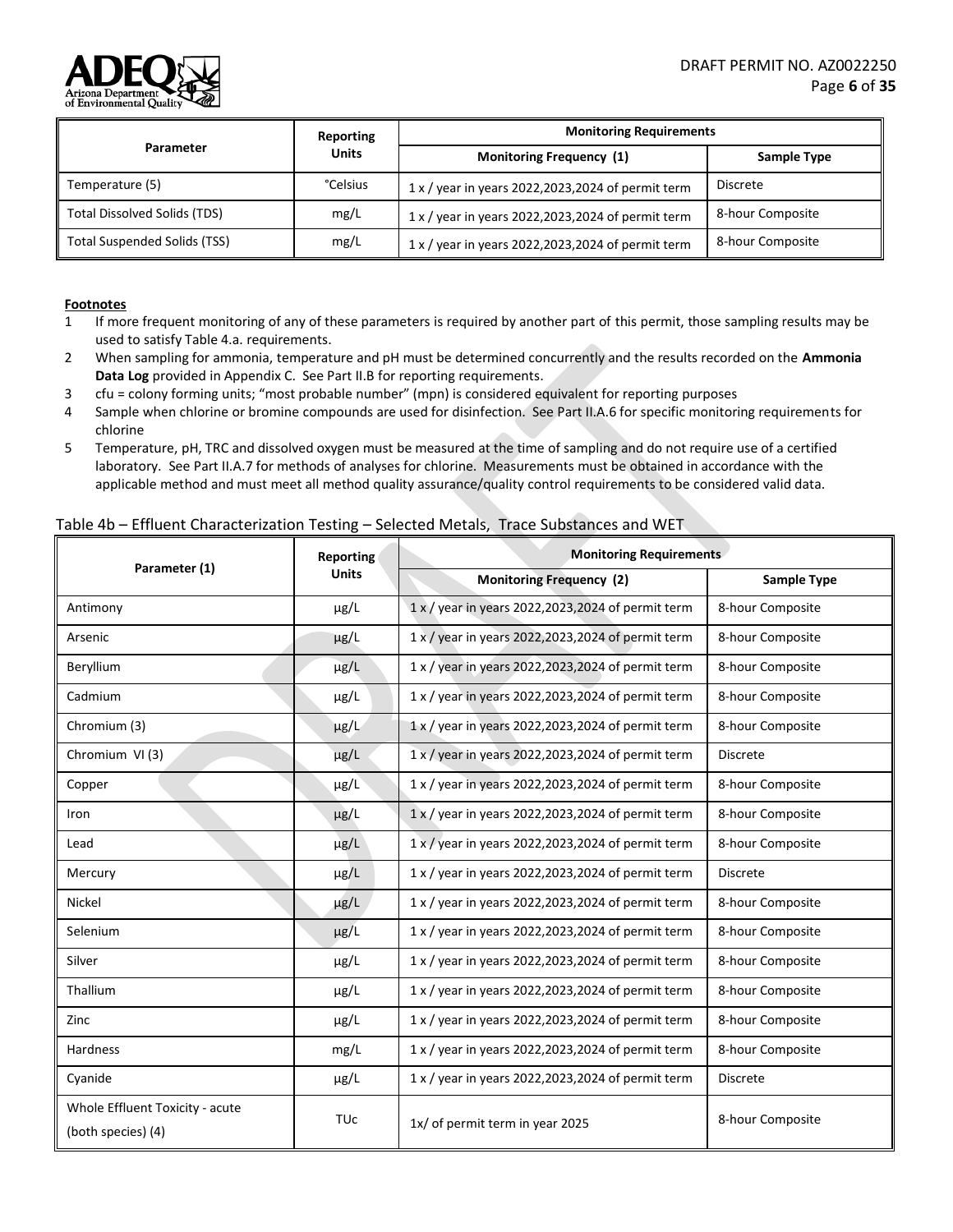

#### **Footnotes**

- 1 All metals analyses shall be for total recoverable metals, except chromium VI, which is dissolved
- 2 If more frequent monitoring of any of these parameters is required by another part of this permit, those sampling results may be used to satisfy Table 4.b. requirements.
- 3 If total chromium exceeds 8 µg/L, the permittee must conduct sampling for chromium VI for the remainder of the permit. Otherwise, monitoring for chromium VI is not required.
- 4 If an acute test fails, the permittee must perform follow-up testing and, as applicable, follow the TIE/TRE processes in Part IV.D of the permit, whether discharging or not. See Part IV for additional information on requirements for testing and reporting Whole Effluent Toxicity (WET).

#### <span id="page-6-0"></span>**E. Surface Water Quality Standards**

- 1. The discharge shall be free from pollutants in amounts or combinations that:
	- a. Settle to form bottom deposits that inhibit or prohibit the habitation, growth or propagation of aquatic life;
	- b. Cause objectionable odor in the area in which the surface water is located;
	- c. Cause off-flavor in aquatic organisms;
	- d. Are toxic to humans, animals, plants or other organisms;
	- e. Cause the growth of algae or aquatic plants that inhibit or prohibit the habitation, growth or propagation of other aquatic life or that impair recreational uses;
- 2. The discharge shall be free from oil, grease and other pollutants that float as debris, foam, or scum; or that cause a film or iridescent appearance on the surface of the water; or that cause a deposit on a shoreline, bank or aquatic vegetation.
- 3. The discharge shall not cause an increase in the ambient water temperature of more than 3.0 degrees Celsius.
- 4. The discharge shall not cause the dissolved oxygen concentration in the receiving water to fall below 3 mg/L from 3 hours after sunrise to sunset and 1 mg/l from sunset to 3 hours after sunrise, unless the percent saturation of oxygen remains equal to or greater than 90%.

# <span id="page-6-2"></span><span id="page-6-1"></span>**PART II – MONITORING AND REPORTING**

# **A. Sample Collection and Analysis**

- 1. Samples taken for the monitoring requirements specified in Part I shall be collected at the following locations:
	- a. Influent samples shall be taken after the last addition to the collection system and prior to the first treatment process.
	- b. Effluent samples shall be taken downstream from the last treatment process and prior to mixing with the receiving waters. Samples taken at this location are considered representative of the the quality at all outfalls. If multiple outfalls are utilitzed during any reporting period the analytical results for samples(s) taken at this location may be reported on the Discharge Monitoring Report for each outfall used.
- 2. The permittee is responsible for the quality and accuracy of all data required under this permit.
- 3. The permittee shall keep a QA Manual on site that describes the sample collection and analyses processes. If the permittee collects samples or conducts sample analyses in house, the permittee shall develop a QA Manual that addresses these activities. If a third party collects and/or analyzes samples on behalf of the permittee, the permittee shall obtain a copy of the applicable QA procedures. The QA Manual shall be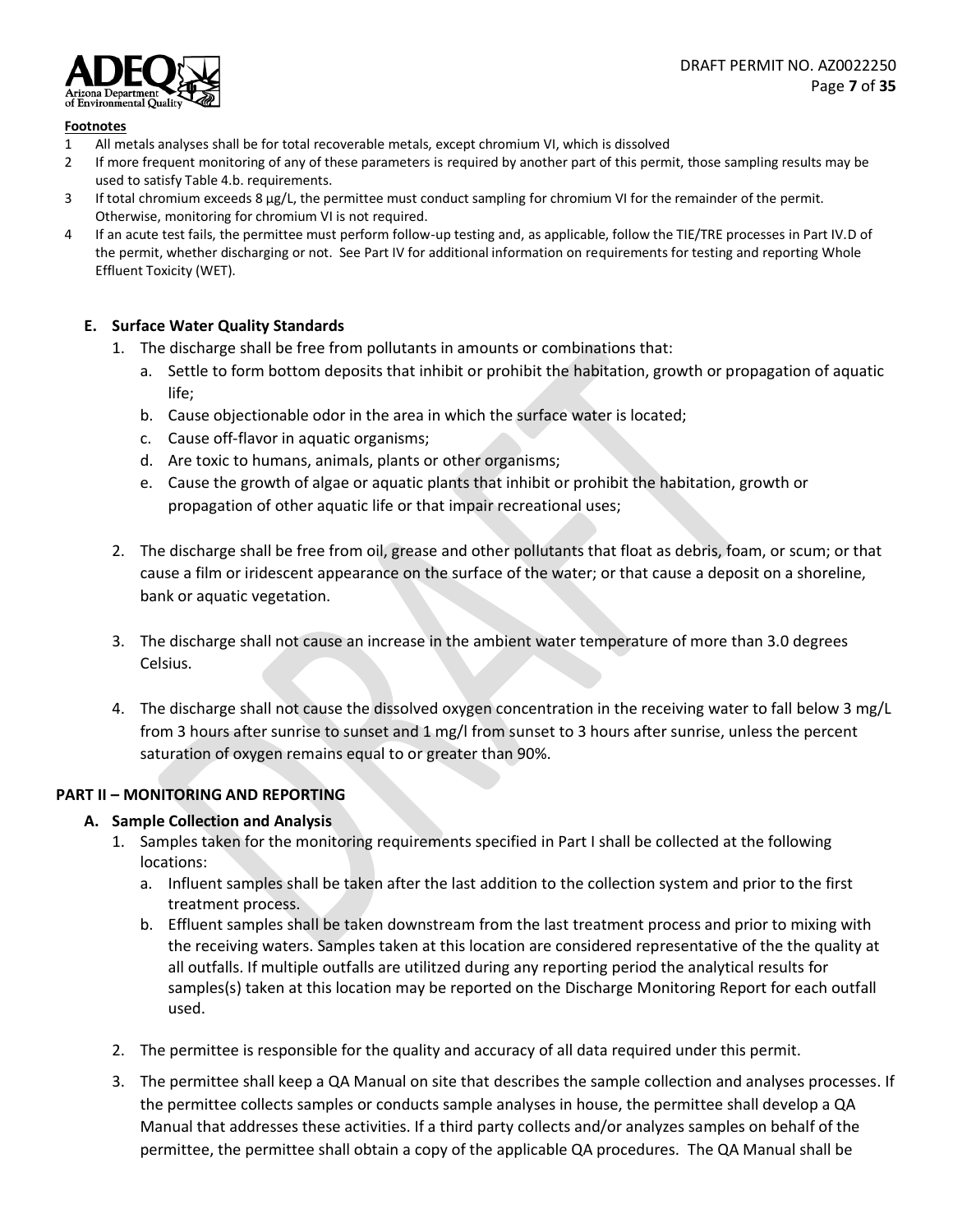

available for review by ADEQ upon request. The QA Manual shall be updated as necessary to reflect current conditions, and shall describe the following:

- a. Project Management, including:
	- i. Purpose of sample collection and sample frequency;
	- ii. When and where samples will be collected;
	- iii. How samples will be collected;
	- iv. Laboratory(s) that will perform analyses;
	- v. Any field tests to be conducted (detail methods and specify equipment, including a description of any needed calibrations); and
	- vi. Pollutants or analytes being measured and for each, the permit-specific limits, Assessment Levels, or thresholds, (e.g. the associated detection limits needed.)
- b. Sample collection procedures including:
	- i. Equipment to be used;
	- ii. Type and number of samples to be collected including QA/QC samples (i.e., background samples, duplicates, and equipment or field blanks);
	- iii. Types, sizes and number of sample bottles needed;
	- iv. Preservatives and holding times for the samples (see methods under 40 CFR 136 or 9 A.A.C. 14, Article 6 or any condition within this permit that specifies a Chain of Custody procedures.
- c. Specify approved analytical method(s) to be used and include;
	- i. Limits of Detection (LOD) and Limits of Quantitation (LOQs);
	- ii. Required quality control (QC) results to be reported (e.g., matrix spike recoveries, duplicate relative percent differences, blank contamination, laboratory control sample recoveries, surrogate spike recoveries, etc.) and acceptance criteria; and
	- iii. Corrective actions to be taken by the permittee or the laboratory as a result of problems identified during QC checks.
- d. How the permittee will perform data review; complete DMRs and records used to report results to ADEQ; resolve data quality issues; and identify limitations on the use of the data.
- 4. Sample collection, preservation and handling shall be performed as described in 40 CFR 136 including the referenced Edition of *Standard Methods for the Examination of Water and Wastewater*, or by procedures referenced in A.R.S. Title 9, Chapter 14 of the Arizona Department of Health Services (ADHS) Laboratory Licensure rules. The permittee shall outline the proper procedures in the QA Manual, and samples taken for this permit must conform to these procedures whether collection and handling is performed directly by the permittee or contracted to a third-party.
- 5. Analytical requirements
	- a. The permittee shall use a laboratory licensed by the ADHS Office of Laboratory Licensure and Certification that has demonstrated proficiency within the last 12 months under A.A.C. R9-14-609, for each parameter to be sampled under this permit. However, this requirement does not apply to parameters which require analysis at the time of sample accordance with A.C.C. 36-495.02(A)(3). (These parameters may include flow, dissolved oxygen, pH, temperature, and total residual chlorine.)
	- b. The permittee must utilize analytical methods specified in this permit. If no test procedure is specified, the permittee shall analyze the pollutant using:
		- i. A test procedure listed in 40 CFR 136 which is also approved under A.A.C. R9-14-610;
		- ii. An alternative test procedure approved by EPA as provided in 40 CFR 136 and which is also approved under A.A.C. R9-14-610;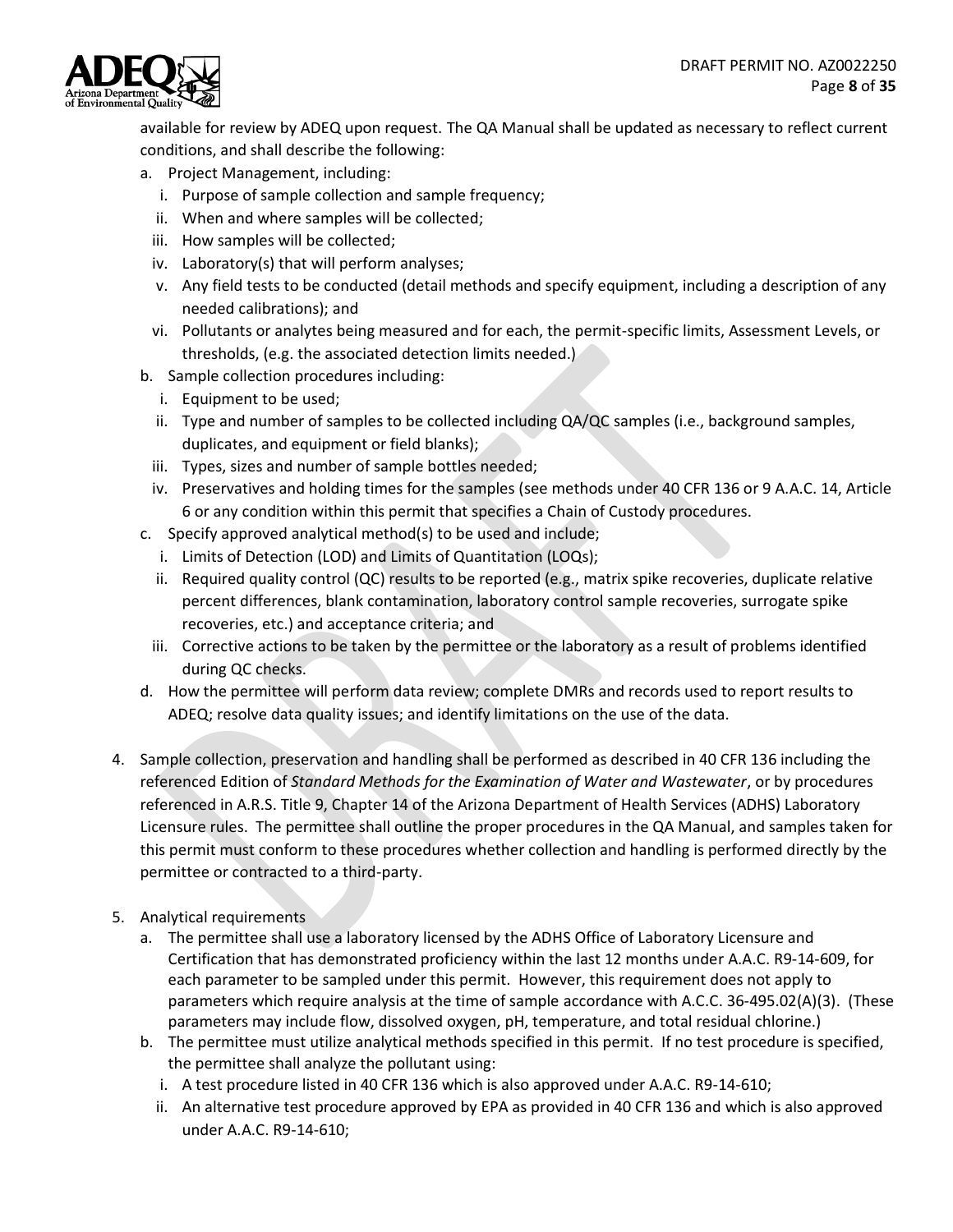

- iii. A test procedure listed in 40 CFR 136, with modifications allowed by EPA or approved as a method alteration by ADHS under A.A.C. R9-14-610C; or
- iv. If no test procedure for a pollutant is available under (4)(b)(i) through (4)(b)(iii) above, any Method approved under A.A.C. R9-14-610(B) for wastewater may be used, except the use of field kits is not allowed unless otherwise specified in this permit. If there is no approved wastewater method for a parameter, any other method identified in 9 A.A.C. 14, Article 6 that will achieve appropriate detection and reporting limits may be used for analyses.
- c. For results to be considered valid, all analytical work, including those tests conducted by the permittee at the time of sampling (see Part II.A.4.a), shall meet quality control standards specified in the approved methods.
- d. The permittee shall use analytical methods with a Limit of Quantitation (LOQ) that is lower than the effluent limitations, Assessments Levels, Action Levels, or other water quality criteria, if any, specified in this permit. If all methods have LOQs higher than the applicable water quality criteria, the Permittee shall use the approved analytical method with the lowest LOQ.
- e. The permittee shall use a standard calibration curve when applicable to the method, where the lowest standard point is equal to or less than the LOQ.
- 6. Mercury Monitoring The permittee shall use an ADHS-certified low-level mercury analytical method such as EPA method 245.7 or 1631E to achieve a reporting limit at or below the discharge limitations or assessment levels for mercury as specified in this permit. The permittee shall also use a "clean hands/dirty hands" sampling technique such as EPA Method 1669 if necessary to achieve these reporting limits.
- 7. Chlorine Monitoring Because of the short holding time for chlorine, samples may be analyzed on-site using Hach Method No. 10014. Other methods are also acceptable for chlorine if the Method has a LOQ lower than discharge limits specified in this permit.
- 8. Metals Analyses In accordance with 40 CFR 122.45(c), all effluent metals concentrations, with the exception of chromium VI, shall be measured as "total recoverable metals". Discharge Limits and Assessment Levels in this permit, if any, are for total metals, except for chromium VI for which the levels listed are dissolved.

# <span id="page-8-0"></span>**B. Reporting of Monitoring Results**

- 1. The permittee shall report monitoring results on Discharge Monitoring Report (DMR) to the ADEQ electronic submission portal MyDEQ. The permittee shall submit results of all monitoring required by this permit in a format that will allow direct comparison with the limitations and requirements of this permit. If no discharge occurs during a reporting period, the permittee shall specify "No discharge" on the DMR. The results of all discharge analyses conducted during the monitoring period shall be included in determinations of the monthly average and daily maximums reported on the DMRs if the analyses were by methods specified in Part II.A above, as applicable.
- 2. DMRs and attachments are to be submitted by the 28th day of the month following the end of a monitoring period. For example, if the monitoring period ends January  $31^{st}$ , the permittee shall submit the DMR by February 28<sup>th</sup>. The permittee shall electronically submit all compliance monitoring data and reports using the myDEQ electronic portal provided by ADEQ. The reports required to be electronically submitted include, but are not limited to, the following:
	- a. Discharge Monitoring Reports
	- b. Whole Effluent Toxicity (WET) reports
	- c. Original copies of laboratory results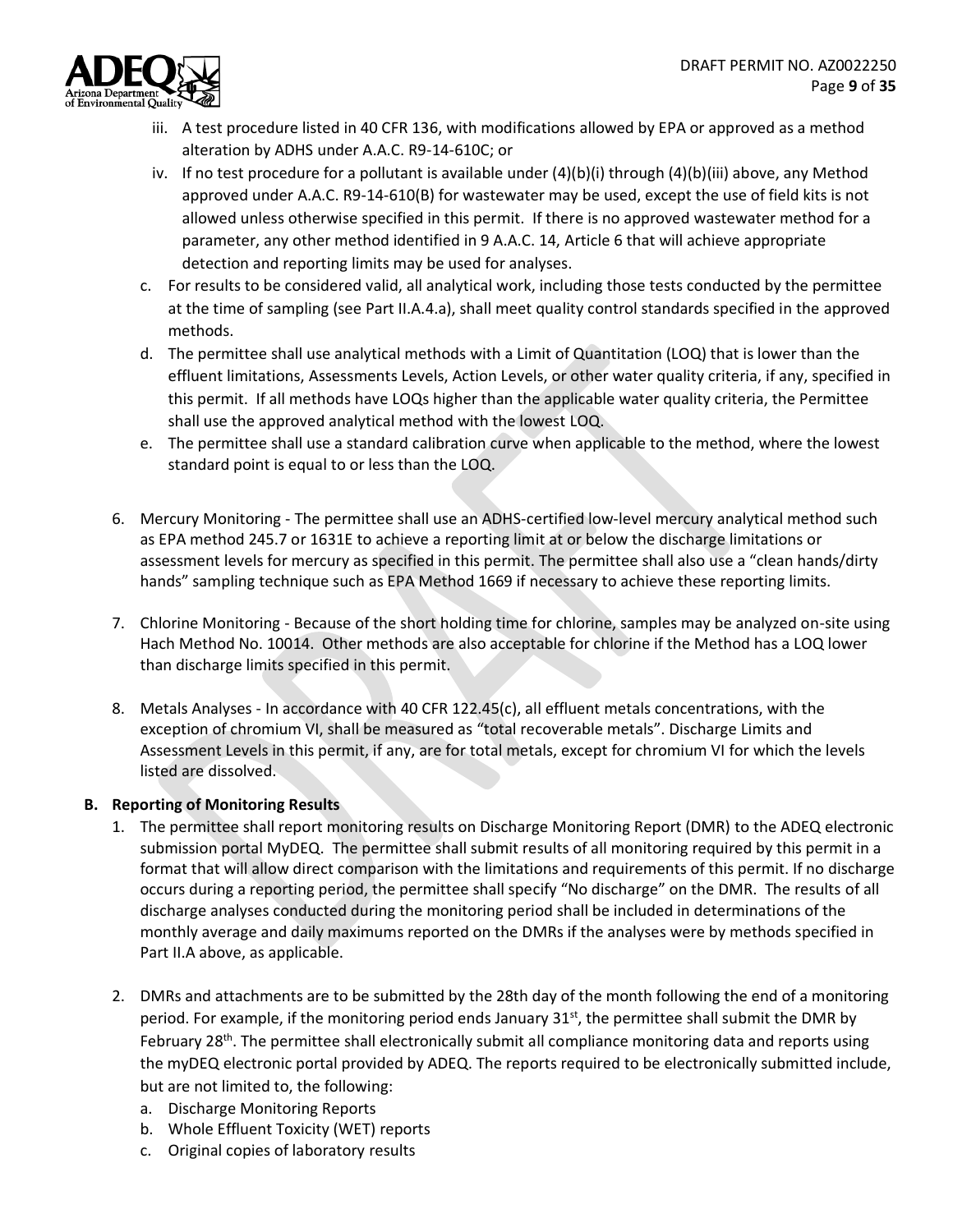

- d. Ammonia data logs
- e. AZPDES discharge flow records
- f. Method detection limit studies
- g. Bench sheets or similar documentation for field testing parameters
- 3. When sampling the effluent for ammonia, the pH and temperature of the effluent must be recorded at the time of sample collection. Results for all three parameters as well as the applicable ammonia standard and the calculated Ammonia Impact Ratio shall be recorded on the **Ammonia Data Log** provided in Appendix B. The effluent ammonia concentrations, effluent pH and temperature, and calculated ammonia impact ratio shall also be recorded on DMRs. The ammonia data log shall be submitted to ADEQ annually to the address information listed in Part II.B.2, above.
- 4. If requested to participate, the permittee shall submit the results of the annual NPDES DMR/QA Study to ADEQ and ADHS for all laboratories used in monitoring compliance with this permit by December 31<sup>st</sup> of each year. The permittee shall also conduct any proficiency testing required by the NPDES DMR-QA Study for those parameters listed in the study that the permittee analyzes in house or tests in the field at the time of sampling (these parameters may include pH and total residual chlorine). All results of the NPDES DMR-QA Study shall be submitted to the email and addresses listed below, or submit by any other alternative mode as specified by ADEQ:

| Arizona Department of Environmental Quality | Arizo |
|---------------------------------------------|-------|
| Email: AZPDES@azdeq.gov                     | Attn: |

na Department of Health Services Office of Laboratory Licensure and Certification 250 North 17<sup>th</sup> Avenue Phoenix, AZ 85007

- 5. For the purposes of reporting, the permittee shall use the Limit of Quantitation.
- 6. For parameters with Daily Maximum Limits or Daily Maximum Assessment Levels in this permit, the permittee shall review the results of all samples collected during the reporting period and report as follows:

| For Daily Maximum Limits/Assessment Levels                                                                | The Permittee shall Report on the DMR       |
|-----------------------------------------------------------------------------------------------------------|---------------------------------------------|
| When the maximum value of any analytical result is greater than or<br>equal to the LOQ                    | The maximum value of all analytical results |
| When the maximum value detected is greater than or equal to the<br>laboratory's LOD but less than the LOQ | NODI (Q)                                    |
| When the maximum value is less than the laboratory's LOD                                                  | NODI (B)                                    |

Table 5 – DMR Reporting Requirements for Daily Maximum Limits and Assessment Levels

7. For parameters with Monthly Average Limits or Monthly Average Assessment Levels in this permit, the permittee shall review the results of all samples collected during the reporting period and report.

|  |  | Table 6 - DMR Reporting Requirements for Monthly Average Limits / Assessment Levels |  |
|--|--|-------------------------------------------------------------------------------------|--|
|--|--|-------------------------------------------------------------------------------------|--|

| For Monthly Average Limits/Assessment Levels                   |                                                                                                    | The Permittee shall Report on<br>the DMR |
|----------------------------------------------------------------|----------------------------------------------------------------------------------------------------|------------------------------------------|
| If only one sample is collected<br>during the reporting period | When the value detected is greater than or equal to the LOQ                                        | The analytical result                    |
| (monthly, quarterly, annually, etc.)                           | When the value detected is greater than or equal to the laboratory's<br>LOD, but less than the LOQ | NODI(Q)                                  |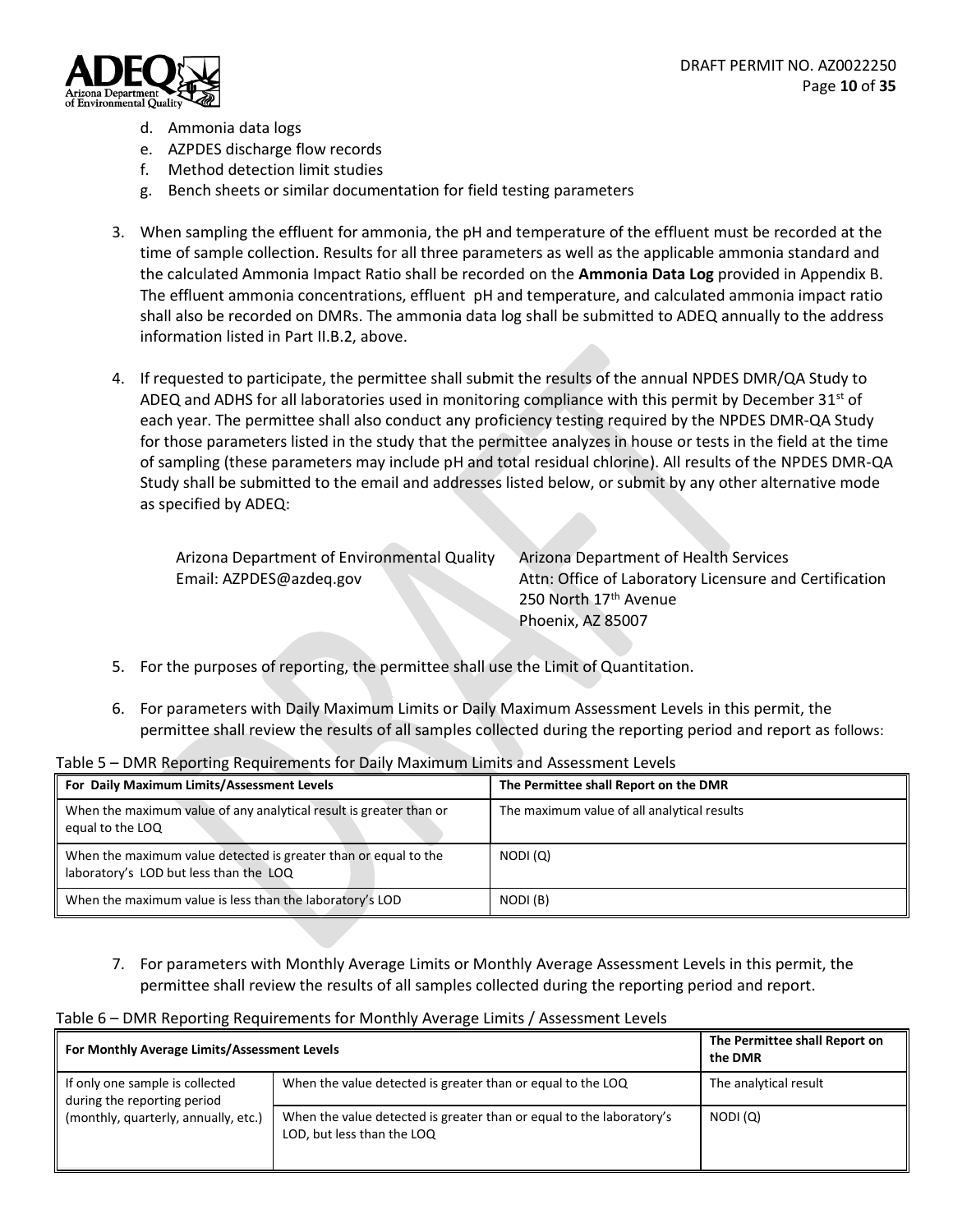

| For Monthly Average Limits/Assessment Levels                           |                                                                                                                                                                                                                                                                                       | The Permittee shall Report on<br>the DMR                                     |
|------------------------------------------------------------------------|---------------------------------------------------------------------------------------------------------------------------------------------------------------------------------------------------------------------------------------------------------------------------------------|------------------------------------------------------------------------------|
| (In this case, the sample result is<br>the monthly average.)           | When the value is less than the laboratory's LOD                                                                                                                                                                                                                                      | NODI (B)                                                                     |
| If more than one sample is<br>collected during the reporting<br>period | All samples collected in the same calendar month must be averaged.<br>• When all results are greater than or equal to the LOQ, all values are<br>averaged<br>• If some results are less than the LOQ, use the LOD value in the<br>averaging<br>. Use '0' for values less than the LOD | The highest monthly average<br>which occurred during the<br>reporting period |

- 8. For all field testing, or if the information below is not included on the laboratory reports required by Part II.B.2, the permittee shall attach a bench sheet or similar documentation to each DMR that includes, for all analytical results during the reporting period the following:
	- a. the analytical result,
	- b. the number or title of the approved analytical method, preparation and analytical procedure utilized by the field personnel or laboratory, and the LOD and LOQ for the analytical method for the parameter, and
	- c. any applicable data qualifiers using the most current revision of the Arizona Data Qualifiers (available online at: http://www.azdhs.gov)

#### <span id="page-10-0"></span>**C. Twenty-four Hour Reporting of Noncompliance**

1. The permittee shall orally report any noncompliance which may endanger the environment or human health within 24 hours from the time the permittee becomes aware of the event to:

#### **ADEQ 24 hour hotline at (602) 771-2330**

by phone call or voice mail by 9 a.m. on the first business day following the noncompliance. The permittee shall also notify the Surface Water Inspection and Compliance Unit in writing within 5 days of the noncompliance event to [AZPDES@azdeq.gov.](mailto:AZPDES@azdeq.gov) The permittee shall include in the written notification: a description of the noncompliance and its cause; the period of noncompliance, including dates and times, and, if the noncompliance has not been corrected, the time it is expected to continue; and steps taken or planned to reduce, eliminate, and prevent reoccurrence of the noncompliance.

- 2. The following instances of noncompliance are subject to the 24-hour and 5-day reporting requirements:
	- a. An exceedance of any maximum daily limit for the parameters listed in Part 1.A. Table 1, Part 1.B. Table 2, and Part 1.B. Table 3.
	- b. Any unanticipated bypass which exceeds any effluent limitations in the permit.
	- c. Any upset which exceeds any effluent limitation in the permit.
- 3. The permittee shall retain records of the following monitoring records:
	- a. Date, exact location and time of sampling or measurements performed, preservatives used;
	- b. Individual(s) who performed the sampling or measurements;
	- c. Date(s) the analyses were performed;
	- d. Laboratory(s) which performed the analyses;
	- e. Analytical techniques or methods used;
	- f. Chain of custody forms;
	- g. Any comments, case narrative or summary of results produced by the laboratory. These comments should identify and discuss QA/QC analyses performed concurrently during sample analyses and should specify whether analyses met project requirements and 40 CFR 136. If results include information on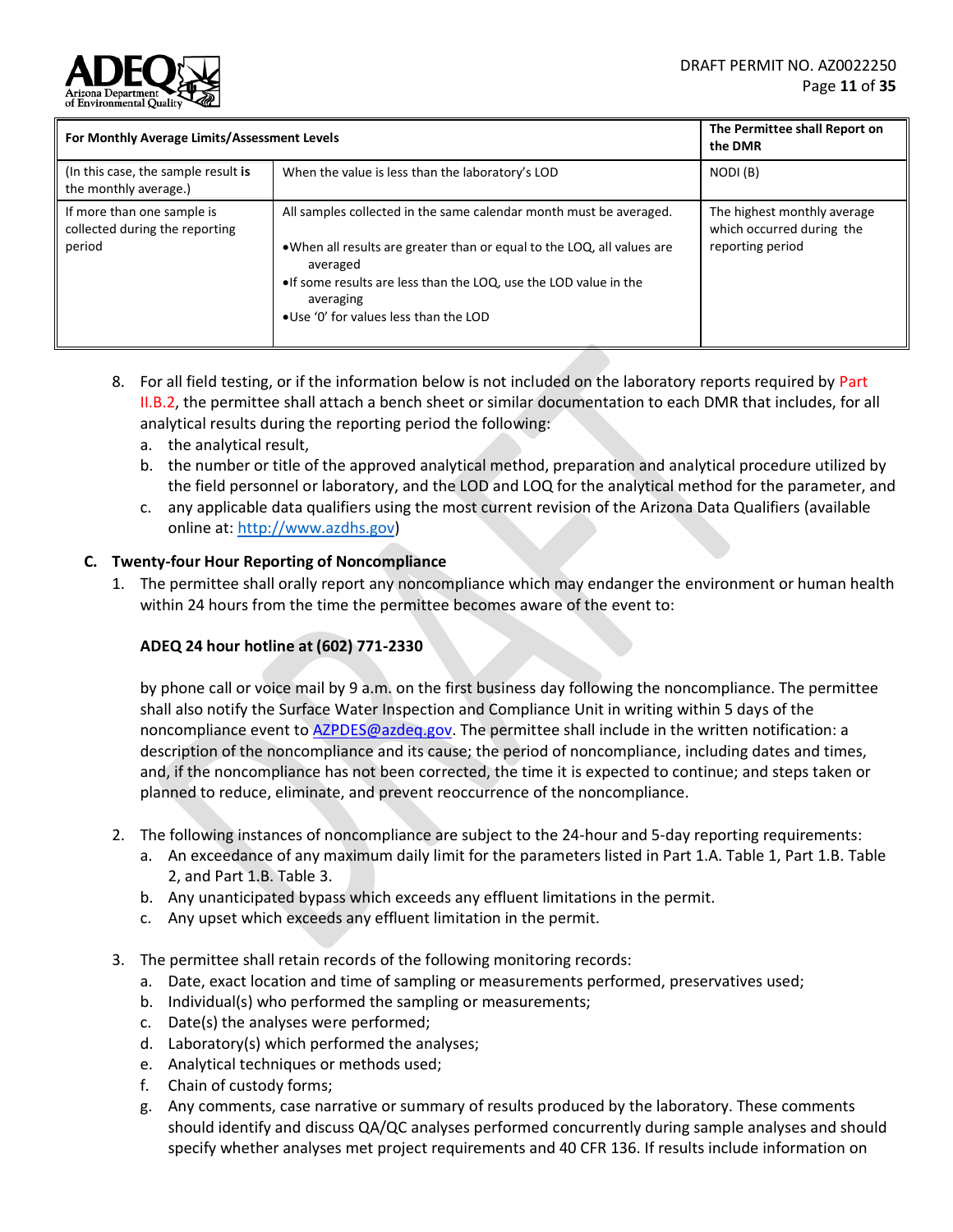

initial and continuing calibration, surrogate analyses, blanks, duplicates, laboratory control samples, matrix spike and matrix spike duplicate results, sample receipt condition, or holding times and preservation, these records must also be retained.

h. Summary of data interpretation and any corrective action taken by the permittee.

## <span id="page-11-0"></span>**PART III – BIOSOLIDS / SEWAGE SLUDGE REQUIREMENTS**

**Note:** "Biosolids" refers to non-hazardous sewage sludge as defined in 40 CFR 503.9 and Arizona Administrative Code (A.A.C.) R18-9-1001.7. Sewage sludge that is hazardous as defined in 40 CFR 261 must be disposed of in accordance with the Resource Conservation and Recovery Act (RCRA). Sludge with PCB (polychlorinated biphenyls) levels greater than 50 mg/kg must be disposed of in accordance with 40 CFR 761.

#### <span id="page-11-1"></span>**A. Use of Disposal Requirements**

All biosolids/sewage sludge generated and/or prepared at this facility shall be sent via sanitary sewer to the Tres Rios Wastewater Reclamation Facility for treatment and disposal. If the permittee wishes to change this practice during the life of this permit, a request for a permit modification must be made and the permit modified to reflect the changes(s) in sludge handling, storage or disposal prior to such a change(s) being made.

#### <span id="page-11-2"></span>**B. Sewage Sludge Generator's and Biosolids Preparer's Responsibility**

The permittee is responsible for assuring that all biosolids/sewage sludge produced at this facility is used or disposed of in accordance with 40 CFR 503 Subpart C, 257, 258 and 18 A.A.C. 9, Article 10, as applicable. The permittee is responsible for informing any subsequent transporters, preparers, applicators, and disposers of the requirements that they must meet under 18 A.A.C. 9, Article 10.

#### <span id="page-11-3"></span>**C. Reporting**

The permittee shall submit an annual biosolids report to the ADEQ Biosolids Coordinator pursuant to A.A.C. R 18-9-1014(F) for land application or 40 CFR 503.28 for surface disposal by February 19 of each year for the period covering the previous calender year. All POTW's with a design flow rate equal to or greater than one MGD must report. Since the Tres Rios Wastewater Reclamation Facility is a major POTW, both facilities must report. The Mt. Lemmon WRF annual biosolids report shall state the annual amount of sewage sludge generated from the treatment process and the amount that was sent to Tres Rios WRF.

ADEQ will be developing an electronic reporting portal through myDEQ where all annual reports shall be submitted. ADEQ will notify the permittee that all reports shall be submitted through the electronic portal in accordance with the U.S. EPA's electronic reporting requirements when the myDEQ portal becomes available. Until such time, the annual report shall be submitted to the following address:

**AZ. Department of Environmental Quality Water Quality Division, Surface Water Permits Unit 1110 West Washington Street Phoenix, AZ 85007 [biosolids@azdeq.gov](mailto:biosolids@azdeq.gov)**

#### <span id="page-11-5"></span><span id="page-11-4"></span>**PART IV – WHOLE EFFLUENT TOXICITY TESTING REQUIREMENTS**

#### **A. General Conditions**

- 1. The permittee shall conduct an acute toxicity test in the fourth year of the permit term on an 8-hour composite samples of the final effluent at the frequencies specified in Part 1.
- 2. Final effluent samples must be taken following all treatment processes, including chlorination and dechlorination, and prior to mixing with the receiving water. The required WET tests must be performed on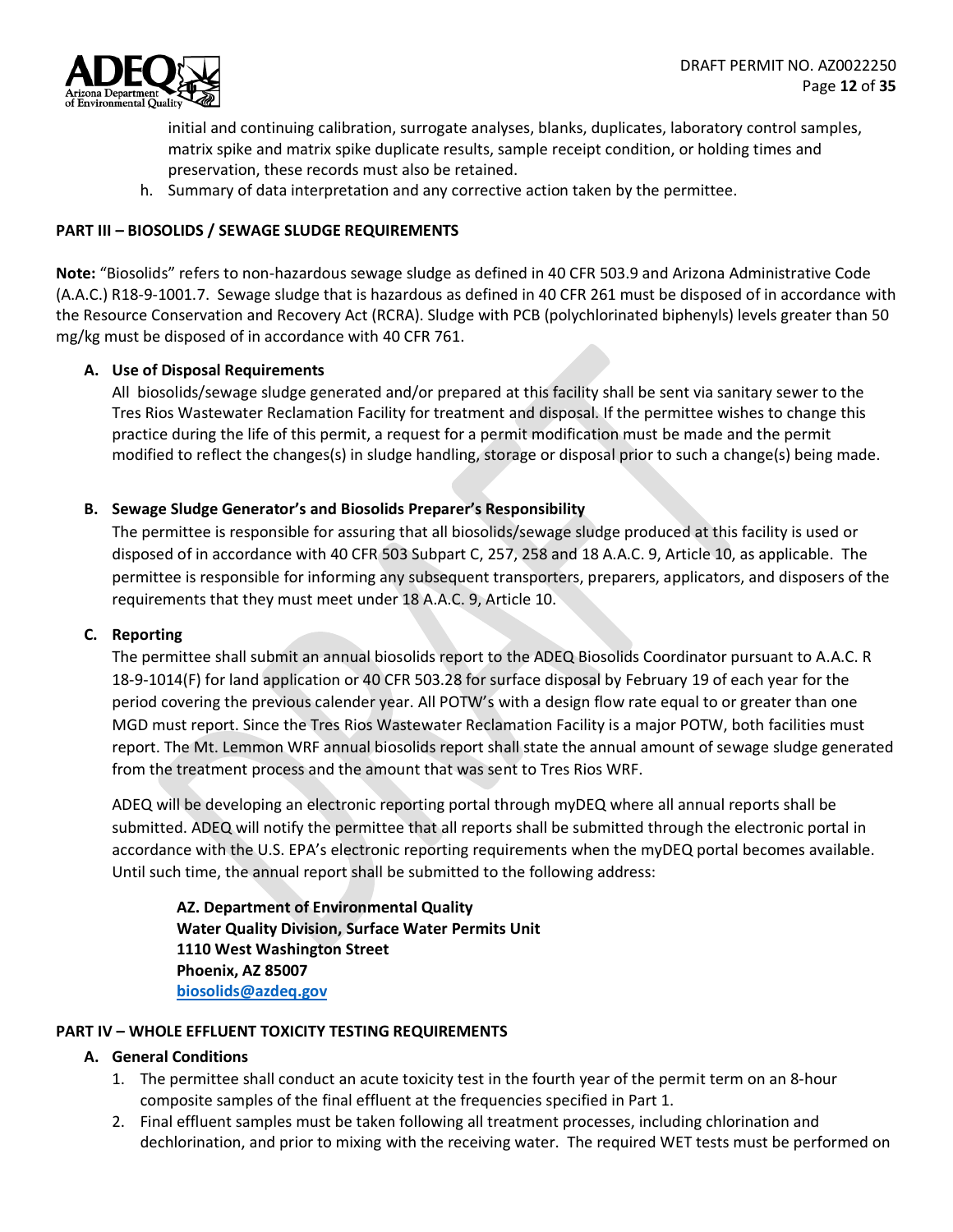

unmodified samples of final effluent. WET tests conducted on samples that are dechlorinated after collection are not acceptable for compliance with this permit.

- 3. Chemical testing for all the parameters listed in Parts I.A and B of this permit whose required sample type is a composite shall be performed on a split of one composite sample taken for an acute WET test. For those parameters listed in Parts I.A and B of this permit whose required sample type is discrete, the testing shall be performed on a discrete sample collected concurrently with one sample, discrete or composite, collected for an acute or chronic WET test.
- 4. Definitions related to toxicity are found in Appendix A.

#### <span id="page-12-0"></span>**B. Acute Toxicity**

- 1. The permittee shall conduct 96-hour acute toxicity tests with renewal at 48 hours on two species; *Ceriodaphnia dubia* and *Pimephales promelas* using 100% effluent and a control. The acute test may be completed as a non-renewal 48-hour acute test when a second sample for renewal at 48 hours cannot be taken due to a cessation of the discharge after an acute test has been initiated.
- 2. The permittee must follow the USEPA 5th edition manual, "Methods for Measuring the Acute Toxicity of Effluents and Receiving Waters to Freshwater and Marine Organisms" (EPA/821-R-02-012) for all acute toxicity testing. The presence of chronic toxicity shall be estimated as specified in the method for each species tested.
- 3. The acute toxicity action level is any failing test result. The test fails if survival in 100% effluent is less than 90%, and is significantly different from control survival (which must be 90% or greater), as determined by hypothesis testing. Section 11.3 of the acute manual referenced above must be followed to determine Pass or Fail. Any result of Fail requires follow-up testing per Part IV, Section E.
- 4. The permittee shall report results as Pass or Fail.

# <span id="page-12-1"></span>**C. Quality Assurance**

- 1. Effluent samples must be maintained between 0 and 6°C from collection until utilized in the toxicity testing procedure. When a composite sample is required, each aliquot making up the composite must be chilled after collection and throughout the compositing period. The single allowable exception is when a grab sample is delivered to the performing laboratory for test initiation no later than 4 hours following the time of collection.
- 2. Control and dilution water should be receiving water or lab water as appropriate, as described in the 40 CFR Part 136.3 approved method. If the dilution water used is different from the culture water, a second control, using culture water shall also be used.
- 3. Reference toxicity tests, (a check of the laboratory and test organisms' performance), shall be conducted at least 1 time in a calendar month for each toxicity test method conducted in the laboratory during that month. Additionally, any time the laboratory changes its source of test organisms, a reference toxicity test must be conducted before or in conjunction with the first WET test performed using the organisms from the newer source. Reference toxicant testing must be conducted using the same test conditions as the effluent toxicity tests (ie., same test duration, etc.).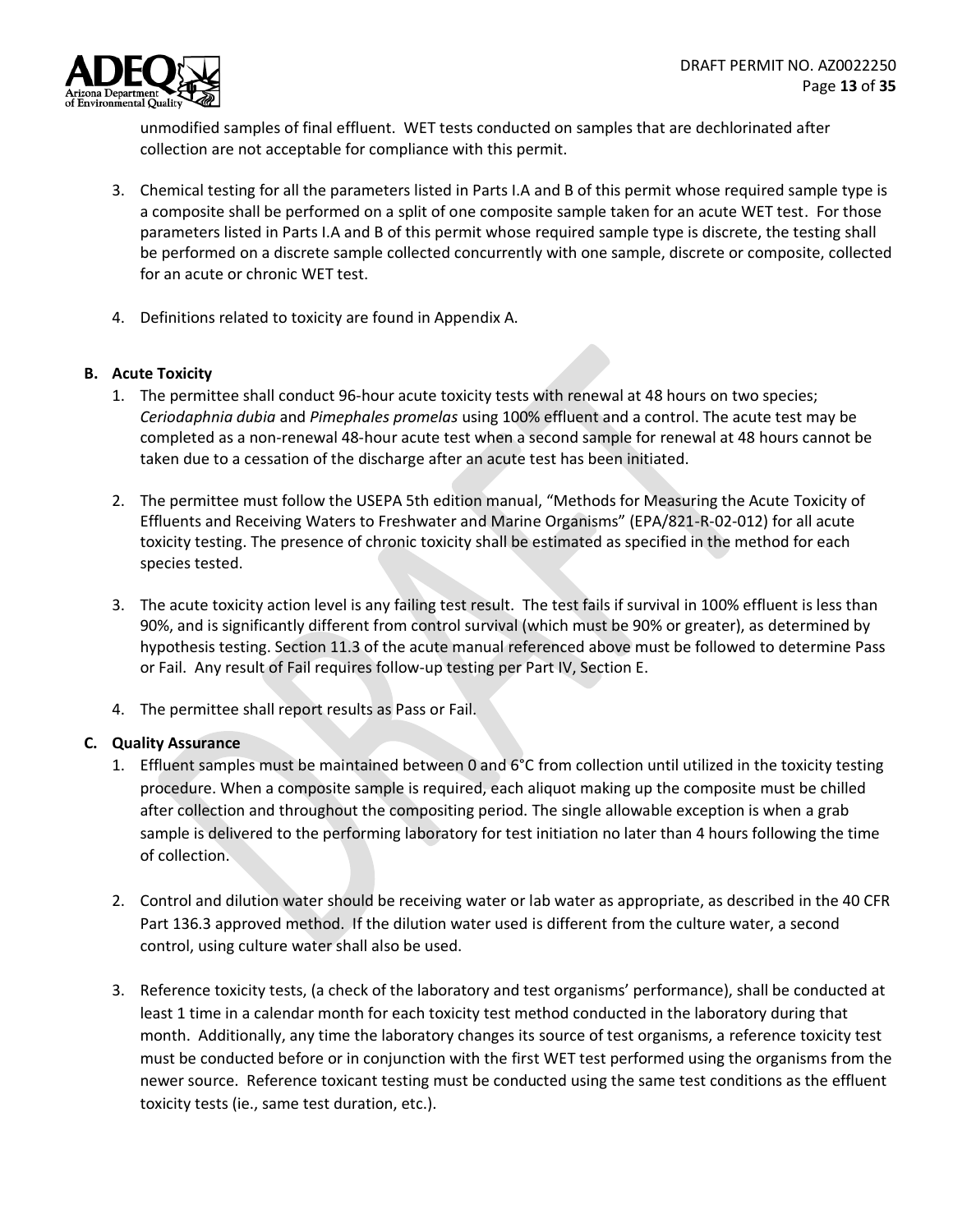

4. If either the reference toxicant test or the effluent test does not meet all test acceptability criteria as specified in the 40 CFR Part 136.3 approved WET methods, then the permittee must re-sample and re-test within 14 days of receipt of the test results. The re-sampling and re-testing requirements include laboratory induced error in performing the test method.

## <span id="page-13-0"></span>**D. Toxicity Identification Evaluation (TIE)/Toxicity Reduction Evaluation (TRE) Process**

- 1. If acute toxicity is detected above a WET action level or Limit specified in this permit and the source of toxicity is known (for instance, a temporary plant upset), the permittee shall conduct one follow-up test within two weeks of receipt of the sample results that exceeded the limit. The permittee shall use the same test and species as the failed toxicity test. For intermittent discharges, the follow-up test shall be conducted whether discharging or not. If toxicity is detected in the follow-up, the permittee shall immediately begin developing a TRE plan and submit the plan to ADEQ for review and approval within 30 days after receipt of the toxic result. Requirements for the development of a TRE are listed in paragraph 3 below. The permittee must implement the TRE plan as approved and directed by ADEQ.
- 2. If acute toxicity is detected above an action level or Limit specified in this permit and the source of toxicity is unknown, the permittee shall begin additional toxicity monitoring within two weeks of receipt of the sample results that exceeded the action level. The permittee shall conduct one WET test approximately every other week until either a test exceeds an action level (or limit) or four tests have been completed. The follow-up tests must use the same test and species as the failed toxicity test. For intermittent discharges, the first follow-up test shall be conducted whether discharging or not; the subsequent three follow-up tests shall be conducted during the next three discharge events.
	- a. If none of the four tests exceed a WET action level or limit, then the permittee may return to the routine WET testing frequency specified in this permit.
	- b. If a WET action level or limit is exceeded in any of the additional tests, the permittee shall immediately begin developing a TRE plan and submit the plan to ADEQ for review and approval within 30 days after receipt of the toxic result. Requirements for the development of a TRE are listed in subsection 3, below. The permittee must implement the TRE plan as approved and directed by ADEQ.
- 3. The permittee shall use the EPA guidance manual *Toxicity Reduction Evaluation Guidance for Municipal Wastewater Treatment Plants*, 1999 *(*EPA/833/B-99/002) in preparing a TRE plan. The TRE plan shall include, at a minimum, the following:
	- a. Further actions to investigate and identify the causes of toxicity, if unknown. The permittee may initiate a TIE as part of the TRE process using the following EPA manuals as guidance: *Methods for Aquatic Toxicity Identification Evaluations: Phase I, Toxicity Characterization Procedures*, 2nd Edition, 1991 (EPA/600/6-91/003); *Methods for Aquatic Toxicity Identification Evaluations: Phase II, Toxicity Identification Procedures for Samples Exhibiting Acute and Chronic Toxicity, 1993 (EPA/600/R-*92/080); and *Methods for Aquatic Toxicity Identification Evaluations: Phase III, Toxicity Confirmation Procedures for Samples Exhibiting Acute and Chronic Toxicity,* 1993 (EPA/600/R-92/081).
	- b. Action the permittee will take to mitigate the impact of the discharge and to prevent the recurrence of toxicity; and
	- c. A schedule for implementing these actions.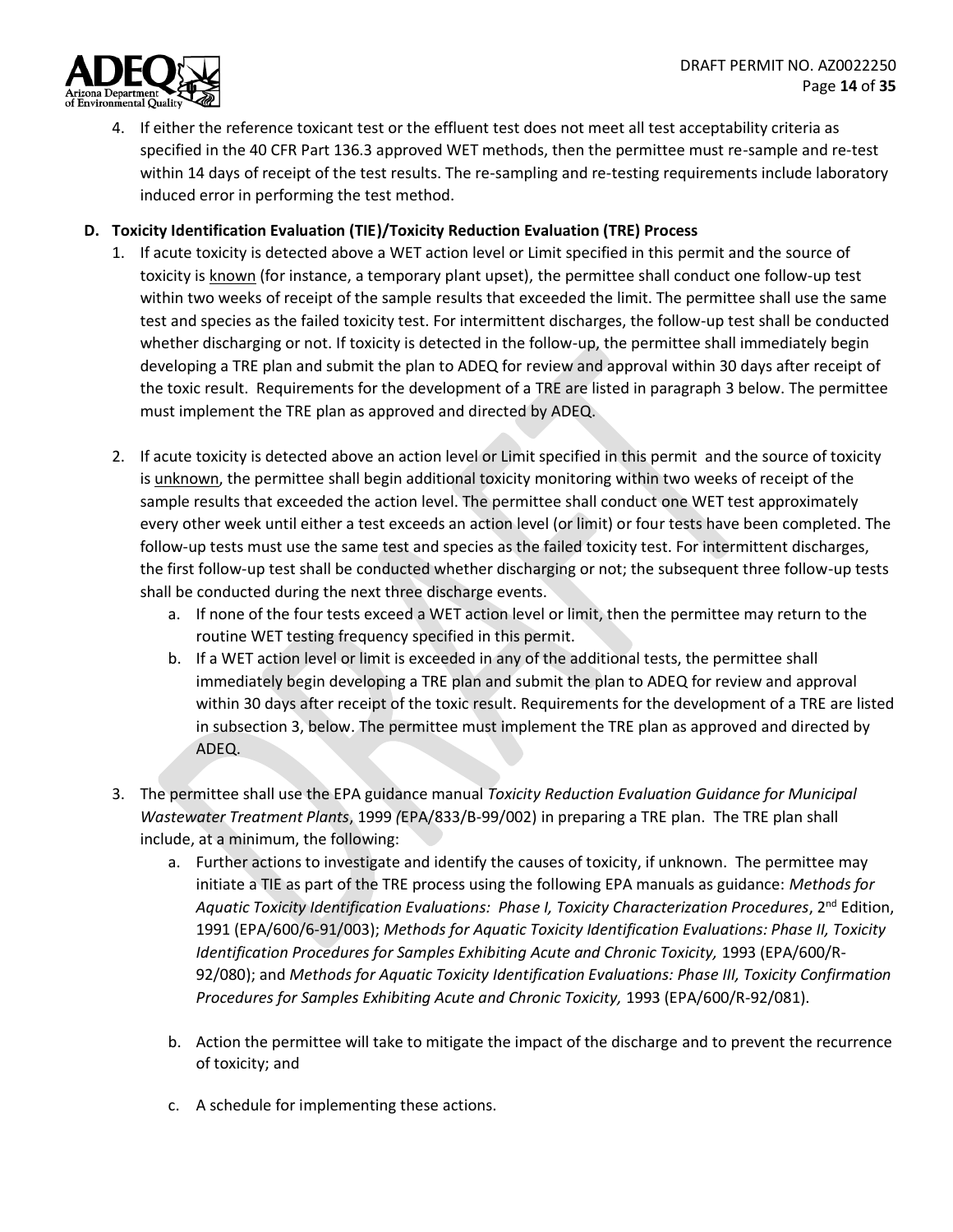

#### <span id="page-14-0"></span>**E. WET Reporting**

- 1. The permittee shall report chronic toxicity results on DMRs in Chronic Toxicity Units (TUc). The TUc for DMR reporting shall be calculated as TUc= 100/NOEC.
- 2. In addition to reporting WET results on DMRs, the permittee shall submit a copy of the full lab report(s) for all WET testing conducted during the monitoring period covered by the DMR. The lab report should report TUc as 100/NOEC **and** as 100/IC25. If the lab report does not contain any of the following items, then these must also be supplied in a separate attachment to the report: 1) sample collection and test initiation dates, 2) the results of the effluent analyses for all parameters required to be tested concurrently with WET testing as defined in Part I.A and B, Tables 1 and 2, and Part IV.A.3 of this permit, and 3) copies of completed "AZPDES Discharge Flow Records" for the months in the WET monitoring period.
- 3. WET lab reports and any required additional attachments shall be submitted to ADEQ by the 28<sup>th</sup> day of the month following the end of the WET monitoring period, or upon request.

#### <span id="page-14-2"></span><span id="page-14-1"></span>**PART V – SPECIAL CONDITIONS**

#### A. **Operation**

The permittee shall ensure that the facilities or systems are operated by or under the supervision of an operator currently certified by ADEQ at the level appropriate for the facility or system.

#### <span id="page-14-3"></span>**B. Reopener**

This permit may be modified per the provisions of A.A.C. R18-9-B906, and R18-9-A905 which incorporates 40 CFR Part 122. This permit may be reopened based on newly available information; to add conditions or limits to address demonstrated effluent toxicity; to implement any EPA-approved new Arizona water quality standard; or to re-evaluate reasonable potential (RP), if Assessment Levels in this permit are exceeded.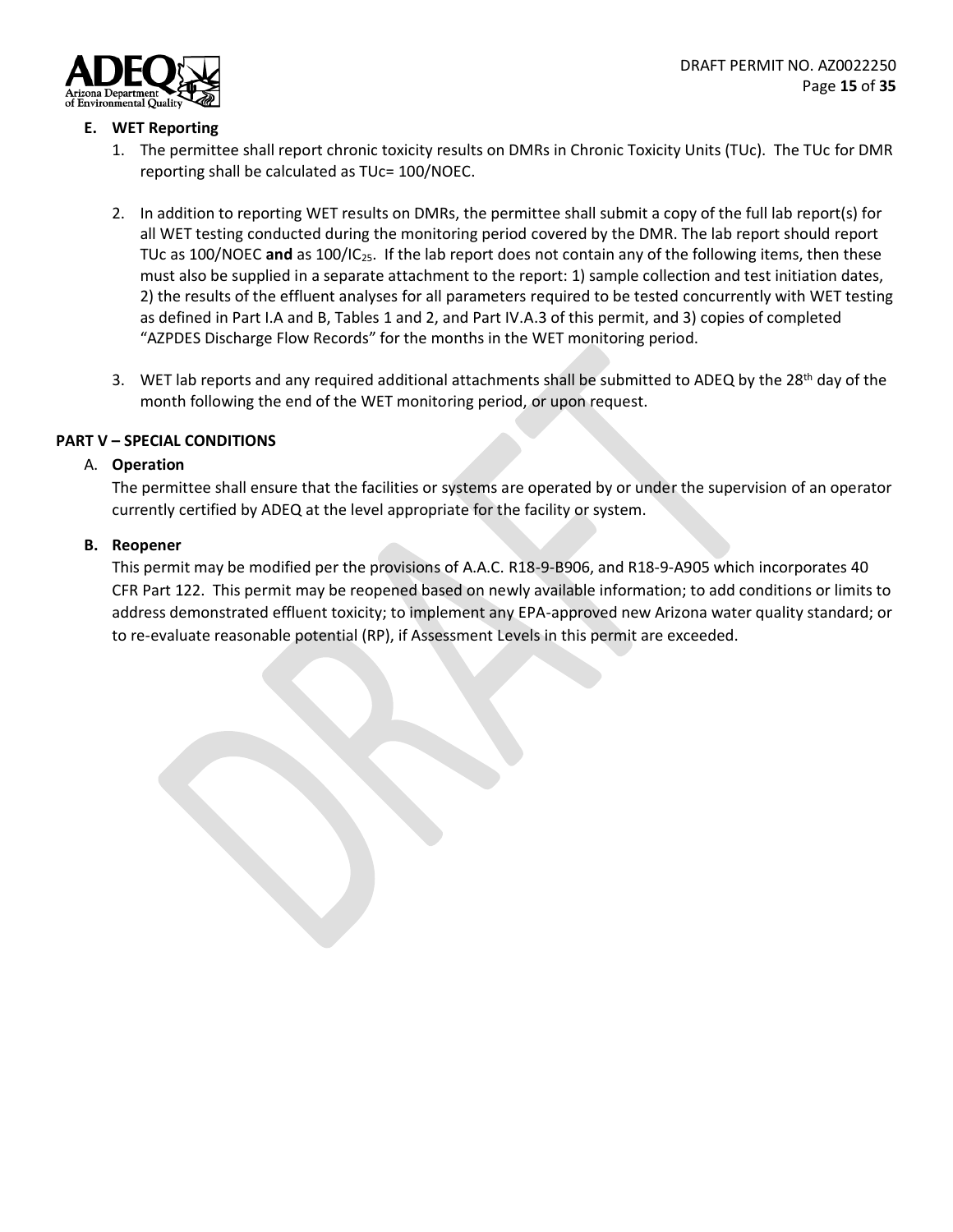# Arizona Department

# <span id="page-15-0"></span>**Appendix A - Part A: Acronyms**

| A.A.C.        | Arizona Administrative Code                                   |
|---------------|---------------------------------------------------------------|
| ADEQ          | Arizona Department of Environmental Quality                   |
| <b>ADHS</b>   | Arizona Department of Health Services                         |
| EQ            | <b>Exceptional Quality (biosolids)</b>                        |
| <b>AZPDES</b> | Arizona Pollutant Discharge Elimination System                |
| A.R.S.        | <b>Arizona Revised Statutes</b>                               |
| <b>CFR</b>    | Code of Federal Regulations                                   |
| <b>CFU</b>    | <b>Colony Forming Units</b>                                   |
| Director      | The Director of ADEQ or any authorized representative thereof |
| <b>DMR</b>    | <b>Discharge Monitoring Report</b>                            |
| EPA           | The U.S. Environmental Protection Agency                      |
| kg/day        | Kilograms per day                                             |
| <b>MGD</b>    | Million Gallons per Day                                       |
| mg/L          | Milligrams per Liter, also equal to parts per million (ppm)   |
| <b>MPN</b>    | Most Probable Number                                          |
| <b>NPDES</b>  | National Pollutant Discharge Elimination System               |
| PFU           | Plaque-Forming Unit                                           |
| QA            | <b>Quality Assurance</b>                                      |
| <b>SSU</b>    | Sewage Sludge Unit                                            |
| <b>TBEL</b>   | <b>Technology-based Effluent Limitation</b>                   |
| $\mu$ g/L     | Micrograms per Liter, also equal to parts per billion (ppb)   |
| WQBEL         | Water quality-based Effluent Limitation                       |
|               |                                                               |

# <span id="page-15-1"></span>**Appendix A - Part B: Definitions**

| Active Sewage Sludge Unit     | A sewage sludge unit that has not closed.                                                                                                                                                                                                                                                                                                                                                                            |
|-------------------------------|----------------------------------------------------------------------------------------------------------------------------------------------------------------------------------------------------------------------------------------------------------------------------------------------------------------------------------------------------------------------------------------------------------------------|
| <b>Acute Toxicity Test</b>    | A test used to determine the concentration of effluent or ambient waters<br>that produces an adverse effect (lethality) on a group of test organisms<br>during a short-term exposure 9e.g., 24, 48, or 96 hours). Acute toxicity is<br>measured using statistical procedures (e.g., pint estimate techniques or<br>hypothesis testing) and is reported as PASS/FAIL or in TUas, where TUa =<br>100LC <sub>50</sub> . |
| Acute-to Chronic Ratio (ACR)  | Is the ratio of the acute toxicity of an effluent or a toxicant to its chronic<br>toxicity. It is used as a factor for estimating chronic toxicity on the basis of<br>acute toxicity data, or for estimating acute toxicity on the basis of chronic<br>toxicity data.                                                                                                                                                |
| Agronomic Rate                | The whole biosolids application rate on a dry-weight basis that meets the<br>following conditions: a.) The amount of nitrogen needed by existing<br>vegetation or a planned or actual crop has been provided, and b.) The<br>amount of nitrogen that passes below the root zone of the crop or<br>vegetation is minimized.                                                                                           |
| Ammonia Impact Ratio (AIR)    | The ratio of the concentration of ammonia in the effluent and the<br>calculated ammonia standard as determined by the use of<br>effluent/receiving water pH and temperature.                                                                                                                                                                                                                                         |
| Annual Pollutant Loading Rate | The maximum amount of a pollutant that can be applied to an acre or<br>hectare of land during a 365-day period.                                                                                                                                                                                                                                                                                                      |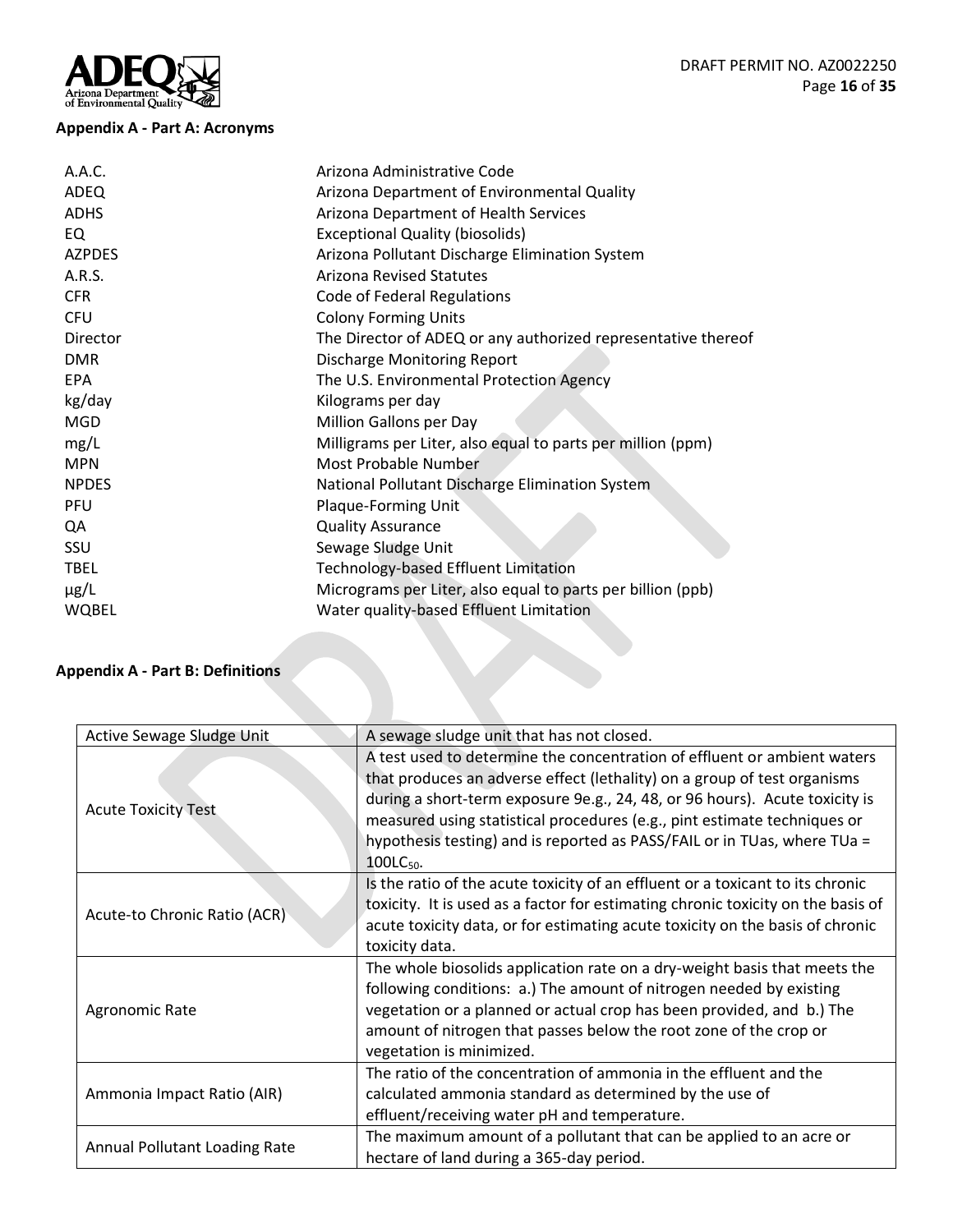

| Applicator                               | A person who arranges for and controls the site-specific land application of    |  |  |
|------------------------------------------|---------------------------------------------------------------------------------|--|--|
|                                          | biosolids in Arizona.                                                           |  |  |
| <b>Base Flood</b>                        | A flood that has a one percent chance of occurring in any given year (or a      |  |  |
|                                          | flood that is likely to occur once in 100 years).                               |  |  |
|                                          | Biosolids that are transported and land-applied in a manner other than in a     |  |  |
| <b>Bulk Biosolids</b>                    | bag or other container holding biosolids of 1.102 short tons or 1 metric ton    |  |  |
|                                          | or less.                                                                        |  |  |
|                                          | A sample that is formed by combining a series of individual, discrete           |  |  |
|                                          | samples of specific volumes at specified intervals. Composite samples           |  |  |
|                                          | characterize the quality of a discharge over a given period of time.            |  |  |
| Composite Sample                         | Although, composite samples can be time-weighted or flow-weighted, this         |  |  |
|                                          | permit requires the collection of flow-proportional composite samples.          |  |  |
|                                          | This means that samples are collected and combined using aliquots in            |  |  |
|                                          | proportion to flow rather than time. Also see Flow-Proportional                 |  |  |
|                                          | Composite.                                                                      |  |  |
| <b>Cumulative Pollutant Loading Rate</b> | The maximum amount of a pollutant applied to land application site.             |  |  |
|                                          | The maximum allowable discharge of a pollutant in a calendar day as             |  |  |
| Daily Maximum Concentration Limit        | measured on any single discrete sample or composite sample.                     |  |  |
|                                          | The maximum allowable total mass of a pollutant discharged in a calendar        |  |  |
| Daily Maximum Mass Limit                 | day.                                                                            |  |  |
|                                          | An individual sample of at least 100 mL collected from a single location, or    |  |  |
| Discrete or Grab Sample                  | over a period of time not exceeding 15 minutes.                                 |  |  |
|                                          | The weight of biosolids calculated after the material has been dried at 105     |  |  |
| Dry-Weight Basis                         | °C until reaching a constant mass.                                              |  |  |
|                                          | A point estimate of the toxicant (or effluent) concentration that would         |  |  |
|                                          | cause an observable adverse effect (e.g., survival or fertilization) in a given |  |  |
| <b>Effect Concentration Point (ECP)</b>  | percent of the test organisms, calculated from a continuous model (e.g.,        |  |  |
|                                          | USEPA Probit Model).                                                            |  |  |
|                                          | Biosolids certified under R18-9-1013(A)(6) as meeting the pollutant             |  |  |
|                                          | concentrations in R18-9-1005 Table 2, Class A pathogen reduction in R18-        |  |  |
| <b>Exceptional Quality Biosolids</b>     | 9-1006, and one of the vector attraction reduction requirements in              |  |  |
|                                          | subsections R-18-9-1010(A)(1) through R18-9-1010(A)(8).                         |  |  |
|                                          | A sample that combines discrete samples collected over time, based on           |  |  |
|                                          | the flow of the discharge being sampled. There are two methods used to          |  |  |
|                                          | collect this type of sample. One collects a constant sample volume at time      |  |  |
| Flow Proportional Composite Sample       | intervals that vary based on stream flow. The other collects discrete           |  |  |
|                                          | samples that are proportioned into aliquots of varying volumes based on         |  |  |
|                                          | stream flow, at constant time intervals (i.e. flow-weighted composite           |  |  |
|                                          | sample).                                                                        |  |  |
|                                          | The sum of the calcium and magnesium concentrations, expressed as               |  |  |
| Hardness                                 | calcium carbonate (CACO <sub>3</sub> ) in milligrams per liter.                 |  |  |
|                                          | A statistical technique (e.g., Dunnetts test) that determines what              |  |  |
|                                          | concentration is statistically different from the control. Endpoints            |  |  |
|                                          | determined from hypothesis testing are NOEC and LOEC. The two                   |  |  |
| <b>Hypothesis Testing</b>                | hypotheses commonly tested in WET are:                                          |  |  |
|                                          | Null hypothesis $(H_0)$ : The effluent is not toxic.                            |  |  |
|                                          | Alternative hypothesis $(H_a)$ : The effluent is toxic.                         |  |  |
|                                          | A point estimate of the toxicant concentration that would cause a given         |  |  |
| Inhibition Concentration (IC)            | percent reduction in a non-lethal biological measurement (e.g.,                 |  |  |
|                                          | reproduction or growth) calculated from a continuous model (e.g., USEPA         |  |  |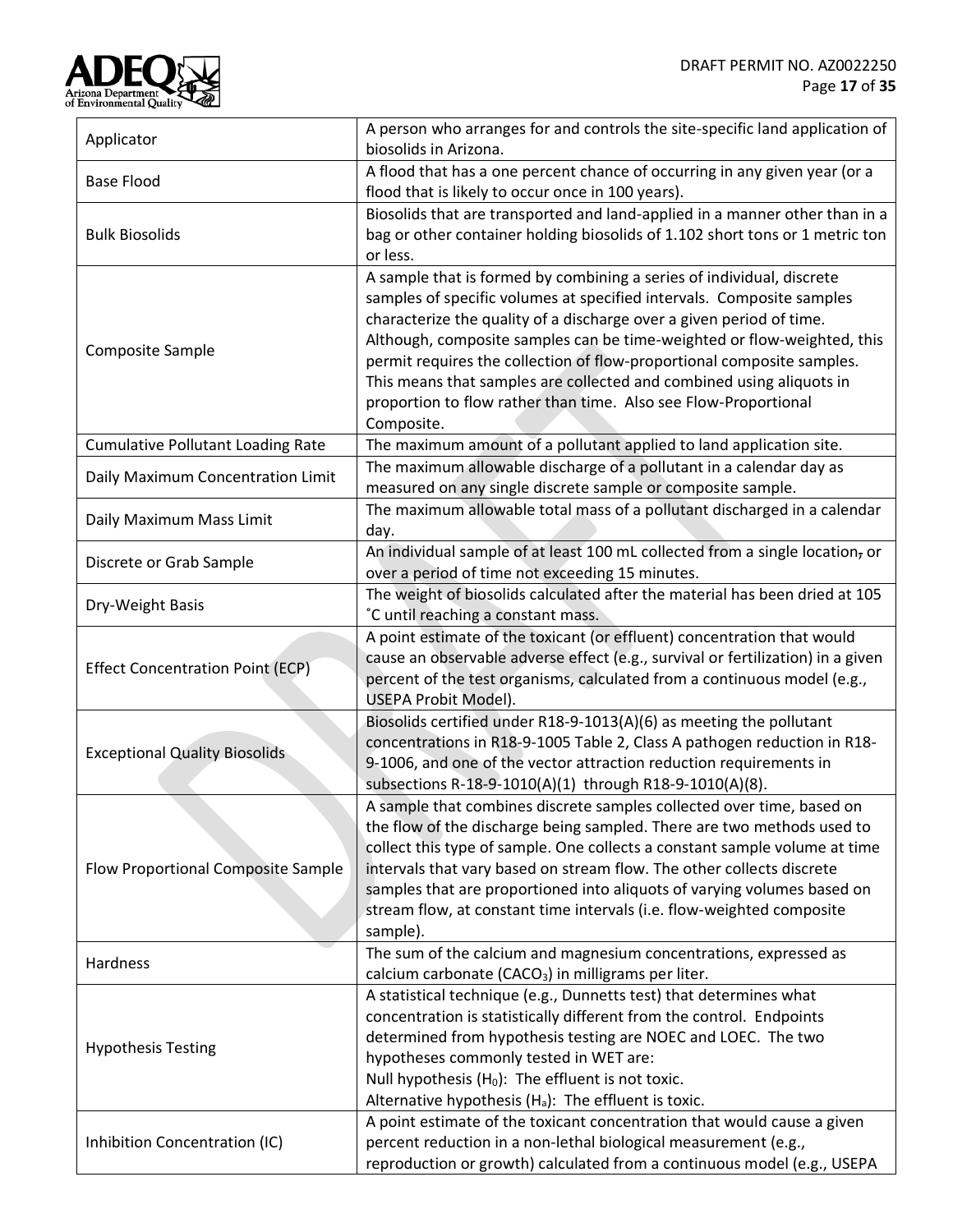

|                                  | Interpolation Method). IC25 is a point estimate of the toxicant                                                                                           |  |  |
|----------------------------------|-----------------------------------------------------------------------------------------------------------------------------------------------------------|--|--|
|                                  | concentration that would cause a 25% reduction in a non-lethal biological                                                                                 |  |  |
|                                  | measurement.                                                                                                                                              |  |  |
|                                  | Spraying or spreading biosolids on the surface of the land, injecting                                                                                     |  |  |
| Land Application or Land Apply   | biosolids below the land's surface, or incorporating biosolids into the soil                                                                              |  |  |
|                                  | to amend, condition, or fertilize the soil.                                                                                                               |  |  |
|                                  | An operation designed to treat and improve the quality of waste,                                                                                          |  |  |
|                                  | wastewater, or both, by placement wholly or in part on the land surface to                                                                                |  |  |
| Land Treatment Facility          | perform part or all of the treatment. A land treatment facility includes a                                                                                |  |  |
|                                  | facility that performs biosolids drying, processing, or composting, but not                                                                               |  |  |
|                                  | land application performed in compliance with 18 A.A.C. 9, Article 10.                                                                                    |  |  |
|                                  |                                                                                                                                                           |  |  |
| <b>LC50</b>                      | The toxicant (or effluent) concentration that would cause death in 50                                                                                     |  |  |
|                                  | percent of the test organisms.                                                                                                                            |  |  |
|                                  | The minimum levels, concentrations, or quantities of a target variable such                                                                               |  |  |
|                                  | as an analyte that can be reported with a specific degree of confidence.                                                                                  |  |  |
| Limit of Quantitation (LOQ)      | The calibration point shall be at or below the LOQ. The LOQ is the<br>concentration in a sample that is equivalent to the concentration of the            |  |  |
|                                  | lowest calibration standard analyzed by a specific analytical procedure,                                                                                  |  |  |
|                                  | assuming that all of the method-specified sample weights, volumes, and                                                                                    |  |  |
|                                  | processing steps have been followed.                                                                                                                      |  |  |
|                                  | An analyte and matrix-specific estimate of the minimum amount of a                                                                                        |  |  |
|                                  | substance that the analytical process can reliably detect with a 99%                                                                                      |  |  |
| Limit of Detection (LOD)         | confidence level. This may be laboratory dependent and is developed                                                                                       |  |  |
|                                  | according to $R9014-615(C)(7)$ .                                                                                                                          |  |  |
|                                  |                                                                                                                                                           |  |  |
|                                  |                                                                                                                                                           |  |  |
| Method Detection Limit (MDL)     | See LOD                                                                                                                                                   |  |  |
|                                  | An area where an effluent discharge undergoes initial dilution and may be                                                                                 |  |  |
| <b>Mixing Zone</b>               | extended to cover the secondary mixing in the ambient waterbody. A                                                                                        |  |  |
|                                  | mixing zone is an allocated impact zone where water quality criteria can                                                                                  |  |  |
|                                  | be exceeded as long as acutely toxic conditions are prevented.                                                                                            |  |  |
|                                  | Other than for bacteriological testing, means the highest allowable                                                                                       |  |  |
|                                  | average calculated as an arithmetic mean of consecutive measurements<br>made during calendar month or week, respectively. The "monthly or                 |  |  |
|                                  | weekly average concentration limit" for E. coli bacteria means the highest                                                                                |  |  |
| Monthly or Weekly Average        | allowable average calculated as the geometric mean of a minimum of four                                                                                   |  |  |
| <b>Concentration Limit</b>       | (4) measurements made during a calendar month or week, respectively.                                                                                      |  |  |
|                                  | The geometric mean is the nth root of the product of n numbers. For                                                                                       |  |  |
|                                  | either method (CFU or MPN), when data are reported as "0" or non-detect                                                                                   |  |  |
|                                  | then input a "1" into the calculation for the geometric mean.                                                                                             |  |  |
|                                  | The highest tested concentration of effluent or toxicant, that causes no                                                                                  |  |  |
| No Observed Effect Concentration | observable adverse effect on the test organisms (i.e., the highest                                                                                        |  |  |
| (NOEC)                           | concentration of toxicant at which the values for the observed responses                                                                                  |  |  |
|                                  | are not statistically significant different from the controls).                                                                                           |  |  |
| Pathogen                         | A disease-causing organism.                                                                                                                               |  |  |
|                                  | As Probit, Interpolation Method, Spearman-Karber are used to determine                                                                                    |  |  |
|                                  | the effluent concentration at which adverse effects (e.g., fertilization,                                                                                 |  |  |
| Point Estimate Techniques        | growth or survival) occurred. For example, concentration at which a 25                                                                                    |  |  |
|                                  | percent reduction in fertilization occurred.                                                                                                              |  |  |
| <b>Reference Toxicant Test</b>   | A toxicity test conducted with the addition of a known toxicant to indicate<br>the sensitivity of the organisms being used and demonstrate a laboratory's |  |  |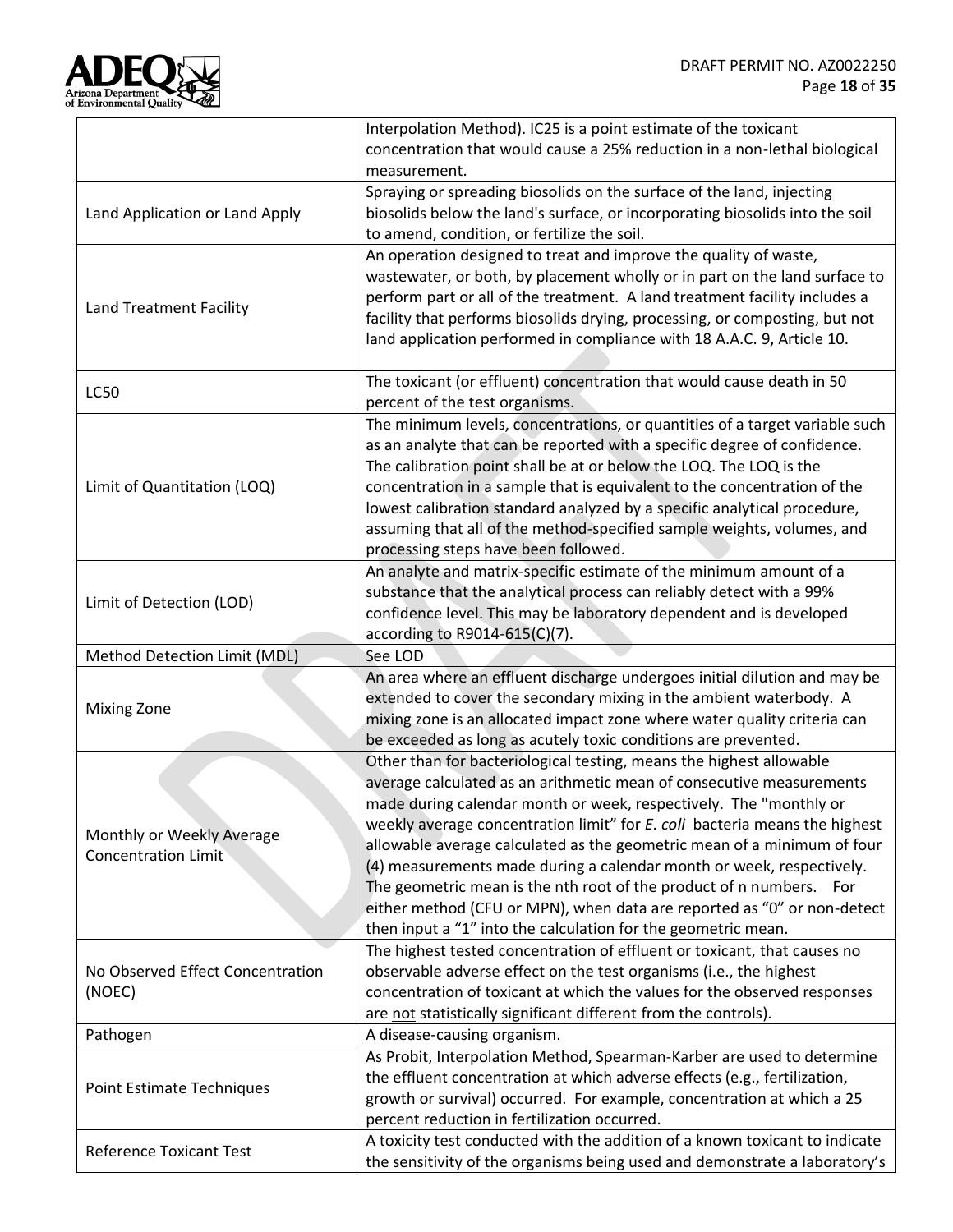

|                                                 | ability to obtain consistent results with the test method. Reference<br>toxicant data are part of the routine QA/QC program to evaluate the                                                                                                                                                                                  |  |
|-------------------------------------------------|------------------------------------------------------------------------------------------------------------------------------------------------------------------------------------------------------------------------------------------------------------------------------------------------------------------------------|--|
|                                                 | performance of laboratory personnel and test organisms.                                                                                                                                                                                                                                                                      |  |
| Runoff                                          | Rainwater, leachate, or other liquid that drains over any part of a land<br>surface and runs off of the land surface.                                                                                                                                                                                                        |  |
| Sewage Sludge Unit                              | Land on which only sewage sludge is placed for final disposal. This does<br>not include land on which sewage sludge is either stored or treated. Land<br>does not include navigable waters.                                                                                                                                  |  |
| Significant Difference                          | Defined as statistically significant difference (e.g., 95% confidence level) in<br>the means of two distributions of sampling results.                                                                                                                                                                                       |  |
| Single Concentration Acute Test                 | A statistical analysis comparing only two sets of replicate observations. In<br>the case of WET, comparing only two test concentrations (e.g., a control<br>and 100% effluent). The purpose of this test is to determine if the 100%<br>effluent concentration differs from the control (i.e., the test passes or<br>fails). |  |
| Store Biosolids or Storage of Biosolids         | The temporary holding or placement of biosolids on land before land<br>application.                                                                                                                                                                                                                                          |  |
| Surface Disposal Site                           | An area of land that contains one or more active sewage sludge units.                                                                                                                                                                                                                                                        |  |
| Submit                                          | Used in this permit, means post-marked, documented by other mailing<br>receipt, or hand-delivered to ADEQ.                                                                                                                                                                                                                   |  |
| Test Acceptability Criteria (TAC)               | Specific criteria for determining whether toxicity tests results are<br>acceptable. The effluent and reference toxicant must meet specific criteria<br>as defined in the test method.                                                                                                                                        |  |
| Ton                                             | A net weight of 2000 pounds and is known as a short ton.                                                                                                                                                                                                                                                                     |  |
| <b>Total Solids</b>                             | The biosolids material that remains when sewage sludge is dried at 103° C<br>to 105° C.                                                                                                                                                                                                                                      |  |
| Toxic Unit (TU)                                 | A measure of toxicity in an effluent as determined by the acute toxicity<br>units or chronic toxicity units measured. Higher the TUs indicate greater<br>toxicity.                                                                                                                                                           |  |
| <b>Toxicity Identification Evaluation (TIE)</b> | A set of procedures used to identify the specific chemical(s) causing<br>effluent toxicity.                                                                                                                                                                                                                                  |  |
| <b>Toxicity Reduction Evaluation (TRE)</b>      | A site-specific study conducted in a stepwise process designed to identify<br>the causative agents of effluent toxicity, isolate the sources of toxicity,<br>evaluate the effectiveness of toxicity control options, and then confirm the<br>reduction in effluent toxicity.                                                 |  |
| <b>Toxicity Test</b>                            | A procedure to determine the toxicity of a chemical or an effluent using<br>living organisms. A toxicity test measures the degree of effect of a specific<br>chemical or effluent on exposed test organisms.                                                                                                                 |  |
| Vectors                                         | Rodents, flies, mosquitoes, or other organisms capable of transporting<br>pathogens.                                                                                                                                                                                                                                         |  |
| <b>Whole Effluent Toxicity</b>                  | The total toxic effect of an effluent measured directly with a toxicity test.                                                                                                                                                                                                                                                |  |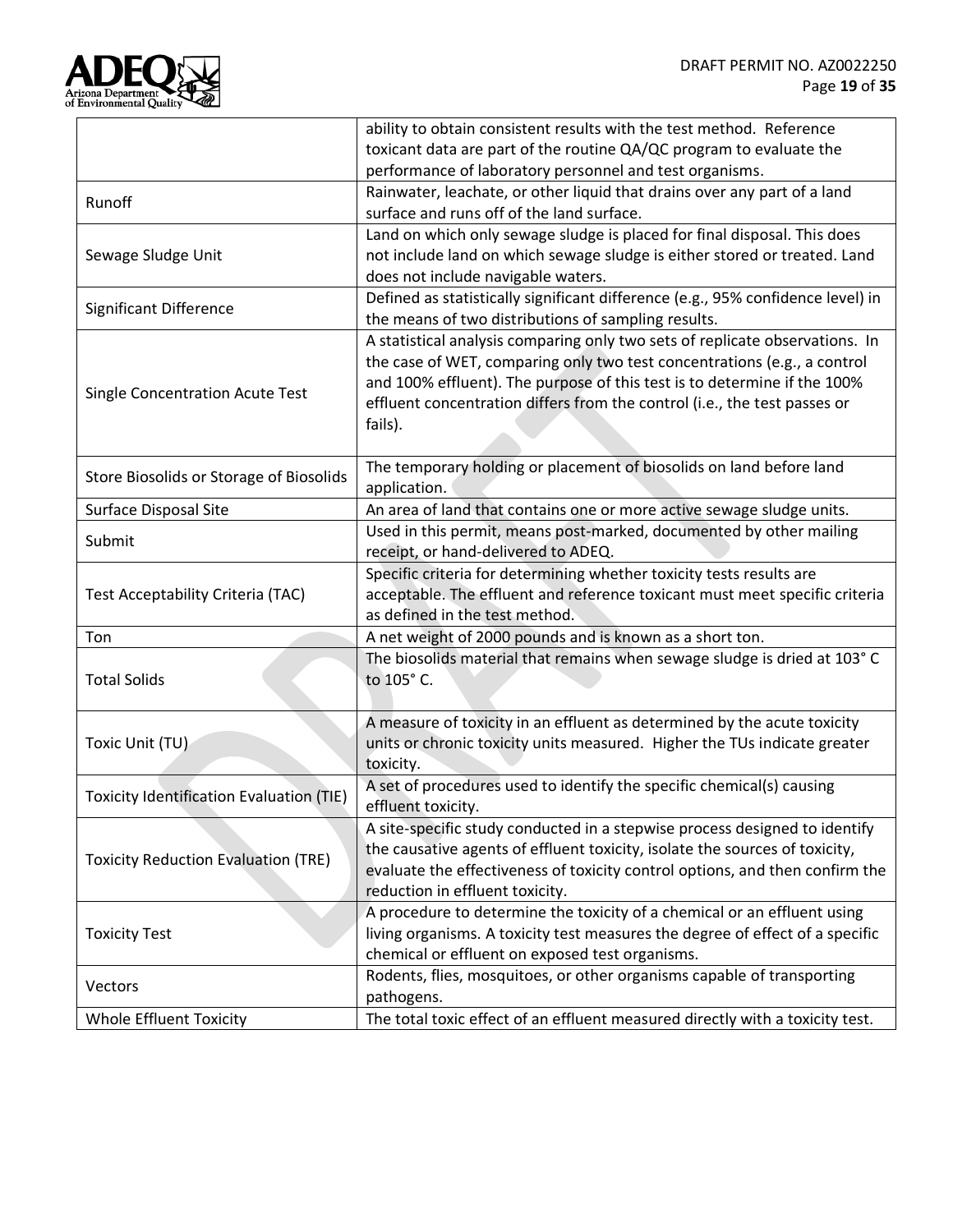

#### <span id="page-19-0"></span>**Appendix B - AZPDES Discharge Flow Record**

| Mt. Lemmon Water Reclamation Facility (WRF) - AZ0022250         |                              |                          |  |  |
|-----------------------------------------------------------------|------------------------------|--------------------------|--|--|
| Discharge to Unnamed tributary in the San Pedro River Basin At: |                              |                          |  |  |
| <b>Outfall No:</b>                                              | Outfall 001                  |                          |  |  |
| Location:                                                       |                              |                          |  |  |
| Month:                                                          |                              | Year:                    |  |  |
| Date:                                                           | Flow Duration <sup>(1)</sup> | Flow Rate <sup>(2)</sup> |  |  |
|                                                                 | (Total hours per day)        | (Total MGD per day)      |  |  |
| $\mathbf{1}$                                                    |                              |                          |  |  |
| $\mathbf{2}$                                                    |                              |                          |  |  |
| $\overline{\mathbf{3}}$                                         |                              |                          |  |  |
| $\overline{\mathbf{4}}$                                         |                              |                          |  |  |
| 5                                                               |                              |                          |  |  |
| $\bf 6$                                                         |                              |                          |  |  |
| $\overline{\mathbf{z}}$                                         |                              |                          |  |  |
| ${\bf 8}$                                                       |                              |                          |  |  |
| $\boldsymbol{9}$                                                |                              |                          |  |  |
| 10                                                              |                              |                          |  |  |
| 11                                                              |                              |                          |  |  |
| 12                                                              |                              |                          |  |  |
| 13                                                              |                              |                          |  |  |
| 14                                                              |                              |                          |  |  |
| ${\bf 15}$                                                      |                              |                          |  |  |
| 16                                                              |                              |                          |  |  |
| 17                                                              |                              |                          |  |  |
| 18                                                              |                              |                          |  |  |
| 19                                                              |                              |                          |  |  |
| 20<br>21                                                        |                              |                          |  |  |
| 22                                                              |                              |                          |  |  |
| 23                                                              |                              |                          |  |  |
| 24                                                              |                              |                          |  |  |
| 25                                                              |                              |                          |  |  |
| 26                                                              |                              |                          |  |  |
| $27$                                                            |                              |                          |  |  |
| 28                                                              |                              |                          |  |  |
| 29                                                              |                              |                          |  |  |
| $30\,$                                                          |                              |                          |  |  |
| 31                                                              |                              |                          |  |  |
| Comment:                                                        |                              |                          |  |  |
|                                                                 |                              |                          |  |  |

- Total time of discharge in hours per day. If actual time is not available, use an estimate of flow duration.
- Report flow discharge in MGD. If no discharge occurs on any given day, report 'ND" for the flow for that day.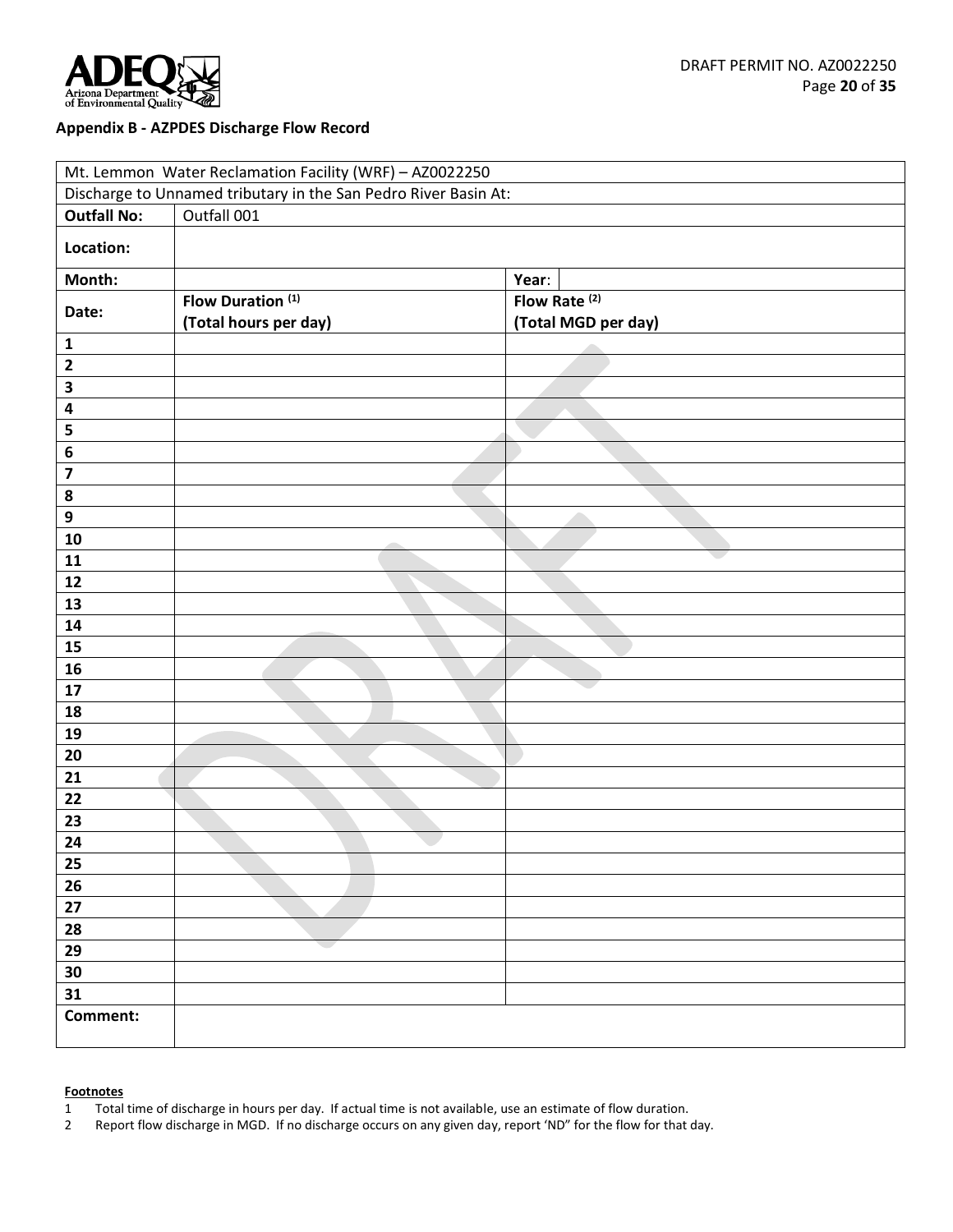

| Mt. Lemmon Water Reclamation Facility (WRF) - AZ0022250         |                              |                          |  |  |
|-----------------------------------------------------------------|------------------------------|--------------------------|--|--|
| Discharge to Unnamed tributary in the San Pedro River Basin At: |                              |                          |  |  |
| <b>Outfall No:</b>                                              | Outfall 002                  |                          |  |  |
| Location:                                                       |                              |                          |  |  |
| Month:                                                          |                              | Year:                    |  |  |
| Date:                                                           | Flow Duration <sup>(1)</sup> | Flow Rate <sup>(2)</sup> |  |  |
|                                                                 | (Total hours per day)        | (Total MGD per day)      |  |  |
| $\mathbf 1$                                                     |                              |                          |  |  |
| $\mathbf{2}$                                                    |                              |                          |  |  |
| $\overline{\mathbf{3}}$                                         |                              |                          |  |  |
| $\overline{\mathbf{4}}$                                         |                              |                          |  |  |
| ${\bf 5}$                                                       |                              |                          |  |  |
| $\bf 6$                                                         |                              |                          |  |  |
| $\overline{\mathbf{z}}$                                         |                              |                          |  |  |
| $\pmb{8}$                                                       |                              |                          |  |  |
| $\boldsymbol{9}$                                                |                              |                          |  |  |
| 10                                                              |                              |                          |  |  |
| 11                                                              |                              |                          |  |  |
| 12                                                              |                              |                          |  |  |
| 13                                                              |                              |                          |  |  |
| 14                                                              |                              |                          |  |  |
| 15                                                              |                              |                          |  |  |
| 16                                                              |                              |                          |  |  |
| $17\,$                                                          |                              |                          |  |  |
| 18                                                              |                              |                          |  |  |
| 19                                                              |                              |                          |  |  |
| 20                                                              |                              |                          |  |  |
| 21                                                              |                              |                          |  |  |
| 22                                                              |                              |                          |  |  |
| 23                                                              |                              |                          |  |  |
| 24                                                              |                              |                          |  |  |
| 25                                                              |                              |                          |  |  |
| 26                                                              |                              |                          |  |  |
| 27                                                              |                              |                          |  |  |
| 28                                                              |                              |                          |  |  |
| 29                                                              |                              |                          |  |  |
| 30                                                              |                              |                          |  |  |
| 31                                                              |                              |                          |  |  |
| Comment:                                                        |                              |                          |  |  |
|                                                                 |                              |                          |  |  |

- Total time of discharge in hours per day. If actual time is not available, use an estimate of flow duration.
- Report flow discharge in MGD. If no discharge occurs on any given day, report 'ND" for the flow for that day.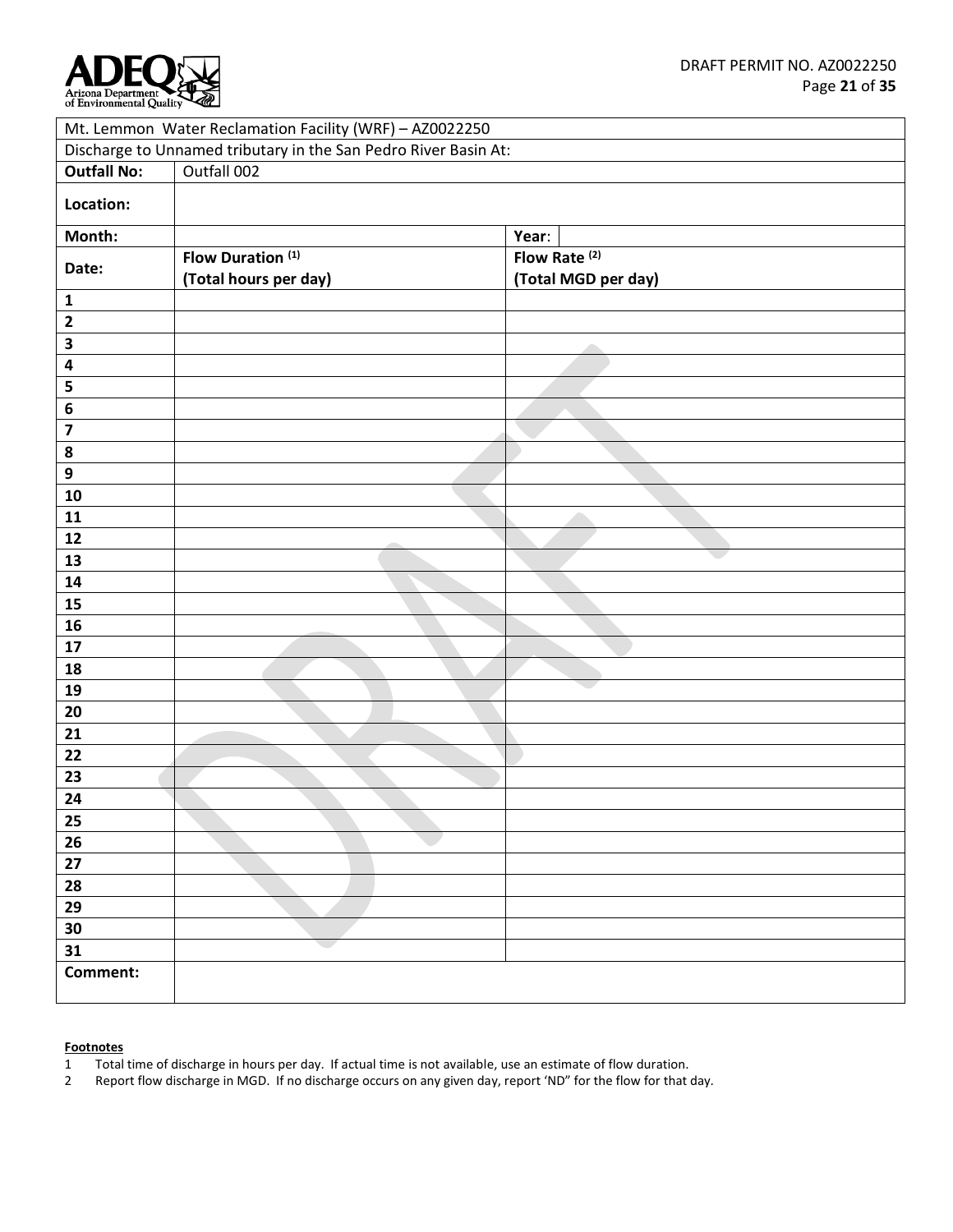

| Mt. Lemmon Water Reclamation Facility (WRF) - AZ0022250         |                              |                          |  |  |
|-----------------------------------------------------------------|------------------------------|--------------------------|--|--|
| Discharge to Unnamed tributary in the San Pedro River Basin At: |                              |                          |  |  |
| <b>Outfall No:</b>                                              | Outfall 003                  |                          |  |  |
| Location:                                                       |                              |                          |  |  |
| Month:                                                          |                              | Year:                    |  |  |
|                                                                 | Flow Duration <sup>(1)</sup> | Flow Rate <sup>(2)</sup> |  |  |
| Date:                                                           | (Total hours per day)        | (Total MGD per day)      |  |  |
| $\mathbf{1}$                                                    |                              |                          |  |  |
| $\overline{\mathbf{2}}$                                         |                              |                          |  |  |
| 3                                                               |                              |                          |  |  |
| 4                                                               |                              |                          |  |  |
| ${\bf 5}$                                                       |                              |                          |  |  |
| 6                                                               |                              |                          |  |  |
| $\overline{\mathbf{z}}$                                         |                              |                          |  |  |
| $\pmb{8}$                                                       |                              |                          |  |  |
| $\boldsymbol{9}$                                                |                              |                          |  |  |
| 10                                                              |                              |                          |  |  |
| 11                                                              |                              |                          |  |  |
| 12                                                              |                              |                          |  |  |
| 13                                                              |                              |                          |  |  |
| ${\bf 14}$                                                      |                              |                          |  |  |
| 15                                                              |                              |                          |  |  |
| 16                                                              |                              |                          |  |  |
| $17\,$                                                          |                              |                          |  |  |
| 18                                                              |                              |                          |  |  |
| 19                                                              |                              |                          |  |  |
| 20                                                              |                              |                          |  |  |
| 21                                                              |                              |                          |  |  |
| 22                                                              |                              |                          |  |  |
| 23                                                              |                              |                          |  |  |
| 24                                                              |                              |                          |  |  |
| 25                                                              |                              |                          |  |  |
| 26                                                              |                              |                          |  |  |
| 27                                                              |                              |                          |  |  |
| 28                                                              |                              |                          |  |  |
| 29                                                              |                              |                          |  |  |
| 30                                                              |                              |                          |  |  |
| 31                                                              |                              |                          |  |  |
| Comment:                                                        |                              |                          |  |  |
|                                                                 |                              |                          |  |  |

- 1 Total time of discharge in hours per day. If actual time is not available, use an estimate of flow duration.<br>2 Report flow discharge in MGD. If no discharge occurs on any given day, report 'ND'' for the flow for that o
- Report flow discharge in MGD. If no discharge occurs on any given day, report 'ND" for the flow for that day.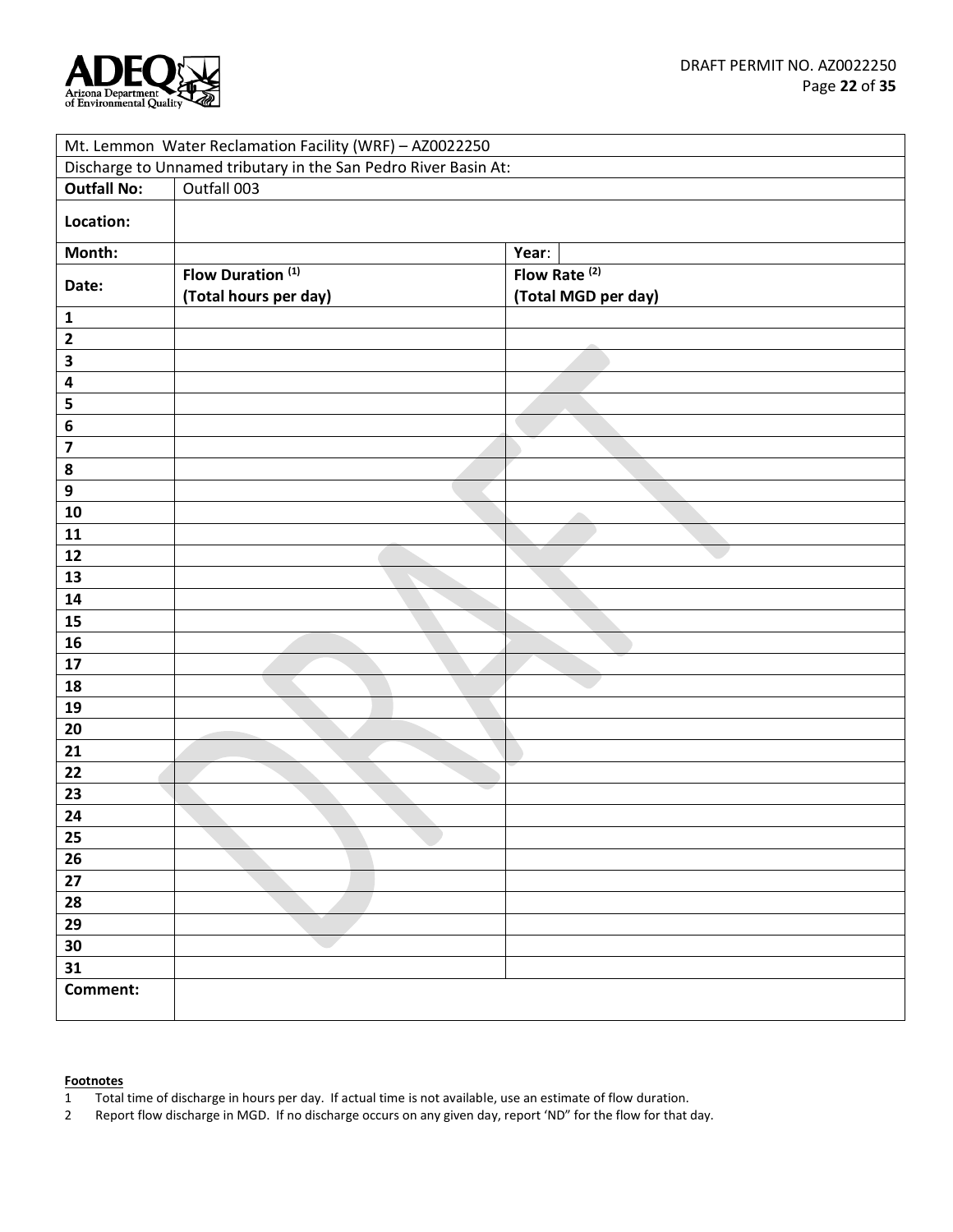

# <span id="page-22-0"></span>**Appendix C - Ammonia Data Log**

|                                                    |                            |                                          |                                                                                 | F                                             |
|----------------------------------------------------|----------------------------|------------------------------------------|---------------------------------------------------------------------------------|-----------------------------------------------|
| Ammonia<br>Concentration<br>(Effluent)<br>(mg/L N) | pH<br>(Effluent)<br>(S.U.) | Temperature<br>(Effluent)<br>(° Celsius) | Ammonia Standard as<br>Determined from<br>Ammonia Criteria<br>Tables (attached) | Ammonia Impact Ratio<br>(Column B / Column E) |
|                                                    |                            | N/A                                      |                                                                                 |                                               |
|                                                    |                            | N/A                                      |                                                                                 |                                               |
|                                                    |                            | N/A                                      |                                                                                 |                                               |
|                                                    |                            | N/A                                      |                                                                                 |                                               |
|                                                    |                            | N/A                                      |                                                                                 |                                               |
|                                                    |                            | N/A                                      |                                                                                 |                                               |
|                                                    |                            | N/A                                      |                                                                                 |                                               |
|                                                    |                            | N/A                                      |                                                                                 |                                               |
|                                                    |                            | N/A                                      |                                                                                 |                                               |
|                                                    |                            | N/A                                      |                                                                                 |                                               |
|                                                    |                            | N/A                                      |                                                                                 |                                               |
|                                                    |                            | N/A                                      |                                                                                 |                                               |
|                                                    |                            | N/A                                      |                                                                                 |                                               |
|                                                    |                            | N/A                                      |                                                                                 |                                               |
|                                                    |                            | N/A                                      |                                                                                 |                                               |
|                                                    |                            | N/A                                      |                                                                                 |                                               |
|                                                    |                            | N/A                                      |                                                                                 |                                               |
|                                                    |                            | N/A                                      |                                                                                 |                                               |
|                                                    |                            | N/A                                      |                                                                                 |                                               |
|                                                    |                            | N/A                                      |                                                                                 |                                               |
|                                                    |                            | N/A                                      |                                                                                 |                                               |
|                                                    |                            | N/A                                      |                                                                                 |                                               |
|                                                    | $\sf B$                    | $\mathsf C$                              | D                                                                               | $\mathsf E$                                   |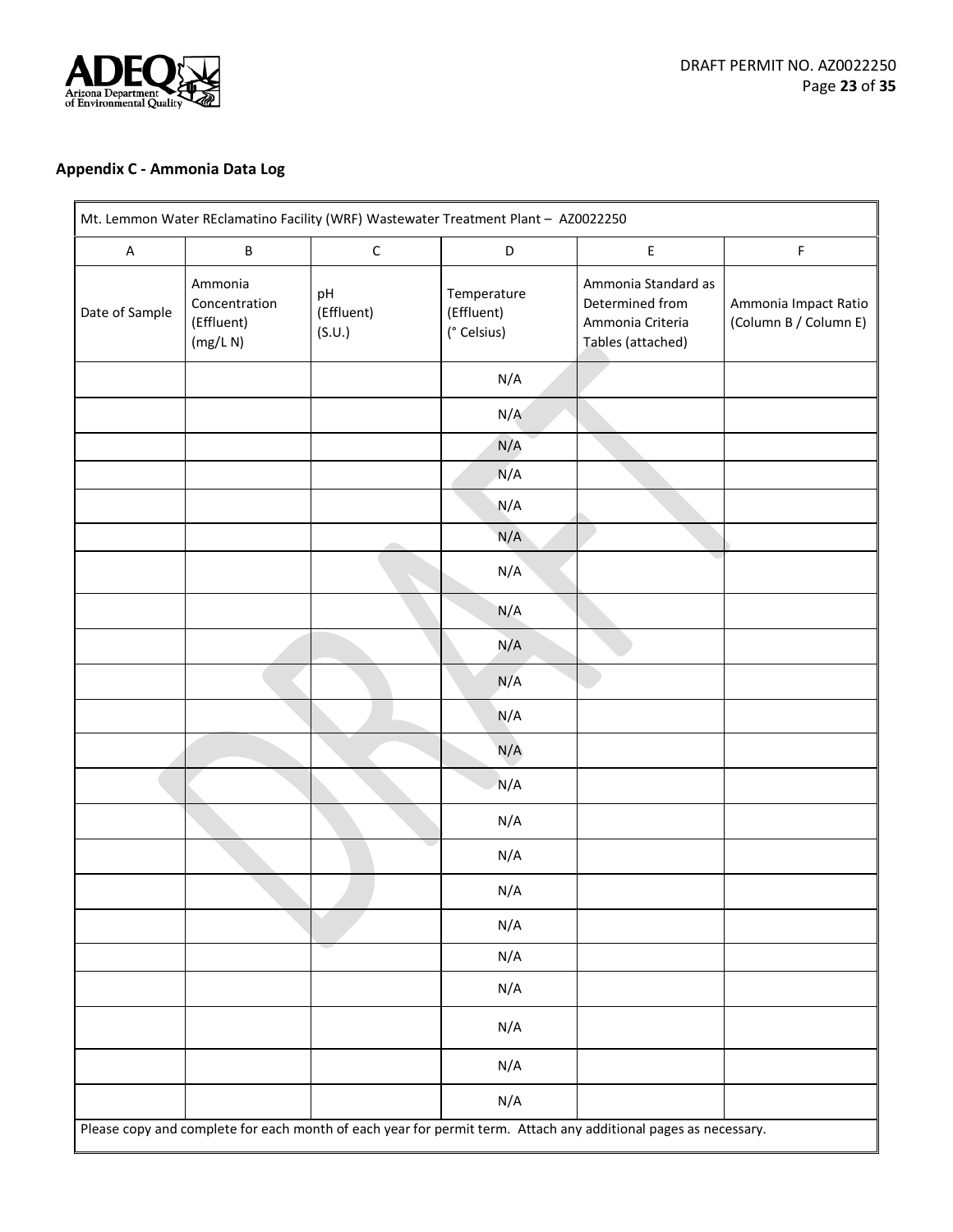

#### **Appendix C – Continued - Ammonia Special Reporting Requirements**

Arizona Administrative Code, Title 18, Chapter 11 Department of Environmental Quality Water Quality Standards contains acute and chronic ammonia standards that are contingent upon temperature and/or pH values. The effluent ammonia will be compared to the acute ammonia standards. The table for acute Aquatic and Wildlife designated uses follow below. The permittee shall refer to this table to determine the ammonia standard that applies each time an ammonia sample is taken. The required minimum discharge sampling frequency for these parameters may be found in Table 1 or 2 of this permit. The permittee shall record all sampling results for effluent ammonia, effluent pH e at the time of sampling, as well as the applicable ammonia standards, ammonia impact ratios, and sampling dates in the Ammonia Data Log. Additionally, the ammonia impact ratio shall be calculated by dividing the ammonia value by the corresponding ammonia standard. Anytime an ammonia impact ratio is found to be above the limit of 1.0 for the pH and temperature at the time the sample was taken, the permittee shall highlight this on the ammonia data log. These results shall also be reported on DMRs with any exceedances noted. Annual submittal of the ammonia data log is required (See Part II.B.3)

| Determination of Acute Total Ammonia Criteria as N in mg / L |                  |                 |  |
|--------------------------------------------------------------|------------------|-----------------|--|
| Based on pH at Time of Sampling (1)(2)                       |                  |                 |  |
| pH                                                           | A&W c            | A&Ww and A&Wedw |  |
| $6.5\,$                                                      | 33               | 49              |  |
| 6.6                                                          | 31               | 47              |  |
| 6.7                                                          | 30               | 45              |  |
| 6.8                                                          | 28               | 42              |  |
| 6.9                                                          | $\overline{26}$  | $\overline{39}$ |  |
| $7.0\,$                                                      | 24               | 36              |  |
| $7.1\,$                                                      | 22               | 33              |  |
| 7.2                                                          | $20\,$           | 30              |  |
| 7.3                                                          | $\overline{17}$  | $\overline{26}$ |  |
| 7.4                                                          | 15               | 23              |  |
| 7.5                                                          | 13               | $\overline{20}$ |  |
| $7.6$                                                        | $11\,$           | 17              |  |
| 7.7                                                          | $10\,$           | 14              |  |
| $7.8$                                                        | $\bf 8.1$        | 12              |  |
| 7.9                                                          | $6.8\,$          | $10\,$          |  |
| 8.0                                                          | 5.6              | 8.4             |  |
| 8.1                                                          | 4.6              | $7.0\,$         |  |
| 8.2                                                          | $\overline{3.8}$ | 5.7             |  |
| 8.3                                                          | $\overline{3.2}$ | 4.7             |  |
| 8.4                                                          | 2.6              | 3.9             |  |
|                                                              |                  |                 |  |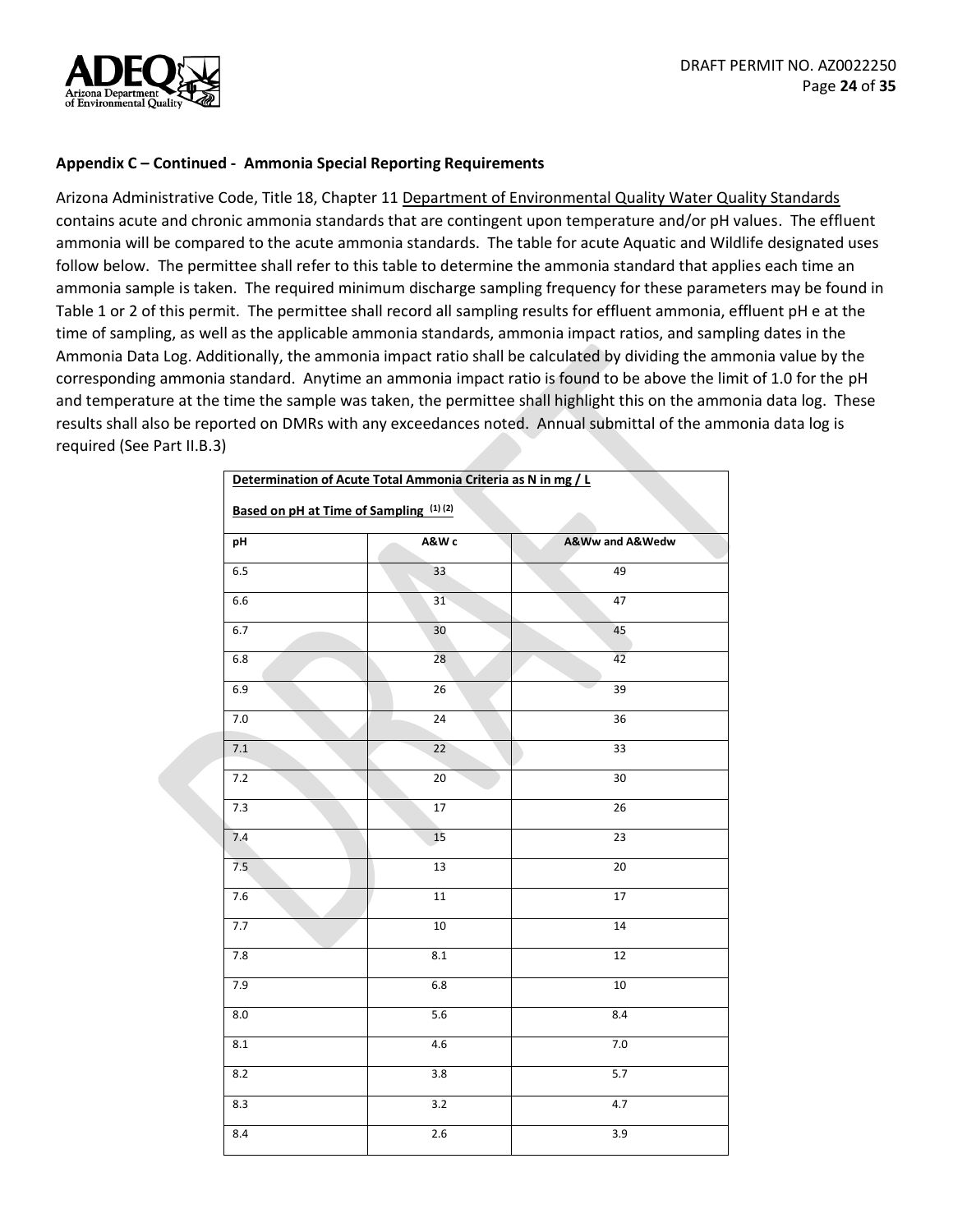

| 8.5               | 2.1  | 3.2 |
|-------------------|------|-----|
| 8.6               | 1.8  | 2.6 |
| 8.7               | 1.5  | 2.2 |
| $\boldsymbol{.8}$ | 1.2  | 1.8 |
| 8.9               | 1.0  | 1.5 |
| 9.0               | 0.89 | 1.3 |

- 1 pH and temperature are field measurements taken at the same time and location as the water samples destined for the laboratory analysis of ammonia.
- <span id="page-24-0"></span>2 If field measured PH and/or temperature values fall between the Acute Total Ammonia tabular values, round field measured values according to standard scientific rounding procedures to nearest tabular value to determine the ammonia standard.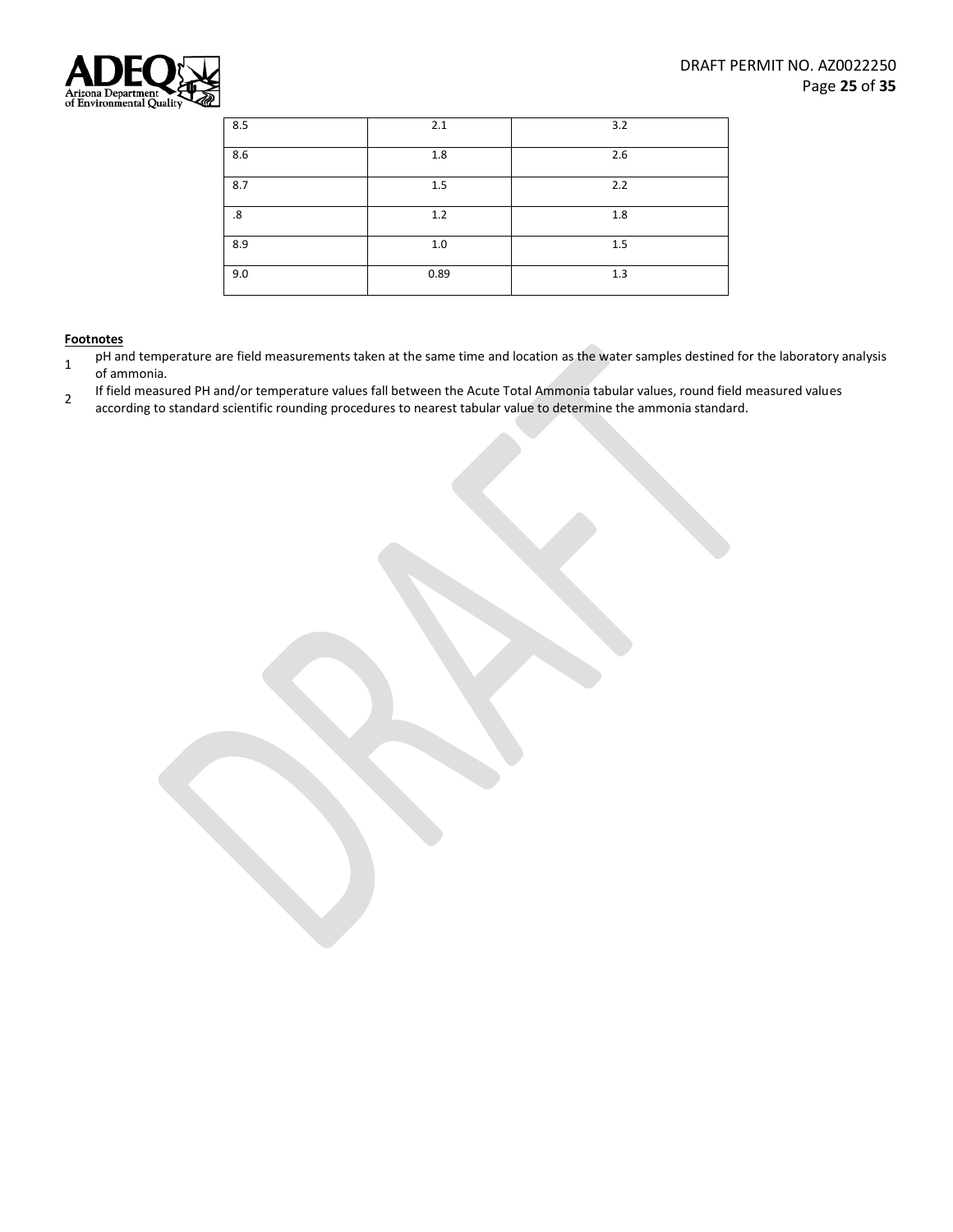

## **Appendix D - Standard AZPDES Permit Conditions & Notifications**

(Updated as of February 2, 2004)

- 1. Duty to Reapply [R18-9-B904(C)] Unless the Permittee permanently ceases the discharging activity covered by this permit, the Permittee shall submit a new application 180 days before the existing permit expires
- 2. Applications [R18-9-A905(A)(1)(C) which incorporates 40CFR 122.22]
	- a. All applications shall be signed as follows:
		- i. For a corporation: by a responsible corporate officer. For the purpose of this section, a responsible corporate officer means:
			- A. A president, secretary, treasure, or vice-president of the corporation in charge of a principle business function, or any other person who performs similar policy-or decision-making functions for the corporation, or
			- B. The manager of one or more manufacturing, production, or operating facilities, provided, the manager is authorized to make management decisions which govern the operation of the regulated facility including having the explicit or implicit duty of making major capital investment recommendations, and initiating and directing other comprehensive measures to assure long term environmental compliance with environmental laws and regulations; the manager can ensure that the necessary systems are established or actions taken to gather complete and accurate information for permit application requirements; and where authority to sign documents has been assigned or delegated to the manager in accordance with corporate procedures;
		- ii. For partnership or sole proprietorship: by a general partner or the proprietor, respectively; or
		- iii. For a municipality, State, Federal, or other public agency: By either a principal executive officer or ranking elected official. For purposes of this section, a principal executive officer of a Federal agency includes: (i) The chief executive officer having responsibility for the overall operations of a principal geographic unit of the agency (e.g., Regional Administrators of EPA).
	- b. All reports required by permits and other information requested by the Director shall be signed by a person described in paragraph (a) of this Section, or by a duly authorized representative of that person. A person is a duly authorized representative only if:
		- i. The authorization is made in writing by a person described in paragraph (a) of this section;
		- ii. The authorization specifies either an individual or a position having responsibility for the overall operation of the regulated facility, such as the position of plant manager, operator of a well or a well field, superintendent, position of equivalent responsibility, or an individual or position having overall responsibility for environmental matters for the company. (A duly authorized representative may thus be either a named individual or any individual occupying a named position.) and,
		- iii. The written authorization is submitted to the Director.
	- c. Changes to Authorization. If an authorization under paragraph (b) of this section is no longer accurate because a different individual or position has responsibility for the overall operation of the facility, a new authorization satisfying the requirements of paragraph (b) of this section must be submitted to the Director prior to or together with any reports, information, or applications to be signed by an authorized representative.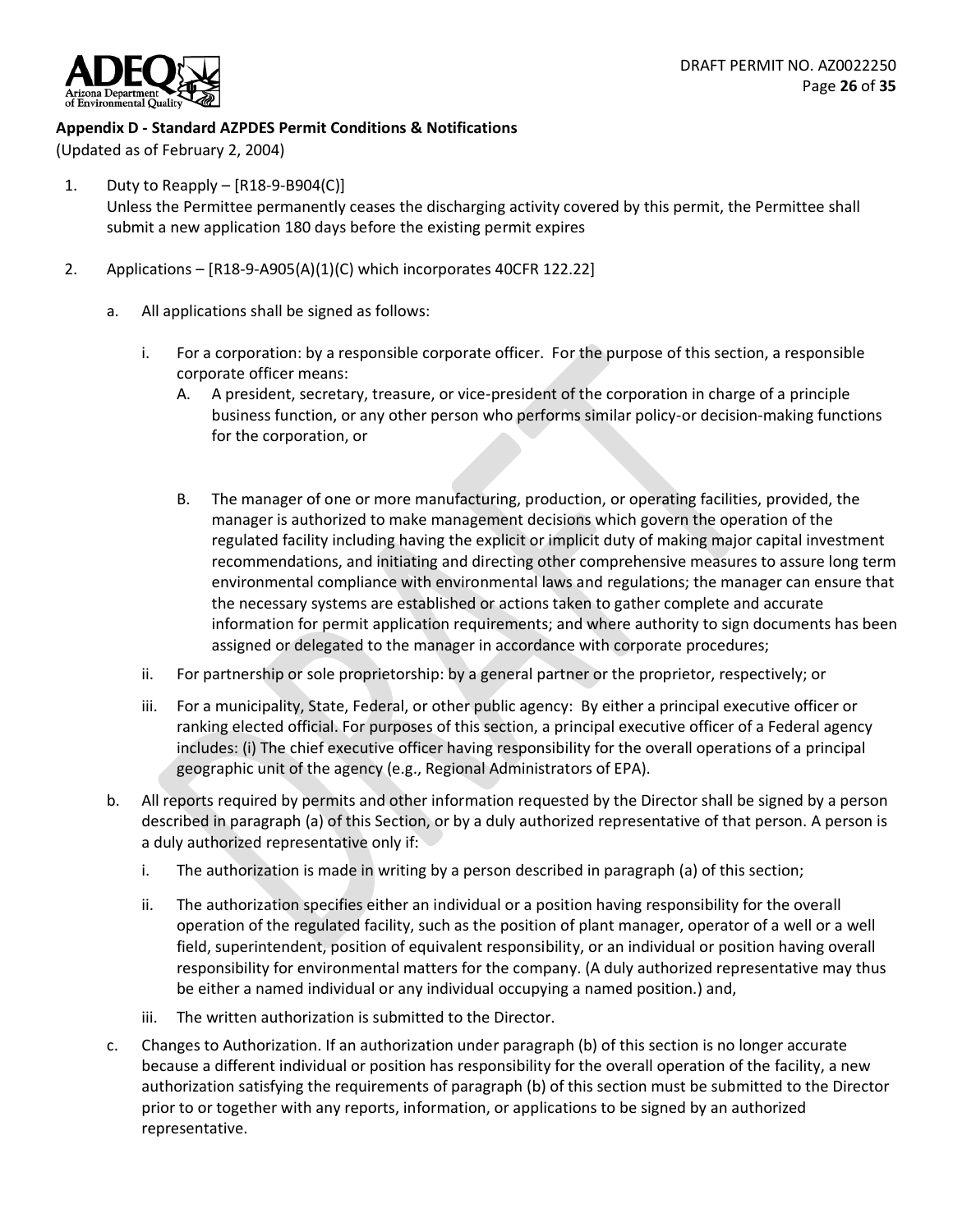

d. Certification. Any person signing a document under paragraph (a) or (b) of this section shall make the following certification:

*I certify under penalty of law, that this document and all attachments were prepared under my direction or supervision in accordance with a system designed to assure that qualified personnel properly gathered and evaluated the information submitted. Based on my inquiry of the person or persons who manage the system, or those persons directly responsible for gathering information, the information submitted is, to the best of my knowledge and belief, true, accurate, and complete. I am aware that there are significant penalties for submitting false information, including the possibility of fine and imprisonment for knowing violations*.

- 3. Duty to Comply [R18-9-A905(A)(3)(a) which incorporates 40 CFR 122.41(a)(i) and A.R.S. §49- 262, 263.01, and 263.02.]
	- a. The Permittee shall comply with all conditions of this permit and any standard and prohibition required under A.R.S. Title 49, Chapter 2, Article 3.1 and A.A.C. Title 18, Chapter 9, Articles 9 and 10. Any permit noncompliance constitutes a violation of the Clean Water Act; A.R.S. Title 49, Chapter 2, Article 3.1; and A.A.C. Title 18, Chapter 9, Articles 9 and 10, and is grounds for enforcement action, permit termination, revocation and reissuance, or modification, or denial of a permit renewal application.
	- b. The issuance of this permit does not waive any federal, state, county, or local regulations or permit requirements with which a person discharging under this permit is required to comply.
	- c. The Permittee shall comply with the effluent standards or prohibitions established under section 307(a) of the Clean Water Act for toxic pollutants and with standards for sewage sludge use or disposal established under section 405(d) of the Clean Water Act within the time provided in the regulation that establish these standards or prohibitions, even if the permit has not yet been modified to incorporate the requirement.
	- d. Civil Penalties. A.R.S. § 49-262(C) provides that any person who violates any provision of A.R.S. Title 49, Chapter 2, Article 3.1 or a rule, permit, discharge limitation or order issued or adopted under A.R.S. Title 49, Chapter 2, Article 3.1 is subject to a civil penalty not to exceed \$25,000 per day per violation.
	- e. Criminal Penalties. Any a person who violates a condition of this permit, or violates a provision under A.R.S. Title 49, Chapter 2, Article 3.1, or A.A.C. Title 18, Chapter 9, Articles 9 and 10 is subject to the enforcement actions established under A.R.S. Title 49, Chapter 2, Article 4, which may include the possibility of fines and/or imprisonment.
- 4. Need to Halt or Reduce Activity Not a Defense [R18-9-A905(A)(3)(a) which incorporates 40 CFR 122.41(c)]

It shall not be a defense for a Permittee in an enforcement action that it would have been necessary to halt or reduce the permitted activity in order to maintain compliance with the conditions of this permit.

5. Duty to Mitigate - [R18-9-A905(A)(3)(a) which incorporates 40 CFR 122.41(d)]

The Permittee shall take all reasonable steps to minimize or prevent any discharge or sludge use or disposal in violation of this permit which has a reasonable likelihood of adversely affecting human health or the environment.

6. Proper Operation and Maintenance - [R18-9-A905(A)(3)(a) which incorporates 40 CFR 122.41(e)]

The Permittee shall at all times properly operate and maintain all facilities and systems of treatment and control (and related appurtenances) which are installed or used by the Permittee to achieve compliance with the conditions of this permit. Proper operation and maintenance also includes adequate laboratory controls and appropriate quality assurance procedures. This provision requires the operation of back-up or auxiliary facilities or similar systems which are installed by a Permittee only when the operation is necessary to achieve compliance with the conditions of the permit.

7. Permit Actions - [R18-9-A905(A)(3)(a) which incorporates 40 CFR 122.41(f)]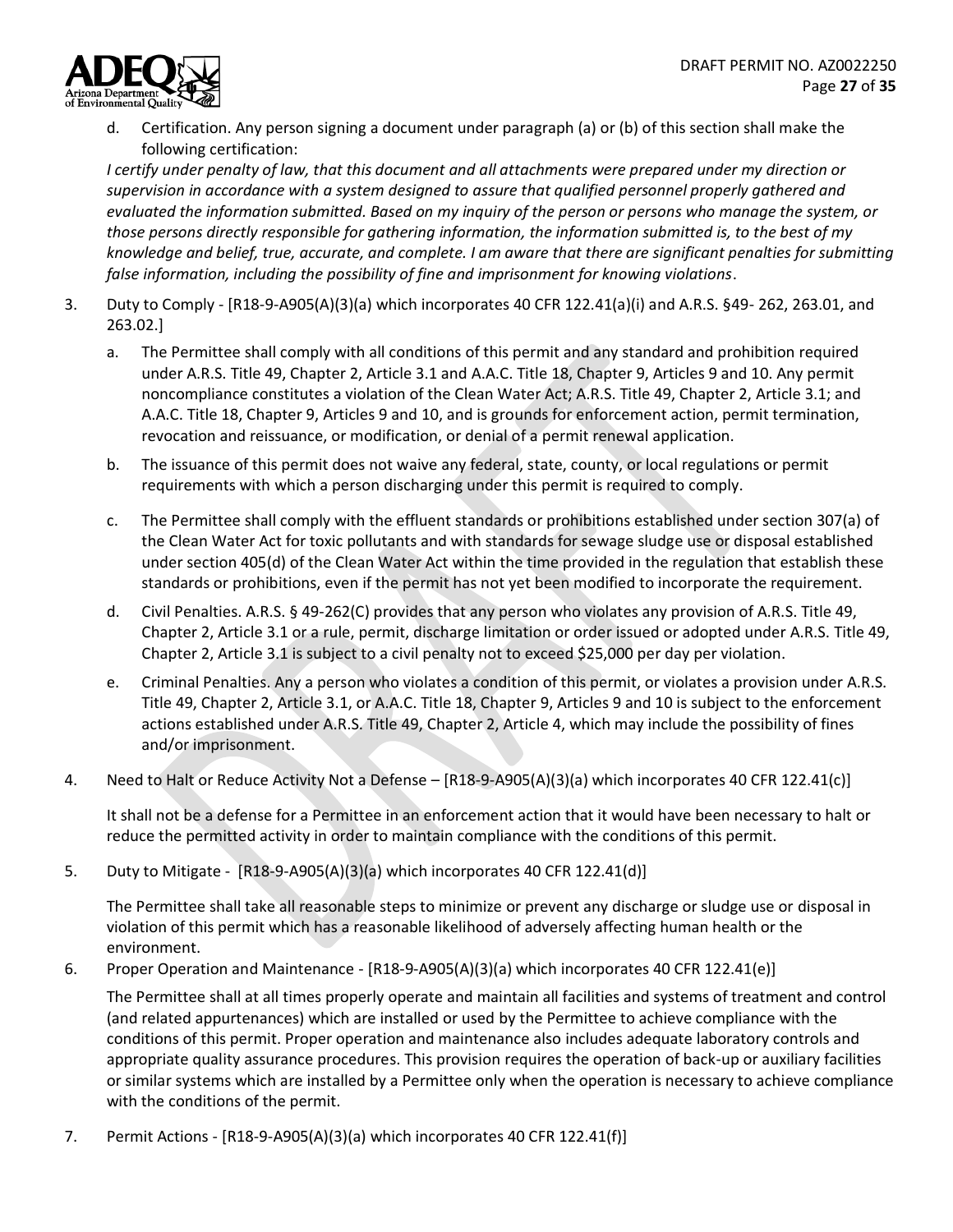

This permit may be modified, revoked and reissued, or terminated for cause. The filing of a request by the Permittee for a permit modification, revocation and reissuance, or termination, or a notification of planned changes or anticipated noncompliance does not stay any permit condition.

8. Property Rights - [R18-9-A905(A)(3)(a) which incorporates 40 CFR 122.41(g)]

This permit does not convey any property rights of any sort, or any exclusive privilege.

9. Duty to Provide Information - [R18-9-A905(A)(3)(a) which incorporates 40 CFR 122.41(h)]

The Permittee shall furnish to the Director, within a reasonable time, any information which the Director may request to determine whether cause exists for modifying, revoking and reissuing, or terminating this permit or to determine compliance with this permit. The Permittee shall also furnish to the Director upon request, copies of records required to be kept by this permit.

10. Inspection and Entry [R18-9-A905(A)(3)(a) which incorporates 40 CFR 122.41(i)]

The Permittee shall allow the Director, or an authorized representative, upon the presentation of credentials and such other documents as may be required by law, to:

- a. Enter upon the Permittee's premises where a regulated facility or activity is located or conducted, or where records must be kept under the conditions of this permit;
- b. Have access to and copy, at reasonable times, any records that must be kept under the terms of the permit;
- c. Inspect at reasonable times any facilities, equipment (including monitoring equipment or control equipment), practices or operations regulated or required under this permit; and
- d. Sample or monitor at reasonable times, for the purposes of assuring permit compliance or as otherwise authorized by A.R.S. Title 49, Chapter 2, Article 3.1, and A.A.C. Title 18, Chapter 9, Articles 9 and 10, any substances or parameters at any location
- 11. Monitoring and Records [R18-9-A905(A)(3)(a) which incorporates 40 CFR 122.41(j)]
	- a. Samples and measurements taken for the purpose of monitoring shall be representative of the monitored activity.
	- b. The Permittee shall retain records of all monitoring information, including all calibration and maintenance records and all original strip chart recordings for continuous monitoring instrumentation, copies of all reports required by this permit, and records of all data used to complete the application for this permit, for a period of at least 3 years from the date of the sample, measurement, report or application, except for records of monitoring information required by this permit related to the Permittee's sewage sludge use and disposal activities, which shall be retained for a period of at least five years (or longer as required by 40 CFR Part 503). This period may be extended by request of the Director at any time.
	- c. Records of monitoring information shall include:
		- i. The date, exact place and time of sampling or measurements;
		- ii. The individual(s) who performed the sampling or measurements;
		- iii. The date(s) the analyses were performed;
		- iv. The individual(s) who performed the analyses;
		- v. The analytical techniques or methods used; and
		- vi. The results of such analyses.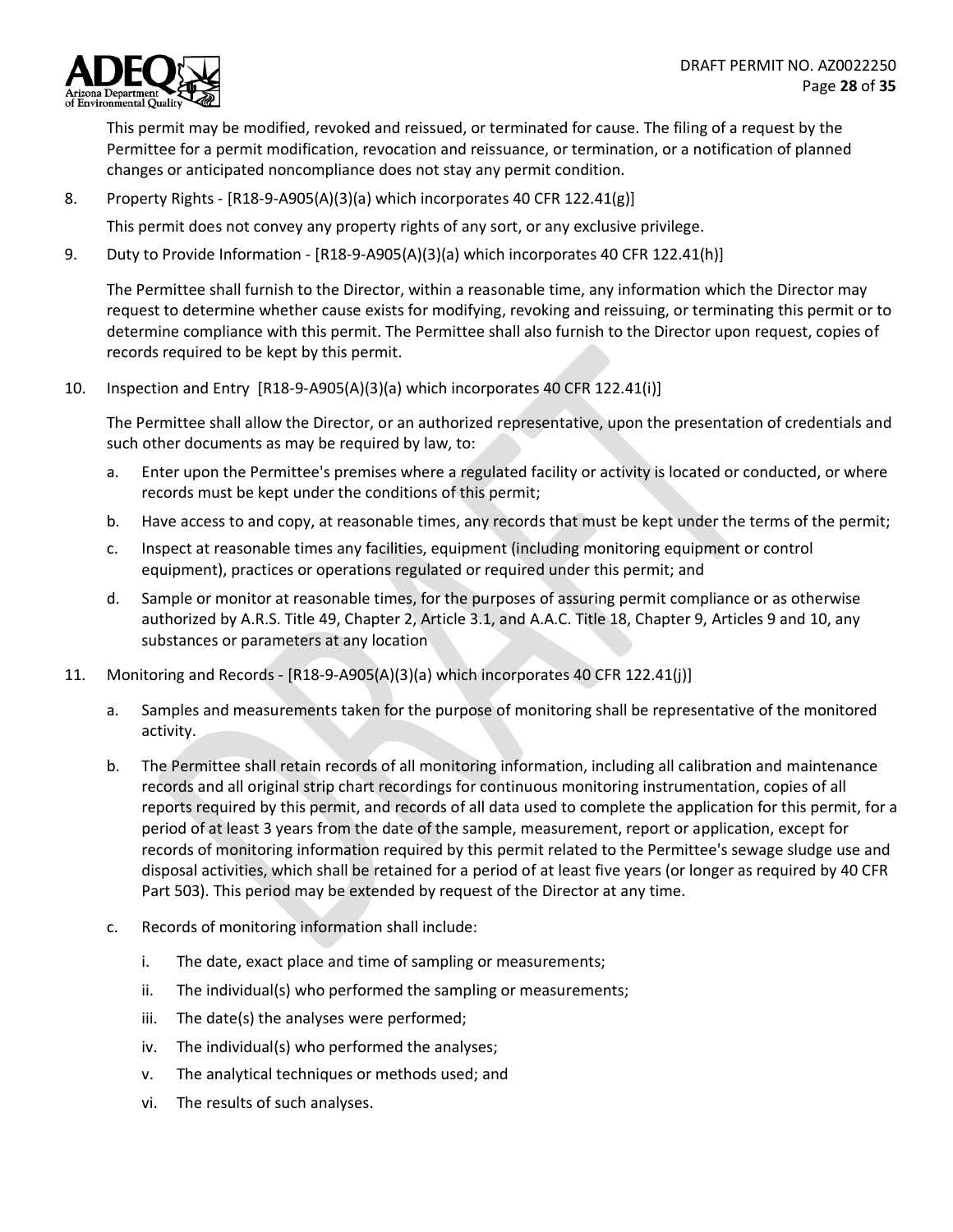

- d. Monitoring must be conducted according to test procedures specified in this permit. If a test procedure is not specified in the permit, then monitoring must be conducted according to test procedures approved under A.A.C. R18-9-A905(B) including those under 40 CFR Part 136 unless otherwise specified in 40 CFR Part 503 (for sludge).
- e. The Clean Water Act provides that any person who falsifies, tampers with, or knowingly renders inaccurate any monitoring device or method required to be maintained in this permit shall, upon conviction, be punished by a fine of not more than \$10,000 per violation, or by imprisonment for not more than two years per violation, or by both for first conviction. For a second conviction, such a person is subject to a fine of not more than \$20,000 per day of violation, or imprisonment for not more than four years, or both.

Any person who falsifies, tampers with, or knowingly renders inaccurate any monitoring device or method required to be maintained in this permit is subject to the enforcement actions established under A.R.S. Title 49, Chapter 2, Article 4, which includes the possibility of fines and/or imprisonment.

- 12. Signatory Requirement [R18-9-A905(A)(3)(a) which incorporates 40 CFR 122.41(k)]
	- a. All applications, reports, or information submitted to the Director shall be signed and certified. (See 40 CFR 122.22 incorporated at R18-9-A905(A)(1)(c))
	- b. The CLEAN WATER ACT provides that any person who knowingly makes any false statement, representation, or certification in any record or other document submitted or required to be maintained under this permit, including monitoring reports or reports of compliance or non-compliance shall, upon conviction, be punished by a fine of not more than \$10,000 per violation, or by imprisonment for not more than two years per violation, or by both for a first conviction. For a second conviction, such a person is subject to a fine of not more than \$20,000 per day of violation, or imprisonment of not more than four years, or both.
- 13. Reporting Requirements [R18-9-A905(A)(3)(a) which incorporates 40 CFR 122.41(l)]
	- a. Planned changes. The Permittee shall give notice to the Director as soon as possible of any planned physical alterations of additions to the permitted facility. Notice is required only when:
		- i. The alteration or addition to a permitted facility may meet one of the criteria for determining whether a facility is a new source in 40 CFR 122.29(b) (incorporated by reference at R18-9-A905(A)(1)(e)); or
		- ii. The alteration or addition could significantly change the nature or increase the quantity of pollutants discharged. This notification applies to pollutants which are subject neither to effluent limitations in the permit, nor to notification requirements under 40 CFR 122.42(a)(1) (incorporated by reference at R18- 9-A905(A)(3)(b)).
		- iii. The alteration or addition results in a significant change in the Permittee's sludge use or disposal practices, and such alteration, addition, or change may justify the application of permit conditions that are different from or absent in the existing permit including notification of additional use or disposal sites not reported during the permit application process or not reported pursuant to an approved land application plan.
	- b. Anticipated noncompliance. The Permittee shall give advance notice to the Director of any planned changes in the permitted facility or activity which may result in noncompliance with permit requirements.
	- c. Transfers. (R18-9-B905) This permit is not transferable to any person except after notice to the Director. The Director may require modification or revocation and reissuance of the permit to change the name of the Permittee and incorporate such other requirements as may be necessary under Arizona Revised Statutes and the Clean Water Act.
	- d. Monitoring reports. Monitoring results shall be reported at the intervals specified elsewhere in this permit.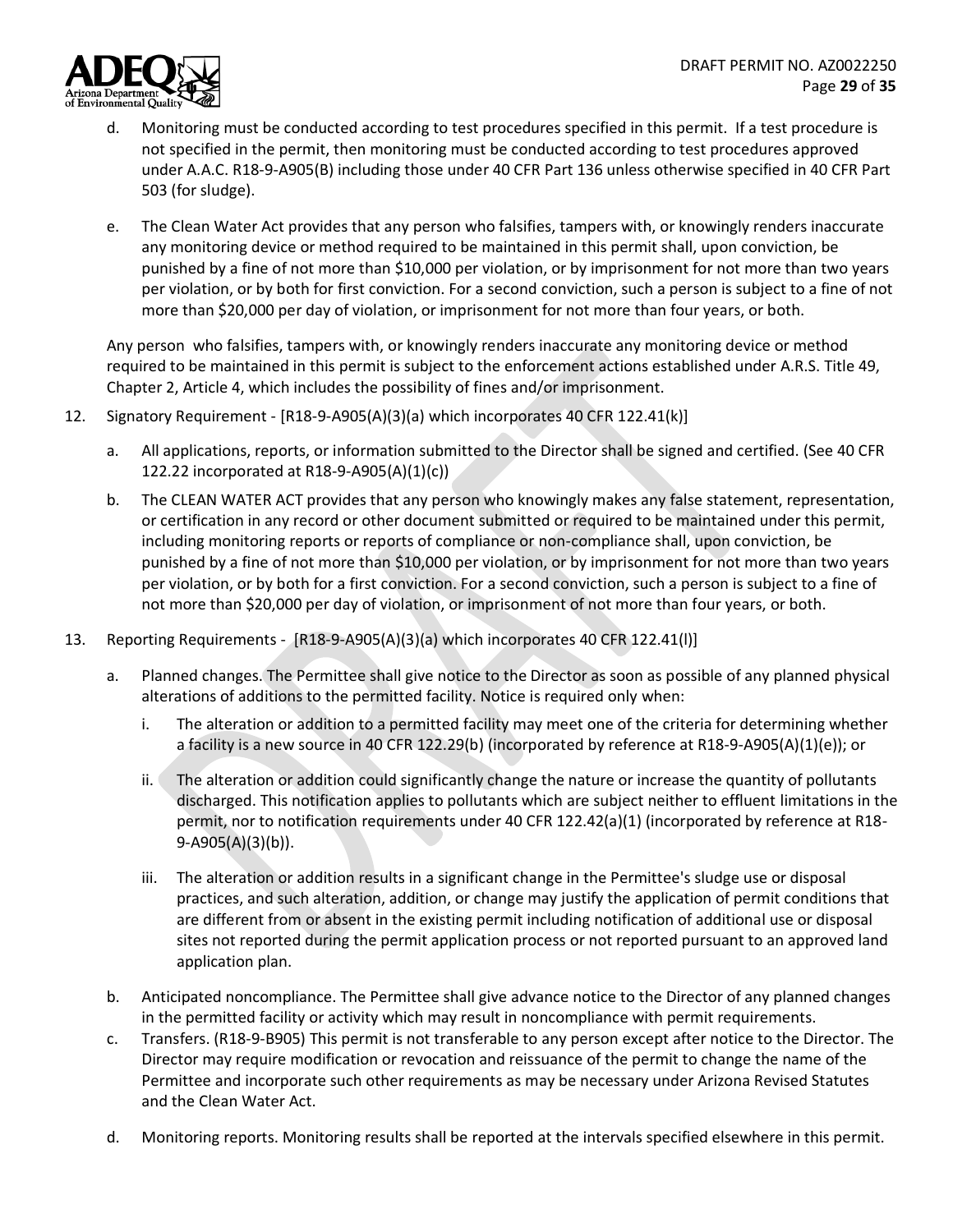

- i. Monitoring results must be reported on a Discharge Monitoring Report (DMR) or forms provided or specified by the Director for reporting results of monitoring of sludge use or disposal practices.
- ii. If the Permittee monitors any pollutant more frequently than required by the permit, then the results of this monitoring shall be included in the calculation and reporting of the data submitted in the DMR, or sludge reporting form specified by the Director.
- iii. Calculations for all limitations which require averaging of measurements shall utilize an arithmetic mean unless otherwise specified by the Director in the permit.
- e. Compliance schedules. Reports of compliance or noncompliance with, or any progress reports on, interim and final requirements contained in any compliance schedule of this permit shall be submitted no later than 14 days following each schedule date.
- f. Twenty-four hour reporting.
	- i. The Permittee shall report any noncompliance which may endanger human health or the environment. Any information shall be provided orally within 24 hours from the time the Permittee becomes aware of the circumstances. A written submission shall also be provided within five days of the time the Permittee becomes aware of the circumstances. The written submission shall contain a description of the noncompliance and its cause; the period of noncompliance, including exact dates and times, and if the noncompliance has not been corrected, the anticipated time it is expected to continue; and steps taken or planned to reduce, eliminate, and prevent recurrence of the noncompliance.
	- ii. The following shall be included as information which must be reported within 24 hours under this paragraph.
		- A. Any unanticipated bypass which exceeds any effluent limitation in the permit. (See 40 CFR 122.41(g) which is incorporated by reference at R18-9-A905(A)(3)(a))
		- B. Any upset which exceeds any effluent limitation in the permit.
		- C. Violation of a maximum daily discharge limitation for any of the pollutants listed by the Director in the permit to be reported within 24 hours. (See 40 CFR 122.44(g) which is incorporated by reference at R18-9-A905(A)(3)(d))
- g. Other noncompliance. The Permittee shall report all instances of noncompliance not reported under paragraphs (d), (e), and (f) of this section, at the time monitoring reports are submitted. The reports shall contain the information listed in paragraph (f) of this section.
- h. Other information. Where the Permittee becomes aware that it failed to submit any relevant facts in a permit application, or submitted incorrect information in a permit application or in any report to the Director, it shall promptly submit such facts or information.
- 14. Bypass [R18-9-A905(A)(3)(a) which incorporates 40 CFR 122.41(m)]
	- a. Definitions
		- i. "Bypass" means the intentional diversion of waste streams from any portion of a treatment facility.
		- ii. "Severe property damage" means substantial physical damage to property, damage to the treatment facilities which causes them to become inoperable, or substantial and permanent loss of natural resources which can reasonably be expected to occur in the absence of a bypass. Severe property damage does not mean economic loss caused by delays in production.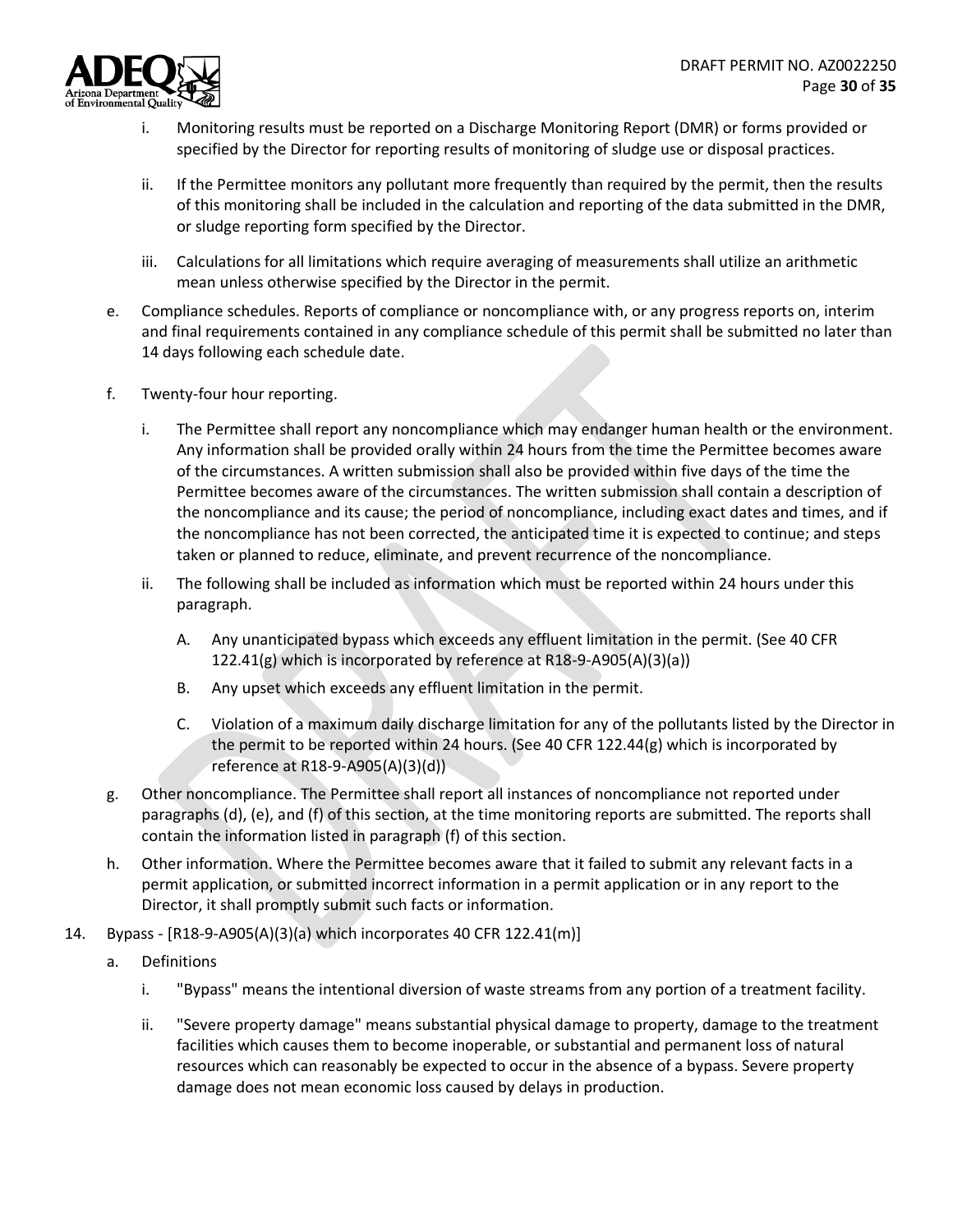

- b. Bypass not exceeding limitations. The Permittee may allow any bypass to occur which does not cause effluent limitations to be exceeded, but only if it also is for essential maintenance to assure efficient operation. These bypasses are not subject to the provision of paragraphs (c) and (d) of this section.
- c. Notice.
	- i. Anticipated bypass. If the Permittee knows in advance of the need for a bypass, it shall submit prior notice, if possible at least ten days before the date of bypass.
	- ii. Unanticipated bypass. The Permittee shall submit notice of an unanticipated bypass as required in paragraph (f)(2) of section 13 (24-hour notice).
- d. Prohibition of bypass.
	- i. Bypass is prohibited, and the Director may take enforcement action against a Permittee for bypass, unless:
		- A. Bypass was unavoidable to prevent loss of life, personal injury, or severe property damage;
		- B. There were no feasible alternatives to the bypass, such as the use of auxiliary treatment facilities, retention of untreated wastes, or maintenance during normal periods of equipment down time. This condition is not satisfied if adequate back-up equipment should have been installed in the exercise of reasonable engineering judgement to prevent a bypass which occurred during normal periods of equipment downtime or preventive maintenance; and
		- C. The Permittee submitted notices as required under paragraph (c) of this section.
	- ii. The Director may approve an anticipated bypass, after considering its adverse effects, if the Director determines that it will meet the three conditions listed above in paragraph (d)(1) of this section.
- 15. Upset [A.R.S.§§49-255(8) and 255.01(E), R18-9-A905(A)(3)(a) which incorporates 40 CFR 122.41(n)]
	- a. Definition. "Upset" means an exceptional incident in which there is unintentional and temporary noncompliance with technology-based permit effluent limitations because of factors beyond the reasonable control of the Permittee. An upset does not include noncompliance to the extent caused by operational error, improperly designed treatment facilities, inadequate treatment facilities, lack of preventative maintenance, or careless or improper operation.
	- b. Effect of an upset. An upset constitutes an affirmative defense to an action brought for noncompliance with such technology-based permit effluent limitations if the requirements of paragraph (c) of this section are met. No determination made during administrative review of claims that noncompliance was caused by upset, and before an action for noncompliance, is final administrative action subject to judicial review.
	- c. Conditions necessary for a demonstration of upset. A Permittee who wishes to establish the affirmative defenses of upset shall demonstrate, through properly signed, contemporaneous operating logs, or other relevant evidence that:
		- i. An upset occurred and that the Permittee can identify the cause(s) of the upset;
		- ii. The permitted facility was at the time being properly operated; and
		- iii. The Permittee submitted notice of the upset as required in paragraph (f)(2) of Section 13 (24-hour notice).
		- iv. The Permittee has taken appropriate measure including all reasonable steps to minimize or prevent any discharge or sewage sludge use or disposal that is in violation of the permit and that has a reasonable likelihood of adversely affecting human health or the environment per A.R.S. § 49-255.01(E)(1)(d).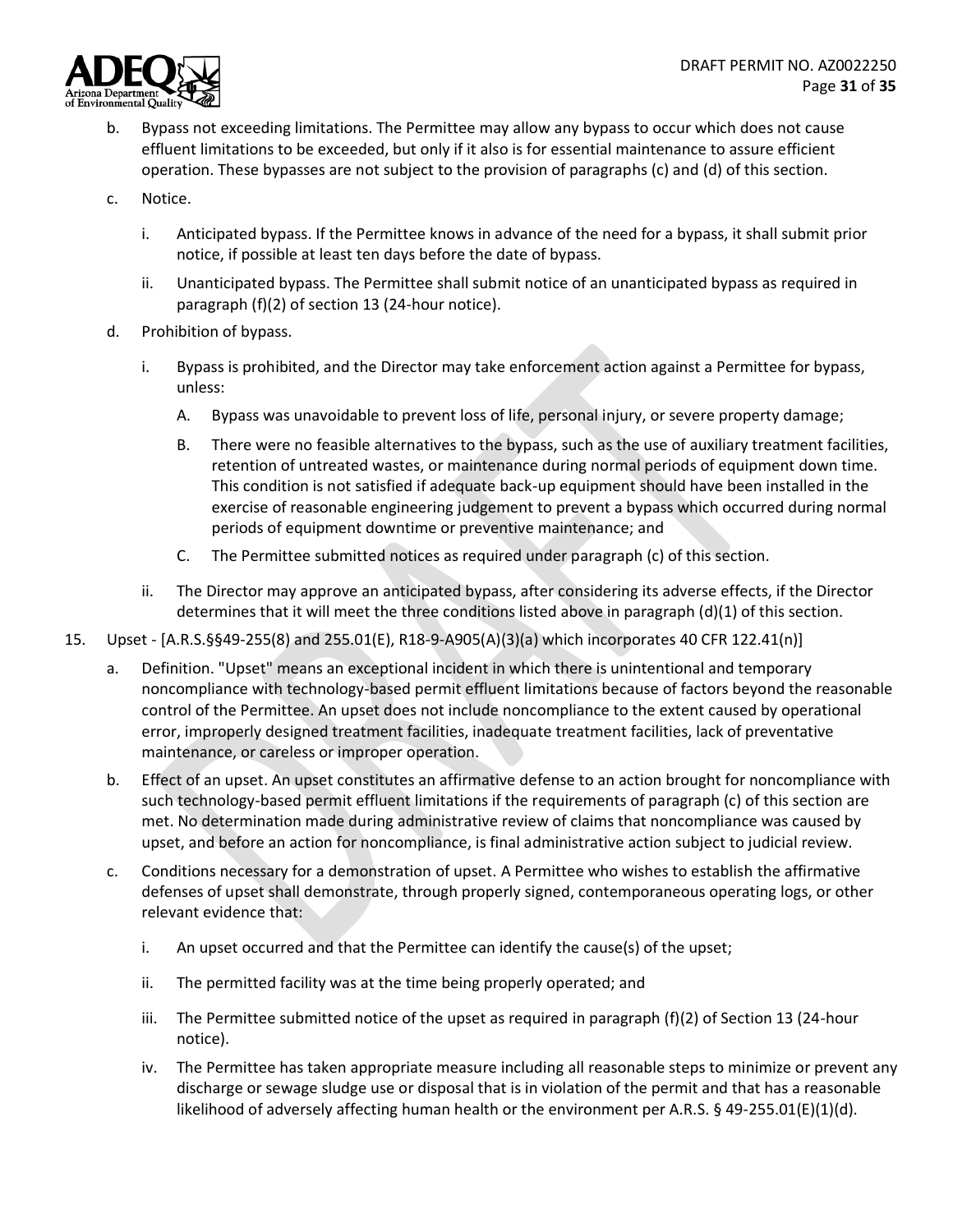

- d. Burden of proof. In any enforcement proceeding the Permittee seeking to establish the occurrence of an upset has the burden of proof.
- 16. Existing Manufacturing, Commercial, Mining, and Silvicultural Dischargers [R18-9-A905(A)(3)(b) which incorporates 40 CFR 122.42(a)]

In addition to the reporting requirements under 40 CFR 122.41(l) (which is incorporated at R18-9-A905(A)(3)(a)), all existing manufacturing, commercial, mining, and silvicultural dischargers must notify the Director as soon as they know or have reason to believe:

- a. That any activity has occurred or will occur which would result in the discharge, on a routine or frequent basis, of any toxic pollutant which is not limited in the permit, if that discharge will exceed the highest of the following "notification levels":
	- i. One hundred micrograms per liter (100 μg/l);
	- ii. hundred micrograms per liter (200 μg/l) for acrolein and acrylonitrile; five hundred micrograms per liter (500 μg/l) for 2,4-dinitrophenol and for 2-methyl-4,6-dinitrophenol; and one milligram per liter (1 mg/l) for antimony;
	- iii. Five times the maximum concentration value reported for that pollutant in the permit application in accordance with 40 CFR 122.21(g)(7) (which is incorporated at R18-9-A905(A)(1)(b)); or
	- iv. The level established by the Director in accordance with 40 CFR 122.44(f) (which is incorporated at R18- 9-A905(A)(3)(d)).
- b. That any activity has occurred or will occur which would result in any discharge, on a nonroutine or infrequent basis, of a toxic pollutant which is not limited in the permit, if that discharge will exceed the highest of the following "notification levels":
	- i. Five hundred micrograms per liter (500  $\mu$ g/l);
	- ii. One milligram per liter (1 mg/l) for antimony;
	- iii. Ten (10) times the maximum concentration value reported for that pollutant in the permit application in accordance with 40 CFR 122.21(g)(7)(which is incorporated at R18-9-A905(A)(1)(b));
	- iv. The level established by the Director in accordance with 40 CFR 122.44(f) (which is incorporated at R18- 9-A905(A)(3)(d)).
- 17. Publicly Owned Treatment Works [R18-9-A905(A)(3)(b) which incorporates 40 CFR 122.42(b)]

This section applies only to publicly owned treatment works as defined at ARS § 49-255(5).

- a. All POTW's must provide adequate notice to the Director of the following:
	- i. Any new introduction of pollutants into the POTW from an indirect discharger which would be subject to section 301 or 306 of the CLEAN WATER ACT if it were directly discharging those pollutants; and
	- ii. Any substantial change in the volume or character of pollutants being introduced into that POTW by a source introducing pollutants into the POTW at the time of issuance of the permit.
	- iii. For the purposes of this paragraph, adequate notice shall include information on (i) the quality and quantity of effluent introduced into the POTW, and (ii) any anticipated impact of the change on the quantity or quality of effluent to be discharge from the POTW.

Publicly owned treatment works may not receive hazardous waste by truck, rail, or dedicated pipe except as provided under 40 CFR 270. Hazardous wastes are defined at 40 CFR 261 and include any mixture containing any waste listed under 40 CFR 261.31 - 261.33. The Domestic Sewage Exclusion (40 CFR 261.4) applies only to wastes mixed with domestic sewage in a sewer leading to a publicly owned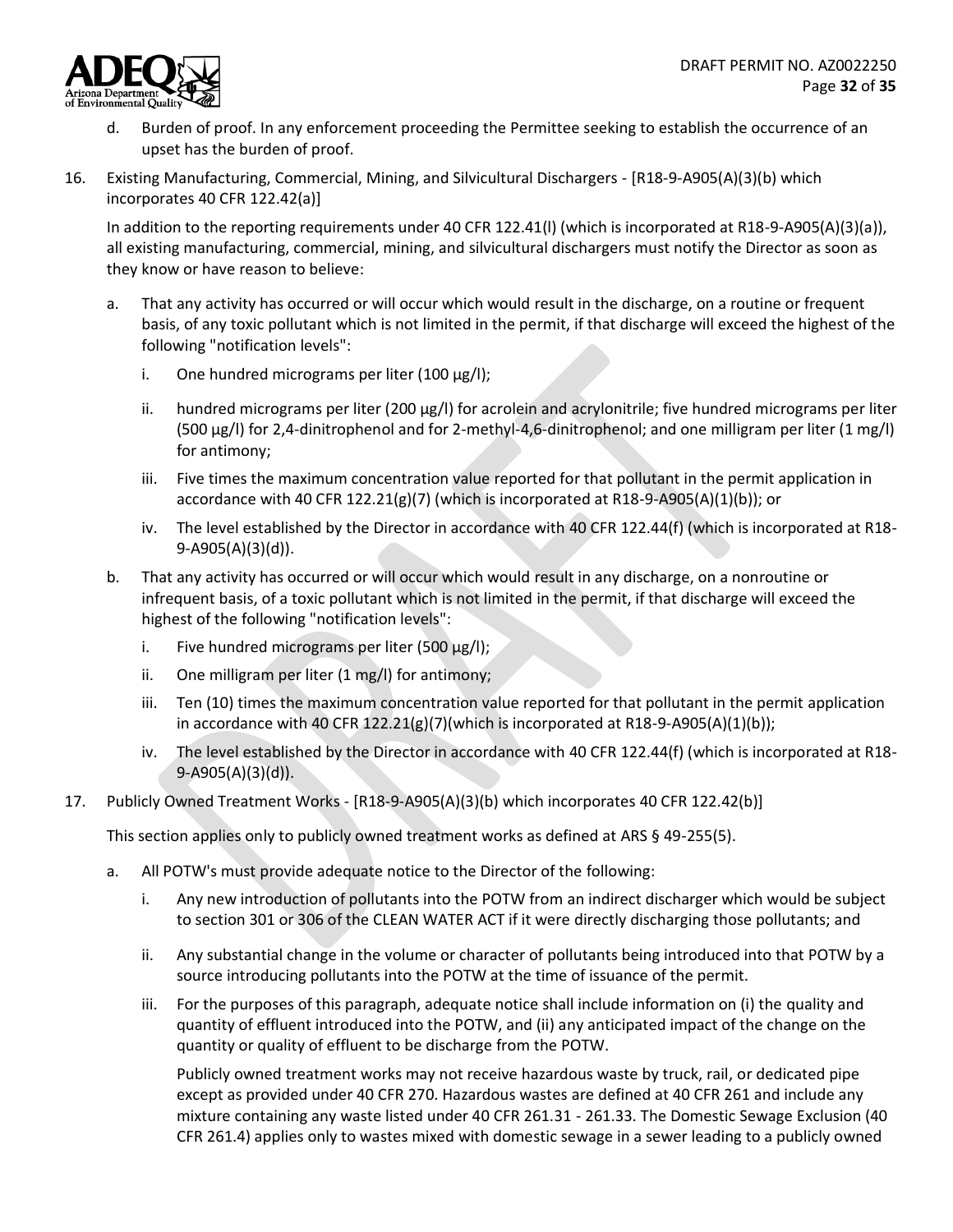

treatment works and not to mixtures of hazardous wastes and sewage or septage delivered to the treatment plant by truck.

18. Reopener Clause - [R18-9-A905(A)(3)(d) which incorporates 40 CFR 122.44(c)] This permit shall be modified or revoked and reissued to incorporate any applicable effluent standard or limitation or standard for sewage sludge use or disposal under sections 301(b)(2)(C), and (D), 304(b)(2), 307(a)(2) and 405(d) which is promulgated or approved after the permit is issued if that effluent or sludge standard or limitation is more stringent than any effluent limitation in the permit, or controls a pollutant or sludge use or disposal practice not limited in the permit.

19. Privately Owned Treatment Works - [R18-9-A905(A)(3)(d) which incorporates 40 CFR 122.44]

This section applies only to privately owned treatment works as defined at 40 CFR 122.2.

- a. Materials authorized to be disposed of into the privately owned treatment works and collection system are typical domestic sewage. Unauthorized material are hazardous waste (as defined at 40 CFR Part 261), motor oil, gasoline, paints, varnishes, solvents, pesticides, fertilizers, industrial wastes, or other materials not generally associated with toilet flushing or personal hygiene, laundry, or food preparation, unless specifically listed under "Authorized Non-domestic Sewer Dischargers" elsewhere in this permit.
- b. It is the Permittee's responsibility to inform users of the privately owned treatment works and collection system of the prohibition against unauthorized materials and to ensure compliance with the prohibition. The Permittee must have the authority and capability to sample all discharges to the collection system, including any from septic haulers or other unsewered dischargers, and shall take and analyze such samples for conventional, toxic, or hazardous pollutants when instructed by the permitting authority. The Permittee must provide adequate security to prevent unauthorized discharges to the collection system.
- c. Should a user of the privately owned treatment works desire authorization to discharge non-domestic wastes, the Permittee shall submit a request for permit modification and an application, pursuant to 40 CFR 122.44(m), describing the proposed discharge. The application shall, to the extent possible, be submitted using ADEQ Forms 1 and 2C, unless another format is requested by the permitting authority. If the privately owned treatment works or collection system user is different from the Permittee, and the Permittee agrees to allow the non-domestic discharge, the user shall submit the application and the Permittee shall submit the permit modification request. The application and request for modification shall be submitted at least 6 months before authorization to discharge non-domestic wastes to the privately owned treatment works or collection system is desired.
- 20. Transfers by Modification [R18-9-B905]

Except as provided in section 21, a permit may be transferred by the Permittee to a new owner or operator only if the permit has been modified or revoked and reissued, or a minor modification made under R18-9-B906, to identify the new Permittee and incorporate such other requirements as may be necessary.

21. Automatic Transfers [R18-9-B905]

An alternative to transfers under section 20, any AZPDES permit may be automatically transferred to a new Permittee if:

- a. The current Permittee notifies the Director at least 30 days in advance of the proposed transfer date;
- b. The notice includes a written agreement between the existing and new Permittee containing a specific date for transfer of permit responsibility, coverage, and liability between them; and
- c. The Director does not notify the existing Permittee and the proposed new Permittee of his or her intent to modify or revoke and reissue the permit. A modification under this subparagraph may also be a minor modification under R18-9-B906(B).
- 22. Minor Modification of Permits [R18-9-B906(B)]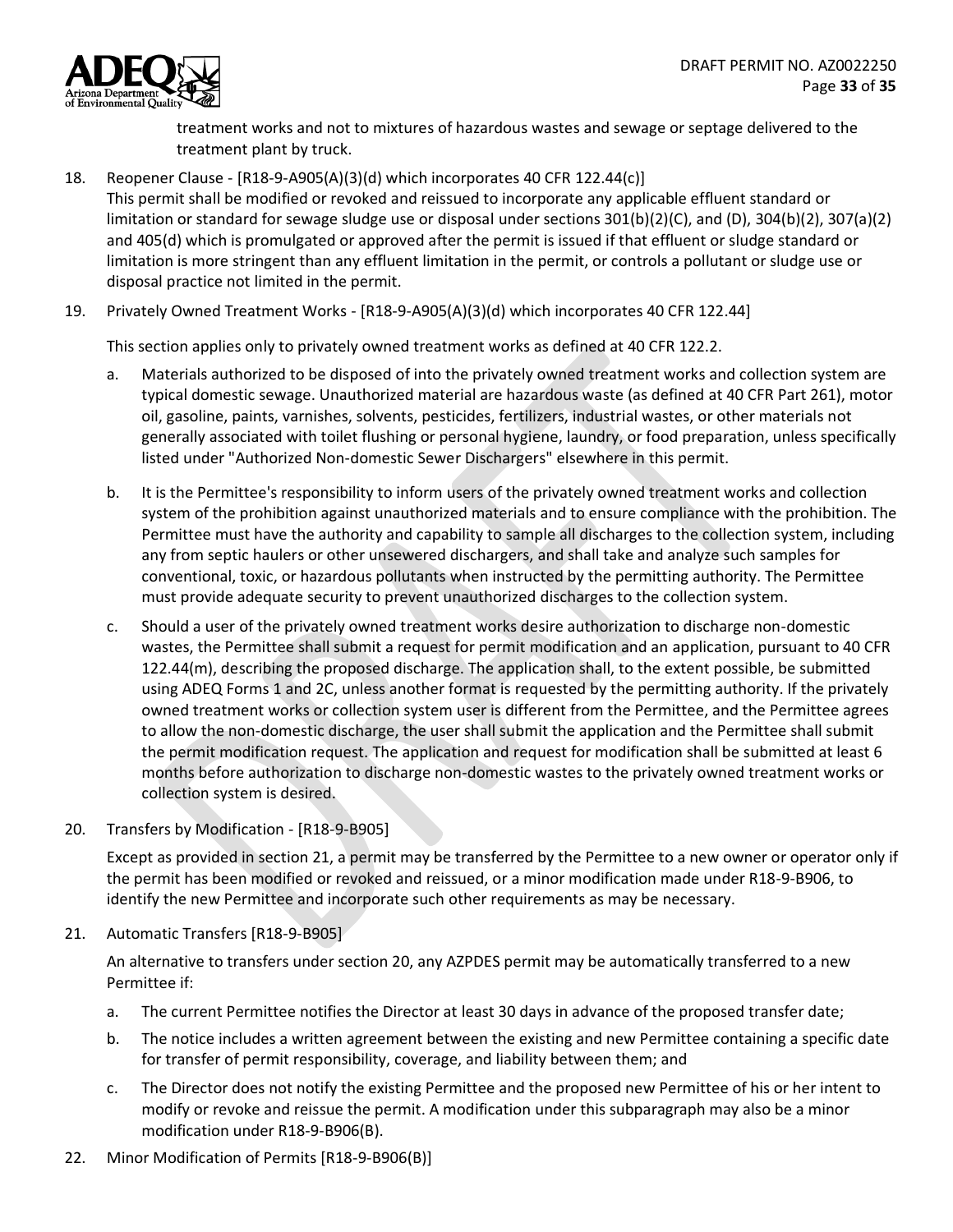

Upon the consent of the Permittee, the Director may modify a permit to make the corrections or allowances for changes in the permitted activity listed in this section, without following public notice procedures under R18-9- A907 or A908. Minor modifications may only:

- a. Correct typographical errors;
- b. Update a permit condition that changed as a result of updating an Arizona water quality standard;
- c. Require more frequent monitoring or reporting by the Permittee;
- d. Change an interim compliance date in a schedule of compliance, provided the new date is not more than 120 days after the date specified in the existing permit and does not interfere with attainment of the final compliance date requirement;
- e. Allow for a change in ownership or operational control of a facility where the Director determines that no other change in their permit is necessary, provided that a written agreement containing a specific date for transfer of permit responsibility, coverage, and liability between the current and new Permittee has been submitted to the Director.
- f. Change the construction schedule for a discharger which is a new source. No such change shall affect a discharger's obligation prior to discharge under 40 CFR 122.29 (which is incorporated by reference in R18-9- A905(A)(1)(e)).
- g. Delete a point source outfall when the discharge from that outfall is terminated and does not result in discharge of pollutants from other outfalls except in accordance with the permit limits.
- h. Incorporate conditions of a POTW pretreatment program that has been approved in accordance with the procedures in 40 CFR 403.11 and 403.18 as enforceable conditions of the POTW's permit.
- i. Annex an area by a municipality.
- 23. Termination of Permits [R-9-B906(C)]

The following are causes for terminating a permit during its term, or for denying a permit renewal application:

- a. Noncompliance by the Permittee with any condition of the permit;
- b. The Permittee's failure in the application or during the permit issuance process to disclose fully all relevant facts, or the Permittee's misrepresentation of any relevant facts at any time;
- c. A determination that the permitted activity endangers human health or the environment and can only by regulated to acceptable levels by permit modification or termination; or
- d. A change in any condition that requires either a temporary or a permanent reduction or elimination of any discharge controlled by the permit (for example, a plant closure or termination of discharge by connection to a POTW).
- 24. Availability of Reports [Pursuant to A.R.S § 49-205]

Except for data determined to be confidential under A.R.S § 49-205(A), all reports prepared in accordance with the terms of this permit shall be available for public inspection at ADEQ offices. As required by A.R.S. § 49-205(B) and (C), permit applications, permits, and effluent data shall not be considered confidential.

25. Removed Substances - [Pursuant to Clean Water Act Section 301]

Solids, sludges, filter backwash, or other pollutants removed in the course of treatment or control of wastewaters shall be disposed of in a manner such as to prevent any pollutant from such materials from entering navigable waters.

26. Severability - [Pursuant to A.R.S § 49-324(E)]